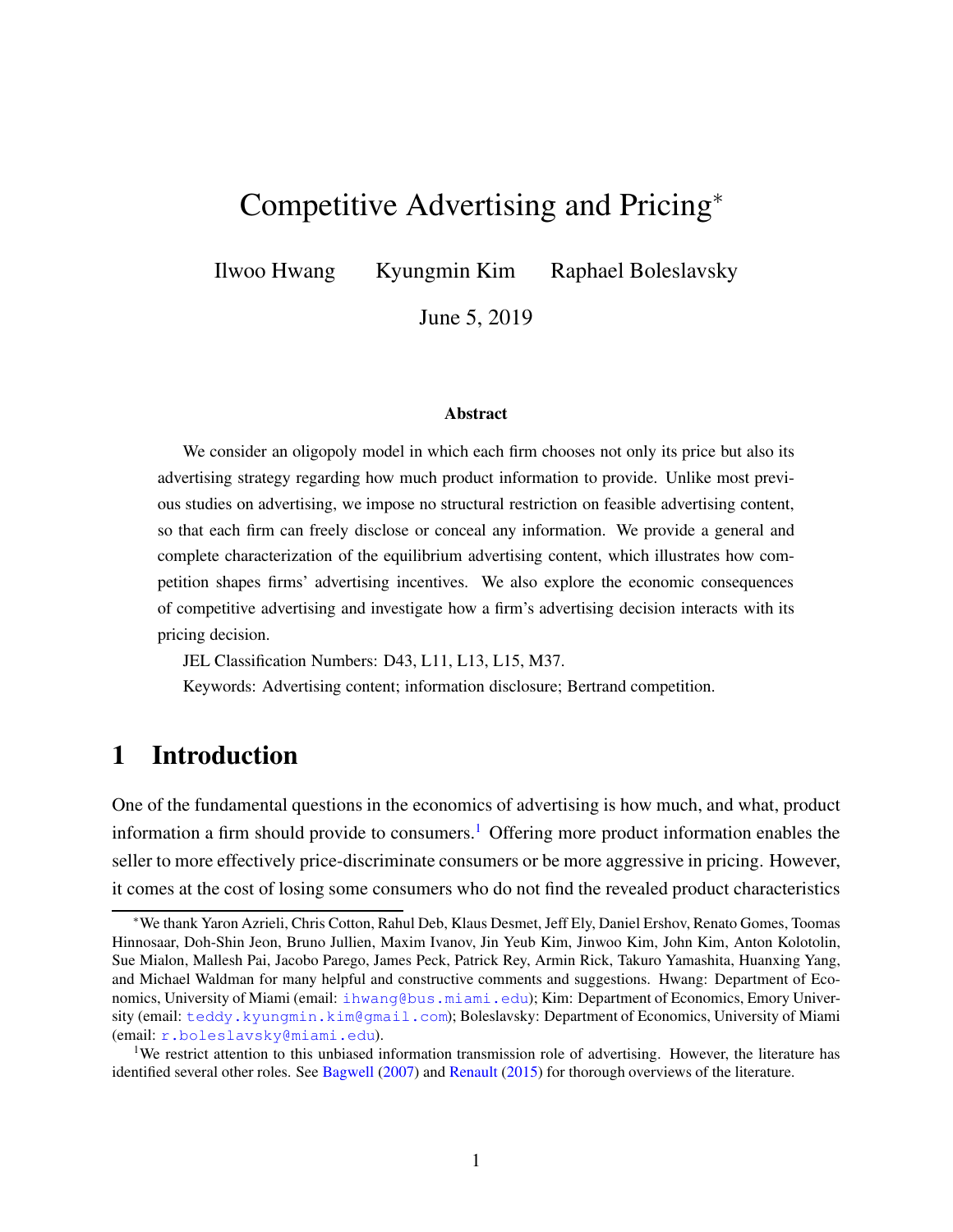appealing. This essential trade-off has been extensively studied in the monopoly context.<sup>[2](#page-1-0)</sup> A common insight in the literature is that in the absence of varying advertising costs, a monopolist wishes to provide either no information or full information: the former enables her to serve all consumers without charging too low a price, while the latter allows her to extract the most from high-value consumers.

In this paper, we study firms' incentives to provide product information in an oligopoly environment. We employ the canonical random-utility discrete-choice framework of [Perloff and Salop](#page-45-1) [\(1985\)](#page-45-1): there are  $n(\geq 2)$  firms that engage in Bertrand competition, and each consumer's value for each product is independently and identically drawn from a certain distribution  $F$ . We extend the basic framework to allow for strategic advertising by the firms: each firm chooses how much information to provide about its own product (equivalently, the precision of the information that consumers receive about their valuations of the product).<sup>[3](#page-1-1)</sup> Therefore, the firms compete not only on price but also through (informative) advertising.

Unlike most classical studies on advertising, we impose no structural restriction on the set of feasible advertising strategies and allow each firm to disclose or conceal any information.[4](#page-1-2) This can be interpreted as each firm having access to numerous advertising channels and/or fine-grained information on various attributes of its product and, therefore, being able to adjust its advertising content without any restriction. As is well known in the literature on information design (see, e.g., [Kolotilin,](#page-44-0) [2018;](#page-44-0) [Roesler and Szentes](#page-45-2), [2017\)](#page-45-2), with risk-neutral consumers—who are concerned only with their expected values of the products—this fully flexible advertising can be modeled as each firm being able to choose any mean-preserving contraction (MPC hereafter)  $G_i$  of  $F^{\text{S}}$  Given  $G_i$ , it is as if each consumer's (expected) value of product i is independently and identically drawn according to  $G_i$ . In this regard, our model can be interpreted as one in which the distribution of consumers' values—exogenously given in [Perloff and Salop](#page-45-1) [\(1985](#page-45-1))—is endogenously determined by the firms' advertising choices.

We address the following three sets of research questions in sequence. (1) *Advertising content*

<span id="page-1-2"></span><sup>4</sup>See [Anderson and Renault](#page-43-1) [\(2006\)](#page-43-1) for an earlier application of this general formulation to advertising.

<span id="page-1-0"></span><sup>&</sup>lt;sup>2</sup>[Lewis and Sappington](#page-44-1) [\(1994\)](#page-44-1) is a seminal contribution to this literature. Subsequent important works include [Che](#page-44-2) [\(1996\)](#page-44-2) (return policies as a means of facilitating consumer experimentation), [Ottaviani and Prat](#page-45-3) [\(2001](#page-45-3)) (the value of revealing a signal associated with the buyer's private signal), [Anderson and Renault](#page-43-1) [\(2006\)](#page-43-1) (optimal advertising for search goods), [Johnson and Myatt](#page-44-3) [\(2006\)](#page-44-3) (U-shaped profit function based on the rotation order), and [Roesler and Szentes](#page-45-2) [\(2017\)](#page-45-2) (buyer-optimal signal for experience goods). See also [Boleslavsky et al.](#page-44-4) [\(2017\)](#page-44-4), who study the interaction between advertising ("demonstration") and pricing in the entry game context (where consumers' values for the incumbent's product are known, while their idiosyncratic values for the entrant's product are unknown).

<span id="page-1-1"></span><sup>&</sup>lt;sup>3</sup>We do not allow for "comparative advertising," in which a firm not only controls its own product information but can also provide information about rivals' products. See [Anderson and Renault](#page-43-2) [\(2009](#page-43-2)) for an important contribution on comparative advertising.

<span id="page-1-3"></span><sup>&</sup>lt;sup>5</sup>Intuitively, each firm can induce a degenerate distribution by revealing no product information and  $G_i = F$  by revealing all product information. It obtains any distribution between these two extremes by selectively disclosing information but cannot induce a more dispersed distribution than F.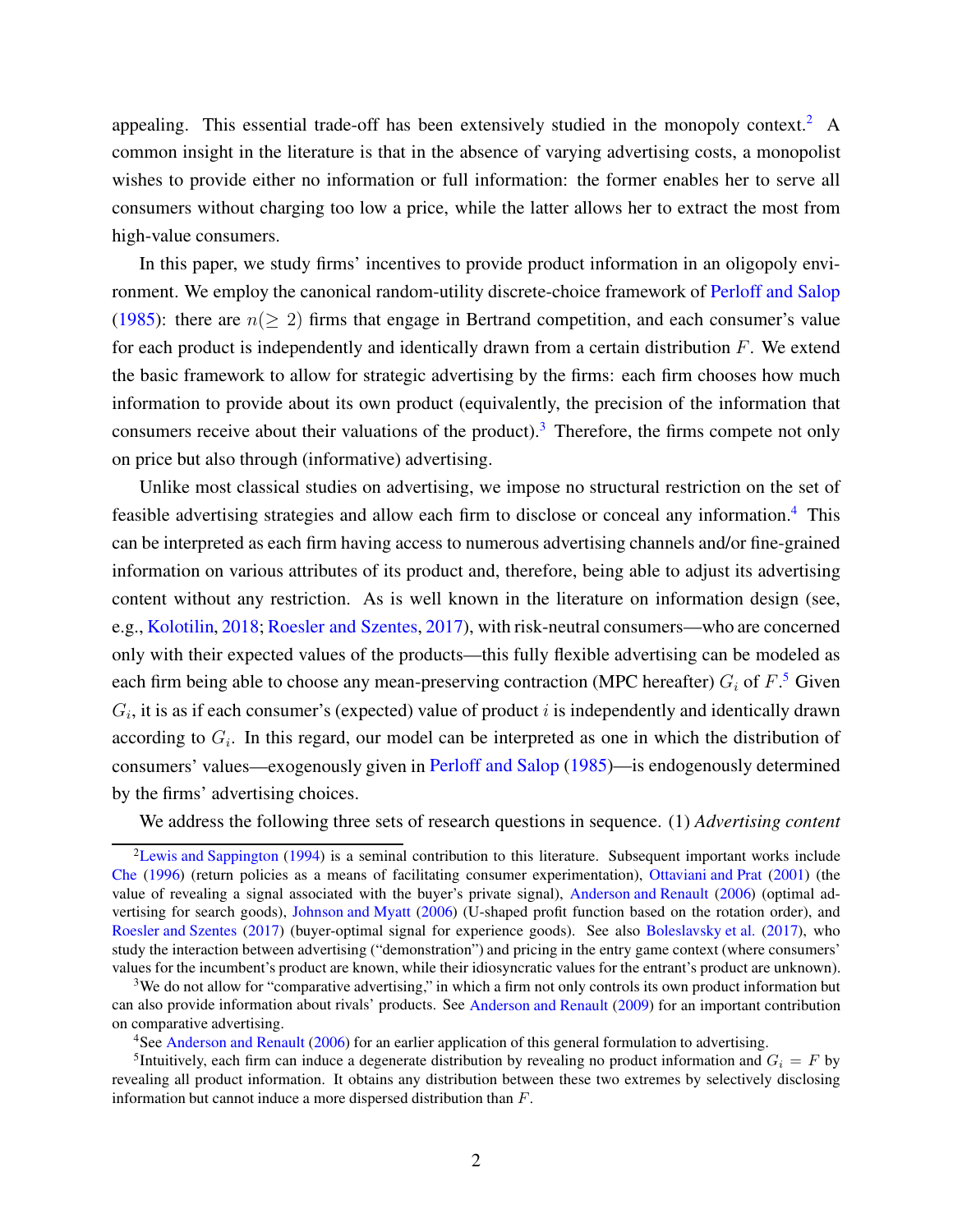*under competition*: How does competition shape an individual firm's advertising content? Under what conditions will each firm choose to provide full product information and, if it elects not to, what information will it conceal/disclose? (2) *Economic consequences of competitive advertising*: What are the effects of strategic advertising on market prices and welfare? Would a policy that requires the firms to provide full information always benefit consumers? (3) *Interaction between pricing and advertising*: How does a firm's advertising decision interact with its pricing decision? Should a firm provide more or less product information when it charges a higher price?

For the first set of questions, we provide a general characterization of the firms' (symmetric pure-price) equilibrium advertising strategy. Specifically, we consider a restricted game, termed the advertising-only game, in which the firms compete by choosing their advertising strategies given symmetric prices. We show that the game has a unique symmetric equilibrium. Importantly, the equilibrium advertising strategy,  $G^*$ , is fully characterized by the following two statistical properties: (i)  $(G^*)^{n-1}$  is convex (i.e., has non-decreasing density) over its support, and (ii)  $G^*$ alternates between the full-information region (in which  $G^*(v) = F(v)$ ) and the  $(n - 1)$ -linear MPC region (in which  $(G^*)^{n-1}$  is linear and  $G^*$  is an MPC of F).

Our general characterization allows us to answer all specific questions about equilibrium advertising content under competition. For example, the firms provide full product information (i.e.,  $G^* = F$ ) if and only if  $F^{n-1}$  is convex. If  $F^{n-1}$  is concave, each firm partially conceals information in a way that makes  $(G^*)^{n-1}$  a uniform distribution. If  $F^{n-1}$  has single-peaked density, the equilibrium advertising strategy combines above two structures:  $G^*$  equals F up to a certain threshold  $v^*$ , and  $(G^*)^{n-1}$  is linear above  $v^*$ . If the number of firms increases, then each firm reveals more product information, because  $F^{n-1}$  becomes more convex in n.

To understand the two properties of  $G^*$ , first observe that product information is intimately linked to the dispersion of consumers' expected values: if a firm provides more information, then some consumers find the product more while others find it less appealing, leading to a more dispersed distribution. This indicates that a firm's optimal advertising problem reduces to whether it wishes to spread or contract the induced distribution. Note that whereas a firm can contract its distribution as much as it wishes (up to a degenerate distribution), it faces the MPC constraint when spreading the distribution: a firm cannot induce a more dispersed distribution than F. The two properties of  $G^*$  derive from this difference and the symmetric equilibrium requirement. In equilibrium, the density function of  $(G^*)^{n-1}$  (which represents the distribution of consumers' best alternatives to an individual product) can be strictly increasing because of the MPC constraint. However, it can never be strictly decreasing anywhere because if it could, a firm would find it profitable to contract its distribution. The specific alternating structure stems from the fact that  $(G^*)^{n-1}$  can be strictly convex only when the MPC constraint binds (i.e.,  $G^*(v) = F(v)$ ).

For the second set of questions, we explicitly derive a unique equilibrium price, denoted by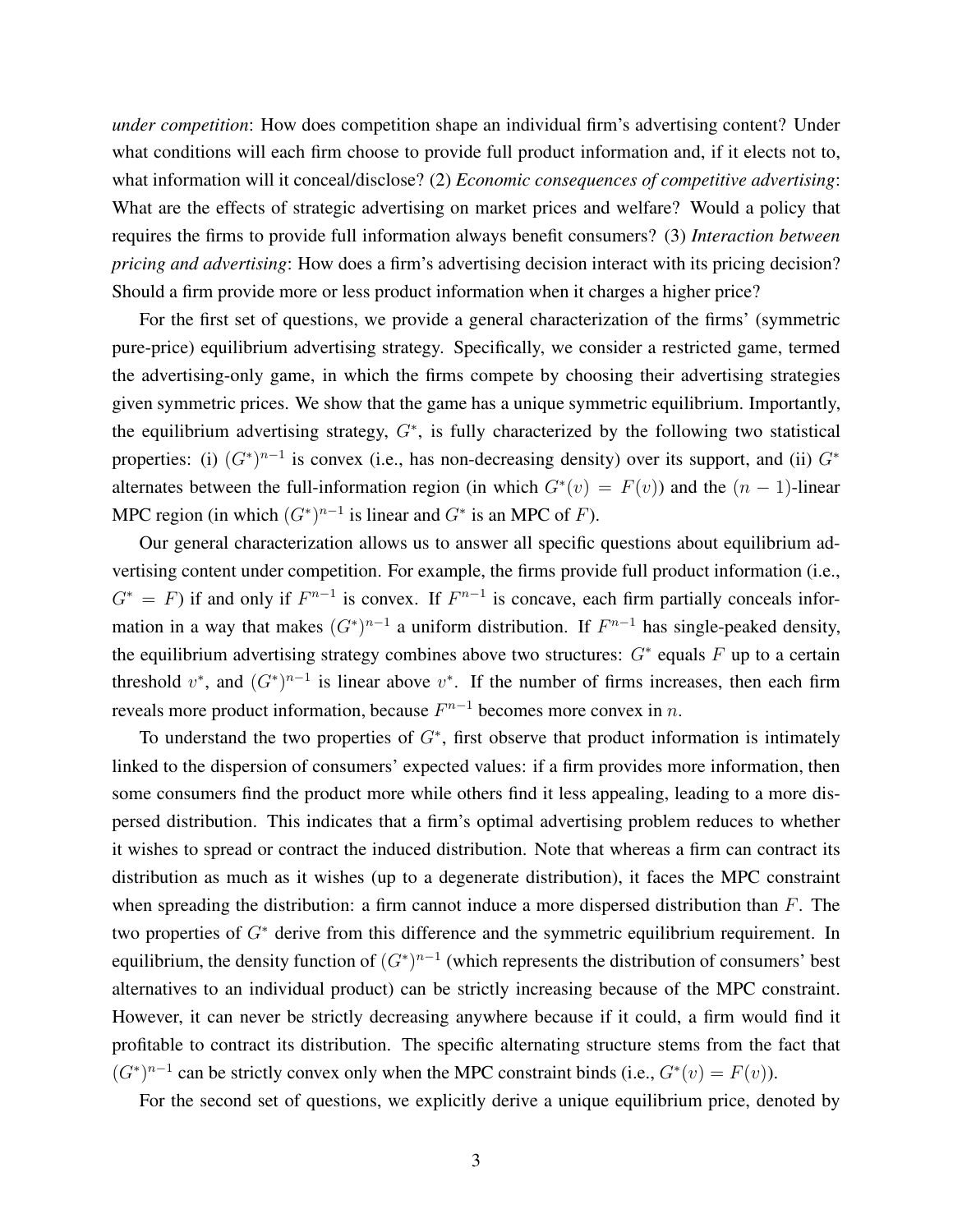$p^*$ , under  $G^*$  and compare the market outcome to that of the full information benchmark (i.e., the equilibrium outcome in the model where  $G_i = F$  for all i). Strategic advertising always reduces social surplus as it allows the firm to conceal certain information. However, we find that the effects of competitive advertising on the equilibrium price and consumer surplus are ambiguous in general. Competitive advertising induces a less dispersed distribution than  $F$ , which tends to lower the equilibrium price. However, the equilibrium price depends on the entire shape of the distribution, not just on its overall dispersion. Multiple distributional effects of competitive advertising make the price effect ambiguous, which in turn leads to an ambiguous result on consumer surplus.

For the last set of questions, we characterize an individual firm's optimal advertising strategy that corresponds to each price while assuming that all other firms play the equilibrium strategy  $(p^*, G^*)$ . We find that a firm's two instruments—pricing and advertising—are substitutes: if a firm wishes to charge a higher price, then it should provide more product information. Intuitively, if a firm offers a very low price, then a consumer will purchase its product as long as its expected value is not too low relative to other products. In this case, it is optimal for the firm to conceal all product information, thereby maximizing the number of average-value consumers. Conversely, if it charges a very high price, then it can serve only sufficiently loyal consumers (who value the product considerably more than other products). In this case, it is optimal to provide all product information, thereby maximizing the number of such loyal consumers.

We use this characterization of optimal advertising for each price to establish the existence of symmetric pure-price equilibrium in our model. Note that a firm can make a compound deviation in which it deviates both in price and advertising (i.e.,  $p_i \neq p^*$  and  $G_i \neq G^*$ ). Therefore, the unique (symmetric pure-price) equilibrium candidate  $(p^*, G^*)$  is an equilibrium if and only if no compound deviation is profitable. This implies that an equilibrium existence argument for the Perloff-Salop model does not directly apply to our model because a compound deviation is more profitable than a price-only deviation.<sup>[6](#page-3-0)</sup> Nevertheless, we show that a common regularity condition ensures the existence of equilibrium: if the underlying density function  $f$  is log-concave, then  $(p^*, G^*)$  is indeed an equilibrium in our full model.

#### Related Literature

As explained above, the interaction between advertising and pricing has been extensively studied in the monopoly context but not in oligopoly settings. To the best of our knowledge, the only exception is [Ivanov](#page-44-5) [\(2013\)](#page-44-5). He also adopts the Perloff-Salop framework but considers a case in which all

<span id="page-3-0"></span><sup>&</sup>lt;sup>6</sup>The existence of pure-price equilibrium is a non-trivial problem even in the Perloff-Salop model. The main difficulty lies in the fact that each firm's best response depends on the shape of the entire distribution and, therefore, may not be sufficiently well behaved unless some strong regularity is introduced into F. See [Caplin and Nalebuff](#page-44-6) [\(1991\)](#page-44-6) and [Quint](#page-45-4) [\(2014\)](#page-45-4) for some important contributions.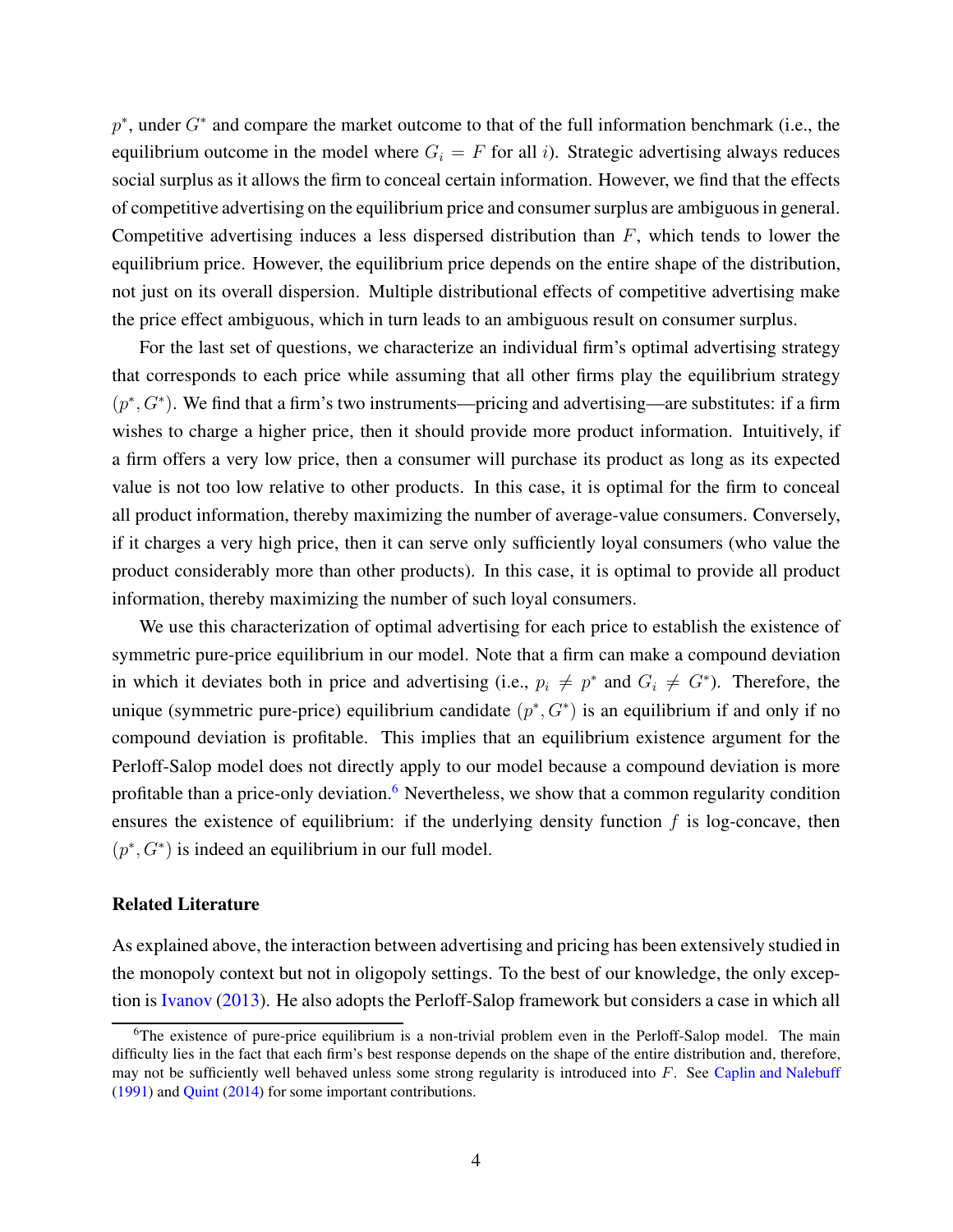feasible advertising strategies are rotation-ordered in the sense of [Johnson and Myatt](#page-44-3) [\(2006](#page-44-3)). Due to his modeling choice, he does not provide a general characterization of the equilibrium advertising strategy. Instead, he focuses on demonstrating that a full-information equilibrium (in which all the firms choose the highest advertising strategy in rotation order) exists if there are sufficiently many firms. This paper supplements his work in multiple ways. In particular, we provide a more comprehensive equilibrium analysis (covering partial information equilibria), demonstrate that his main economic conclusion holds even if each firm faces no restriction on advertising content, and study the interaction between a firm's advertising and pricing decisions.

Given a fixed price, our advertising-only game can be interpreted as a game of competitive information disclosure/provision (with multiple senders and a single receiver). There are two strands in that literature, one in which the senders have access to the same information or the full state of nature (e.g., [Gentzkow and Kamenica,](#page-44-7) [2017;](#page-44-7) [Li and Norman,](#page-44-8) [2018](#page-44-8); [Perego and Yuksel](#page-45-5), [2018](#page-45-5)) and another in which each sender controls only his own information (e.g., [Ostrovsky and Schwarz](#page-45-6), [2010;](#page-45-6) [Boleslavsky and Cotton](#page-43-3), [2015](#page-43-3), [2018](#page-43-4); [Au and Kawai](#page-43-5), [2018a](#page-43-5)[,b](#page-43-6)). Our model belongs to the latter category because each firm provides information only about its own product.

[Ostrovsky and Schwarz](#page-45-6) [\(2010\)](#page-45-6) provide a similar characterization to ours for equilibrium information disclosure (advertising). In particular, they also show that the equilibrium distribution (which corresponds to  $(G^*)^{n-1}$  in our model) must be weakly convex and explain how the equilibrium distribution is related to the primitive distribution (which corresponds to  $F$ ). The main difference from our advertising-only game is that they consider a market environment with many (negligible) heterogeneous senders (schools), which requires a distinct analysis from ours and also leads them to study different economic questions. For example, our important comparative statics exercise regarding the number of firms *n* cannot be addressed in their model.

All other papers in the same category study a fully strategic setting (with a finite number of senders) but consider discrete distributions. Our analysis with continuous distributions has three important advantages. First, the relationship between  $F$  and  $G^*$  is more clear and explicit when F is continuous. For example, if F is discrete, then  $G^*$  can never coincide with F, while if F is continuous, then  $G^* = F$  if and only if  $F^{n-1}$  is convex (see Corollary [1\)](#page-8-0). Second, it makes the equilibrium structure (i.e., the essential properties of  $G^*$ ) more transparent. In particular, if F is continuous, it follows easily that if  $(G^*)^{n-1}$  is not linear around v, then  $G^*(v) = F(v)$ . If F is discrete, this local coincidence is not possible, which greatly complicates the necessary analysis (see Section 4 in [Au and Kawai](#page-43-6), [2018b\)](#page-43-6). Finally, it allows us to link our work to the large discretechoice literature, most of which consider continuous distributions.

We significantly benefit from recent technical developments in the literature on information design.<sup>[7](#page-4-0)</sup> In particular, we make extensive use of a verification technique in [Dworczak and Martini](#page-44-9)

<span id="page-4-0"></span> $7As$  is well known, the elegant concavification method in [Aumann and Maschler](#page-43-7) [\(1995](#page-43-7)) and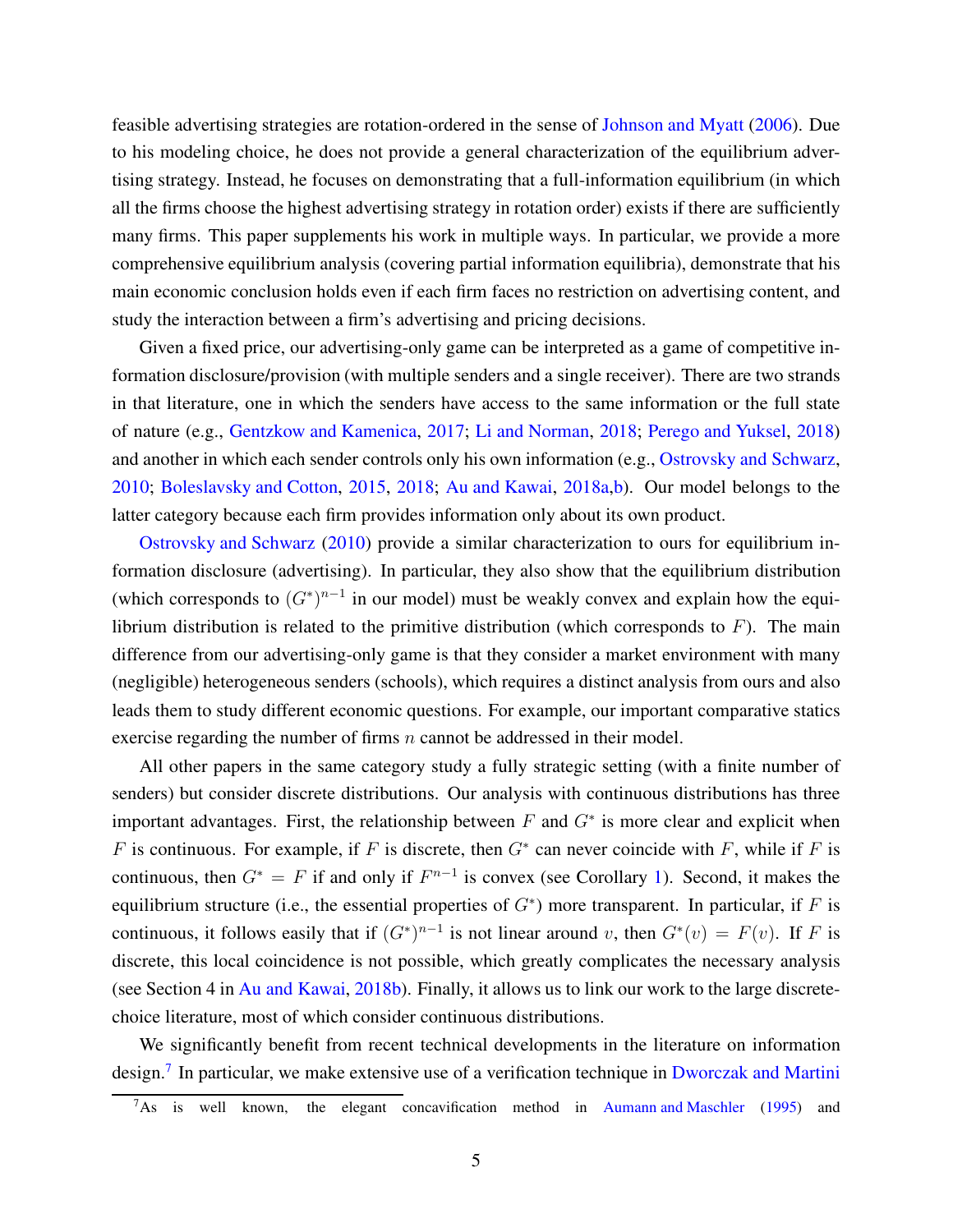$(2019)$  (DM hereafter).<sup>[8](#page-5-0)</sup> They consider a general programming problem in which the sender's (indirect) payoff depends only on the expected value (state) she induces, represented by a function  $u(v)$ , and show that to evaluate the optimality of a signal (equivalently, an MPC  $G_i$  of F), it suffices to check whether there exists a convex function  $\phi(v)$  that touches  $u(v)$  only on the support of  $G_i$ (see Theorem [2](#page-12-0) in Section [3\)](#page-7-0). As illustrated by DM with a series of examples and shown by our subsequent analysis, this result permits a simple geometric analysis for a variety of information design problems. Our analysis differs from DM in mainly two ways. First, we search for Nash equilibrium in a strategic environment. Therefore, each firm's programming problem, which is exogenously given in DM, is endogenously determined in our model. Second, in our model, an individual firm chooses not only its advertising strategy but also its price. The latter also affects the firm's payoff function  $u(v)$ , and therefore, DM's result does not apply directly. We address this problem by finding an optimal signal for each price and verifying whether any of those (compound) deviations is profitable. DM's result applies to the former but not to the latter.

The remainder of this paper is organized as follows. We introduce the formal model in Section [2.](#page-5-1) In Section [3,](#page-7-0) we study the advertising-only game, the characterization of which yields a unique equilibrium advertising strategy candidate  $G^*$ . In Section [4,](#page-18-0) we derive the unique equilibrium price candidate  $p^*$  given  $G^*$  and compare it to that of the full-information benchmark. In Section [5,](#page-22-0) we illustrate how a firm's advertising decision interacts with its pricing decision and provide a sufficient condition for equilibrium existence. In Section [6,](#page-27-0) we conclude by discussing two important modeling assumptions in our model. All the proofs not included in the main text are relegated to the appendix, unless noted otherwise.

## <span id="page-5-1"></span>2 The Model

There are  $n(\geq 2)$  ex ante homogeneous firms and a unit mass of risk-neutral consumers. Each firm supplies a product with marginal cost normalized to zero. The firms' products are horizontally differentiated: each consumer's *true value* for each product is drawn according to the distribution function  $F$  independently and identically across the products and consumers. We assume that  $F$ has finite mean  $\mu_F$  and continuously differentiable density f with  $supp(F) = [v, \overline{v}]$ , where both

[Kamenica and Gentzkow](#page-44-10) [\(2011\)](#page-44-10), which is powerful for binary-state problems, becomes less useful when there are many types (in particular, when the state space is continuous). The fundamental problem is that it is not possible to visualize the sender's (information designer's) value function with respect to the posterior belief when the type space is large. Recently, several researchers have developed methods that can be used to solve for an optimal signal in such a problem. As anticipated by [Kamenica and Gentzkow](#page-44-10) [\(2011\)](#page-44-10), the analysis becomes significantly more tractable if the receiver's optimal action depends only on the expected state, and considerable progress has been made for that class of problems. As explained in Section [2,](#page-5-1) each firm's optimal advertising problem in our model belongs to that class.

<span id="page-5-0"></span><sup>8</sup>Other relevant contributions include [Gentzkow and Kamenica](#page-44-11) [\(2016](#page-44-11)), [Ivanov](#page-44-12) [\(2015\)](#page-44-12), [Kolotilin et al.](#page-44-13) [\(2017](#page-44-13)), and [Yamashita](#page-45-7) [\(2018\)](#page-45-7).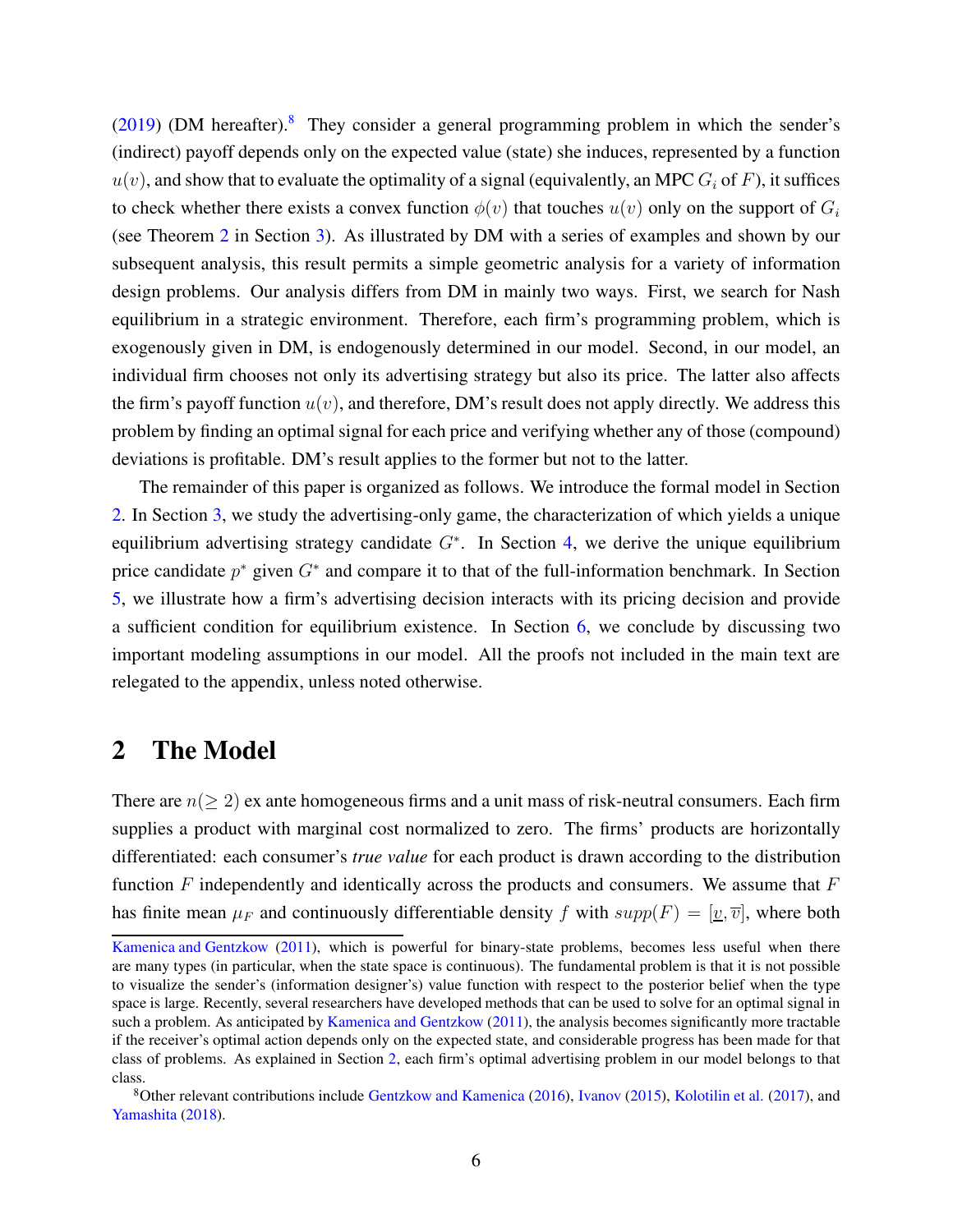$\underline{v} = -\infty$  and  $\overline{v} = \infty$  are allowed. We also make a few mild technical assumptions: both f and f' are bounded, and f has a finite number of peaks and a log-concave upper tail if  $\overline{v} = \infty$ .

The firms simultaneously choose their price  $p_i$  and advertising strategy. Each firm is unrestricted in its choice of advertising content, which conveys information to consumers about their true values. In other words, each firm is allowed to disclose, or conceal, any product information it wishes. As is well known in the literature on information design, this can be formalized as follows: each firm can choose any set of realizations  $S_i$  and any joint distribution function  $H_i$  over  $[v, \overline{v}] \times S_i$ . Each consumer observes  $H_i$  and draws  $s_i \in S_i$  according to  $H_i$  before making her purchase decision.

Exploiting consumers' risk neutrality, we make use of a more tractable formulation of the advertising strategy. A consumer's purchase decision depends only on her (interim) expected value,  $E[v_i|s_i] = \int v_i dF(v_i|s_i)$ . This means that only the distribution of consumers' expected values, denoted by  $G_i$ , is payoff-relevant to the firms. Therefore, there is no loss of generality in assuming that each firm directly chooses  $G_i$ , instead of a signal structure  $(S_i, H_i)$ . Clearly, the underlying distribution F constrains the set of feasible distributions  $G_i$ . As is well known, the precise restriction is that  $G_i$  should be an MPC of F: there exists a joint distribution  $H_i$  that gives rises to a distribution  $G_i$  if and only if  $G_i$  is an MPC of F. In what follows, we directly refer to  $G_i$  as firm i's advertising strategy.

The timing of the game is as follows. First, the firms simultaneously choose their price  $p_i$  and advertising strategy  $G_i$ . Second, for each product i, consumers independently draw their expected value  $v_i$  according to  $G_i$ . Consumers' expected values are also independent across products. Finally, each consumer decides which product to purchase based on prices and her expected values. We assume that each consumer must purchase one of the products.<sup>[9](#page-6-0)</sup> This implies that a consumer purchases product *i* if and only if  $v_i - p_i > v_j - p_j$  for all  $j \neq i$ .<sup>[10](#page-6-1)</sup>

We analyze symmetric pure-price equilibria of this market game. Since consumers' optimal purchase decisions are straightforward, we focus on Nash equilibria played by the firms. Let  $D(p_i, G_i, p, G)$  denote firm i's demand (that is, the measure of consumers who purchase product i) when firm *i*'s strategy is  $(p_i, G_i)$ , while all other firms adopt strategy  $(p, G)$ . Given consumers' optimal choice rule, $^{11}$  $^{11}$  $^{11}$ 

$$
D(p_i, G_i, p, G) = Pr\{v_i - p_i > v_j - p, \forall j \neq i\} = \int G(v_i - p_i + p^*)^{n-1} dG_i(v_i).
$$
 (1)

<span id="page-6-0"></span> $9$ This "full market coverage" assumption is common in the random-utility discrete-choice literature. See, e.g., [Perloff and Salop](#page-45-1) [\(1985\)](#page-45-1), [Caplin and Nalebuff](#page-44-6) [\(1991](#page-44-6)), and [Zhou](#page-45-8) [\(2017](#page-45-8)). We explain how to relax this assumption in Section [6.1.](#page-27-1)

<span id="page-6-1"></span> $10$ As shown below, in any equilibrium in this paper, the measure of consumers who are indifferent among multiple products is negligible. Therefore, for notational and expositional simplicity, we ignore them throughout the paper.

<span id="page-6-2"></span><sup>&</sup>lt;sup>11</sup>Note that our derivation of  $D(p_i, G_i, p, G)$  does not account for the possibility of atoms in G. This significantly simplifies the notation but incurs no loss of generality because in equilibrium, G has no atom.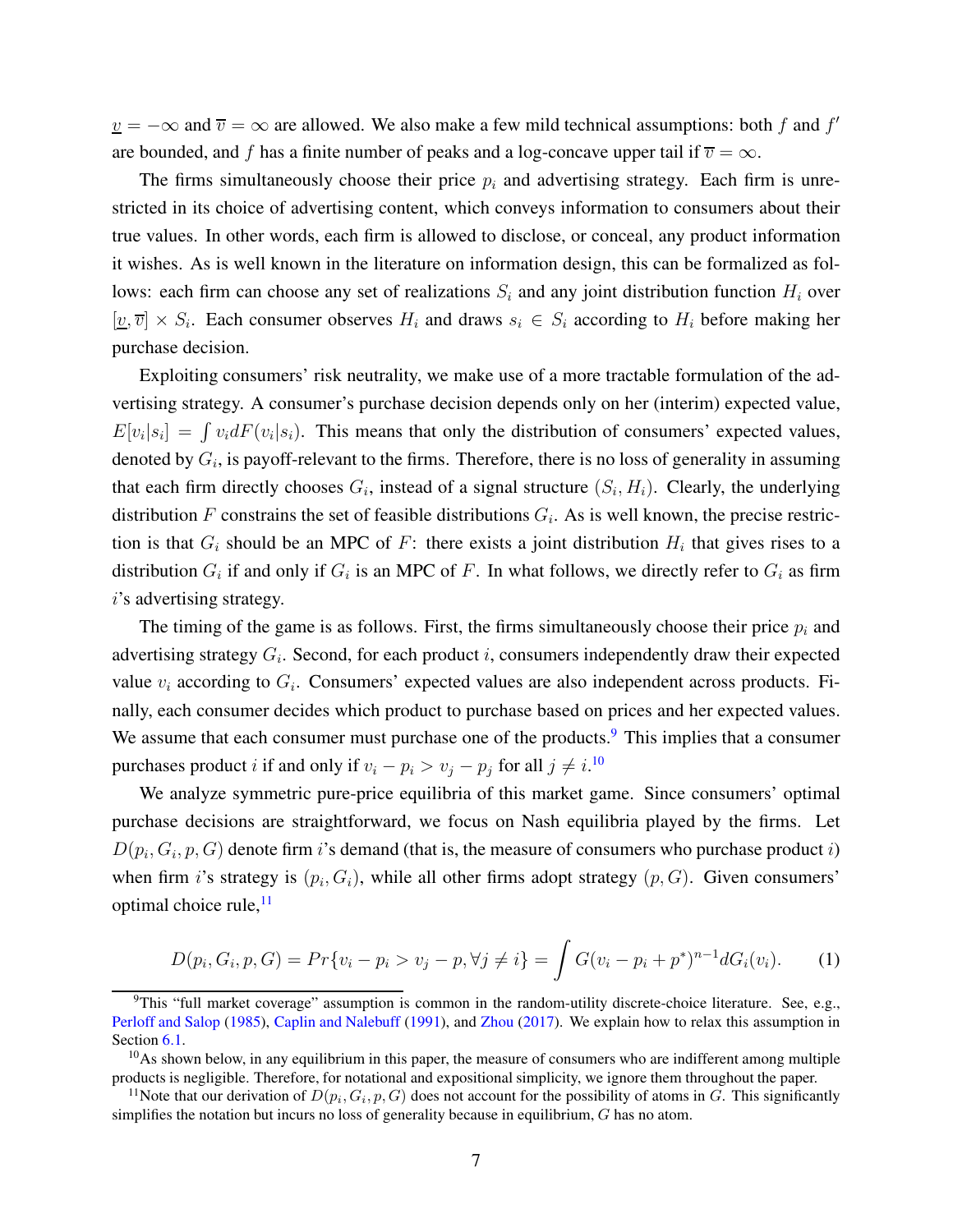A tuple  $(p, G)$  is a symmetric pure-price equilibrium (henceforth, simply an equilibrium) if  $(p, G)$ is a solution to the following programming problem:

$$
\max_{(p_i, G_i)} \pi(p_i, G_i, p, G) \equiv p_i D(p_i, G_i, p, G),
$$

<span id="page-7-0"></span>subject to the constraint that  $G_i$  is an MPC of F.

## 3 Competitive Advertising

In this section, we assume that all firms have chosen the same price  $p(> 0)$  and analyze their strategic interaction only in terms of advertising. In other words, we shut down the firms' pricing decisions and consider a game in which each firm maximizes its demand  $D(p, G_i, p, G)$  only through its choice of advertising strategy  $G_i$ . Since this can be interpreted as an independent game regarding the firms' competitive information revelation, we refer to it as the *advertising-only game*.

### 3.1 Main Characterization

<span id="page-7-1"></span>We begin by defining two statistical concepts that play a crucial role in the subsequent analysis.

**Definition 1** *A distribution function*  $G_1$  *is an*  $(n - 1)$ -linear MPC of  $G_2$  over the interval  $[v_1, v_2]$  *if* (*i*)  $G_1^{n-1}$  *is linear over*  $[v_1, \min\{v_2, \max supp(G_1)\}]$  *and (ii)*  $G_1$  *is an MPC of*  $G_2$  *over the interval*  $[v_1, v_2]$ .

To understand this definition, see Figure [1,](#page-8-1) which depicts an  $(n - 1)$ -linear MPC of an exponential distribution F with  $n = 2$ . In this case,  $G^* = U[0, 2\mu_F]$  is an  $(n-1)$ -linear MPC of F over  $[0, \infty)$ : (i)  $(G^*)^{n-1} = G^*$  is linear over  $[0, 2\mu_F]$ , and (ii)  $G^*$  is an MPC of F over  $[0, \infty)$  because  $\int v dG^*(v) = \mu_F$  and  $G^*$  crosses F once from below. This example is unique in that the relevant range covers the entire support. See Figures [2](#page-9-0) and [3](#page-10-0) for  $(n-1)$ -linear MPCs over a smaller interval than the support.

Definition 2 G *is an* alternating (n−1)-linear MPC *of* F *if there exists a monotone finite partition*  $\mathcal{P}^* \equiv \{w_0 = \underline{v}, v_0, w_1, v_1, ... w_m, v_m = \overline{v}\}$  such that (i)  $G = F$  over the interval  $[w_k, v_k]$  for each  $k = 0, \ldots, m$ , and (ii) G is an  $(n - 1)$ -linear MPC of F over the interval  $[v_k, w_{k+1}]$  for each  $k = 0, \ldots, m - 1.$ 

This definition builds upon Definition [1.](#page-7-1) While an  $(n - 1)$ -linear MPC is a local property over a specific interval, an alternating  $(n - 1)$ -linear MPC is a global property that regulates the behavior of G over the entire support. To understand this definition better, consider Figure [2,](#page-9-0) again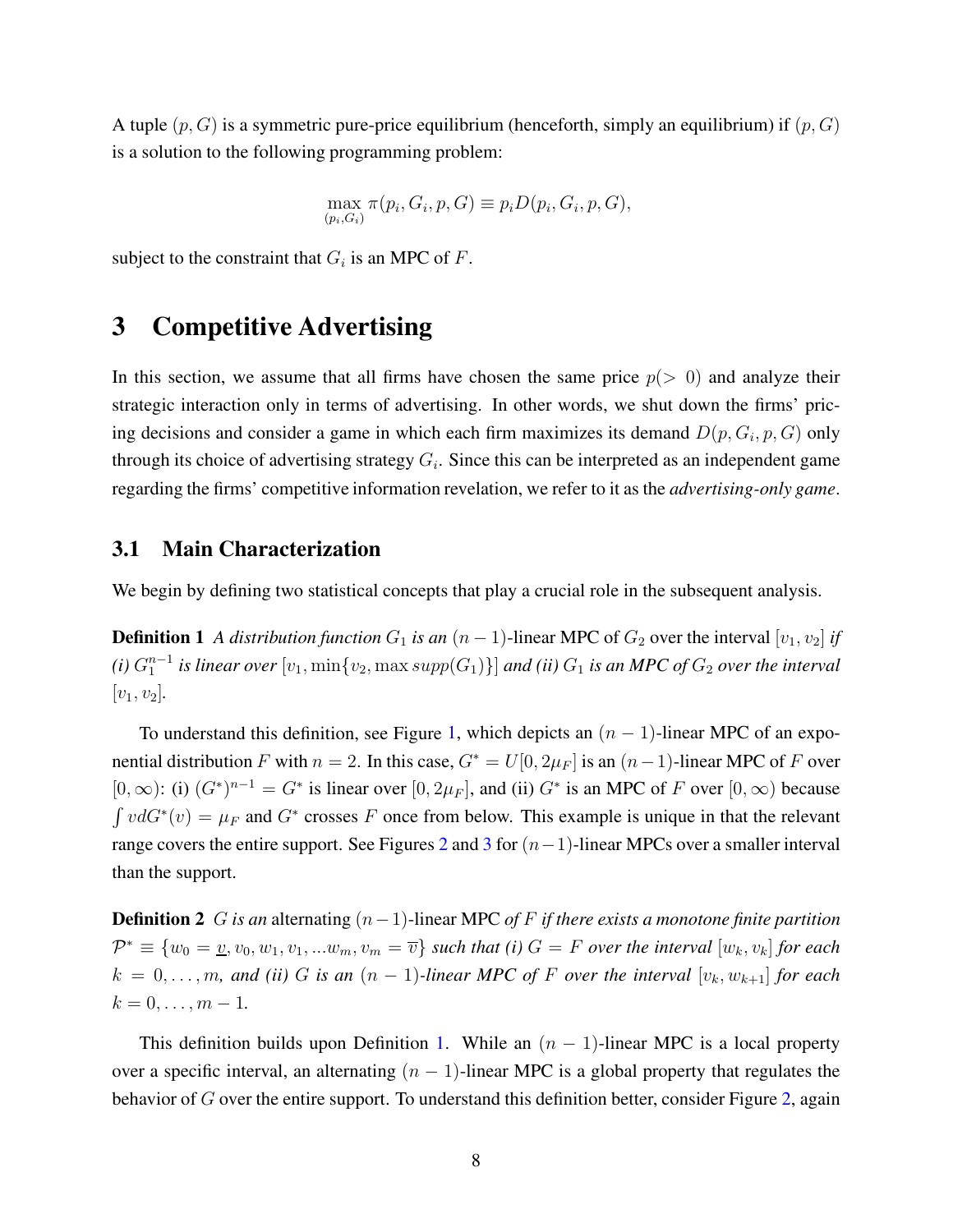<span id="page-8-1"></span>

Figure 1: In this figure, F is an exponential distribution with parameter  $\lambda$  (i.e.,  $F(v) = 1 - e^{-\lambda v}$ for all  $v \ge 0$ ), while  $G^*$  is a uniform distribution over  $[0, 2\mu_F]$ .

with  $n = 2$ . In this case,  $G^*$  is an  $(n - 1)$ -linear MPC of F over the interval  $[v^*, \overline{v}]$ , which is independent of whether  $G^* = F$  below  $v^*$ . However, since  $G^*(v) = F(v)$  for all  $v \leq v^*$ ,  $G^*$  is an alternating  $(n-1)$ -linear MPC of  $F<sup>12</sup>$  $F<sup>12</sup>$  $F<sup>12</sup>$ 

The following theorem—the main result of this section—shows that there exists a unique equilibrium in the advertising-only game and, more importantly, identifies two necessary and sufficient statistical properties of the equilibrium advertising strategy.

<span id="page-8-3"></span>**Theorem 1** Given F, let  $G^*$  be a unique distribution such that (i)  $(G^*)^{n-1}$  is convex over its *support, and (ii)*  $G^*$  *is an alternating*  $(n-1)$ *-linear MPC of F . Then, it is the unique equilibrium in the advertising-only game that the firms advertise according to*  $G^*$ .

To understand this general result, we apply it to four prominent classes of distribution functions. The first two (Corollaries [1](#page-8-0) and [2\)](#page-9-1) clarify and highlight the roles of convexity and  $(n - 1)$ -linear MPC, while the last two (Corollaries [3](#page-10-1) and [4\)](#page-10-2) explain how the alternating structure between full information and the  $(n - 1)$ -linear region emerges. We begin by considering the case in which  $F^{n-1}$  is convex (that is,  $F^{n-1}$  has increasing density).

<span id="page-8-0"></span>**Corollary 1** (**Convex**  $F^{n-1}$ ) If  $F^{n-1}$  is convex, then it is the unique equilibrium in the advertising*only game that the firms provide full information (that is,*  $G^* = F$ ).

Suppose that all other firms provide full product information (i.e.,  $G_j = F$  for all  $j \neq i$ ).

<span id="page-8-2"></span><sup>&</sup>lt;sup>12</sup>See also Figure [3,](#page-10-0) in which  $G^*$  is an  $(n-1)$ -linear MPC of F over  $[\underline{v}, v^*]$  and also an alternating  $(n-1)$ -linear MPC of F.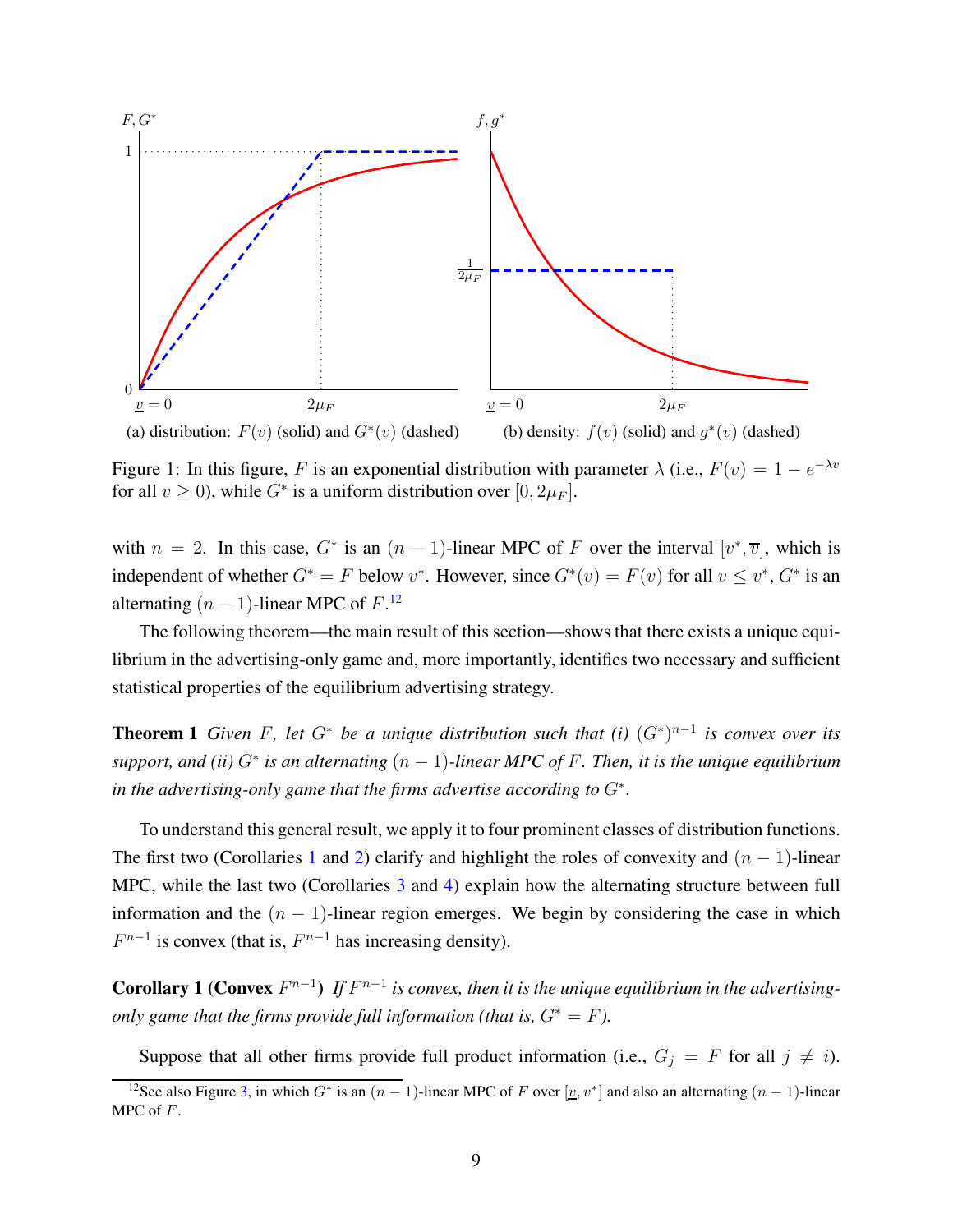<span id="page-9-0"></span>

Figure 2: In this figure,  $F(v) = -\frac{4}{3}$  $\frac{4}{3}v^3+2v^2+\frac{1}{3}$  $\frac{1}{3}v$  over [0, 1], which gives rise to a single-peaked density function f.  $G^*$  coincides with F below  $v^*$  and is linear above  $v^*$ .

Given symmetric prices, a consumer with expected value  $v_i$  purchases product i with probability  $F(v_i)^{n-1}$ . Therefore, firm i's demand is given by

$$
D(p, G_i, p, F) = \int F(v_i)^{n-1} dG_i(v_i).
$$

Observe that if  $F^{n-1}$  is convex then, by Jensen's inequality, the more dispersed  $G_i$  is, the higher firm i's demand is. This suggests that at the optimal solution, the MPC constraint should bind, which is the case when  $G_i = F$ .

For an economic interpretation, notice that  $\prod_{j\neq i} G_j = F^{n-1}$  represents the distribution of consumers' best alternatives to product  $i$ . If it has increasing density, that means that firm  $i$ 's *marginal* returns to inducing a higher expected value increases in  $v_i$ . In this case, it is more profitable for firm  $i$  to provide more product information, thereby giving high expected values to a subset of consumers, than to suppress product information, thereby yielding a mediocre expected value for all consumers.

By applying the same logic, if  $F^{n-1}$  is concave, then full product information is no longer an equilibrium: given  $G_j = F$  for all  $j \neq i$ , firm i's marginal returns to inducing a higher expected value decrease in  $v_i$ . Therefore, it is optimal for firm i to reveal no information. The next corollary characterizes the unique equilibrium in this case. See Figure [1](#page-8-1) for a visualization of this result.

<span id="page-9-1"></span>**Corollary 2 (Concave** F) If  $n = 2$  and F is concave with (normalized)  $\mathbf{v} = 0$ , <sup>[13](#page-9-2)</sup> then it is the

<span id="page-9-2"></span><sup>&</sup>lt;sup>13</sup>The result and the argument apply unchanged even if  $n > 2$ , provided that  $F^{n-1}$  is concave. However, for  $F^{n-1}$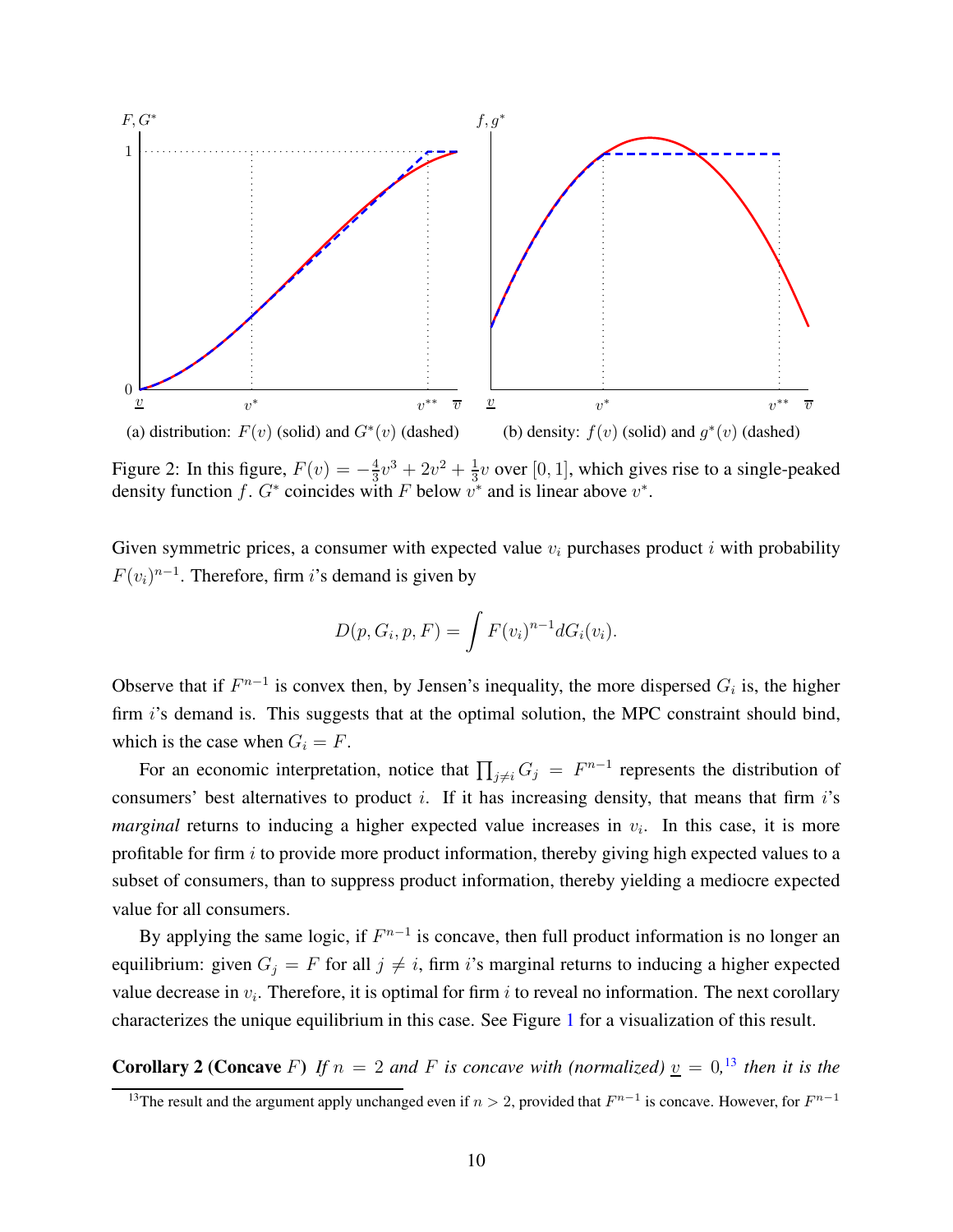<span id="page-10-0"></span>

Figure 3: In this figure,  $F(v) = \frac{16}{7}v^3 - \frac{18}{7}$  $\frac{18}{7}v^2 + \frac{9}{7}$  $\frac{9}{7}v$  over [0, 1], which yields a U-shaped density function f.  $G^*$  is linear over  $[\underline{v}, v^*]$  and coincides with F above  $v^*$ .

*unique equilibrium in the advertising-only game that both firms advertise according to*  $G^*$  =  $U[0, 2\mu_F]$ .

Suppose that F is concave, and consider firm is optimal response when firm j provides full information about its product. Opposite to the previous convex case, firm i's profit is higher when  $G_i$  is less dispersed. In fact, it is optimal for firm i to put all mass on one point  $\mu_F$ . Given firm  $i$ 's response, however, firm  $j$  has no incentive to provide full information: one profitable deviation is to induce a binary distribution, with one point arbitrarily close to  $v$  and the other slightly above  $\mu_F$ . This in turn induces firm i to change its response, leading to a matching-pennies type of competition. In this case, an equilibrium typically consists of players being indifferent over a set of actions. In our model, this means that each firm should be indifferent between spreading and contracting its own distribution. Then, via Jensen's inequality, the uniform distribution, which neutralizes the effects of spreading and contracting, emerges as a unique equilibrium solution.

Corollaries [1](#page-8-0) and [2](#page-9-1) show that if  $F^{n-1}$  has monotone density, then  $G^*$  takes one of the two structures over the entire support:  $G^* = F$  or  $(n - 1)$ -linear MPC. The next two corollaries show that if  $F^{n-1}$  has non-monotone density,  $G^*$  combines the above two structures in a natural way.

<span id="page-10-1"></span>**Corollary 3 (Single-peaked density)** Suppose that  $F^{n-1}$  has single-peaked density. Then, it is the unique equilibrium in the advertising-only game that for some  $v^* \in [\underline{v}, \overline{v}]$ , each firm fully *reveals information for*  $v < v^*$  *and advertises according to the*  $(n - 1)$ -linear MPC for  $v \geq v^*$ . If  $v^* > v$ , then  $G^*$  is smooth at  $v = v^*$ .

<span id="page-10-2"></span>to be concave, f must be unbounded at  $\underline{v}$ :  $(F(\underline{v})^{n-1})' = (n-1)F(\underline{v})^{n-2}f(\underline{v}) = 0$  for any finite  $f(\underline{v})$ .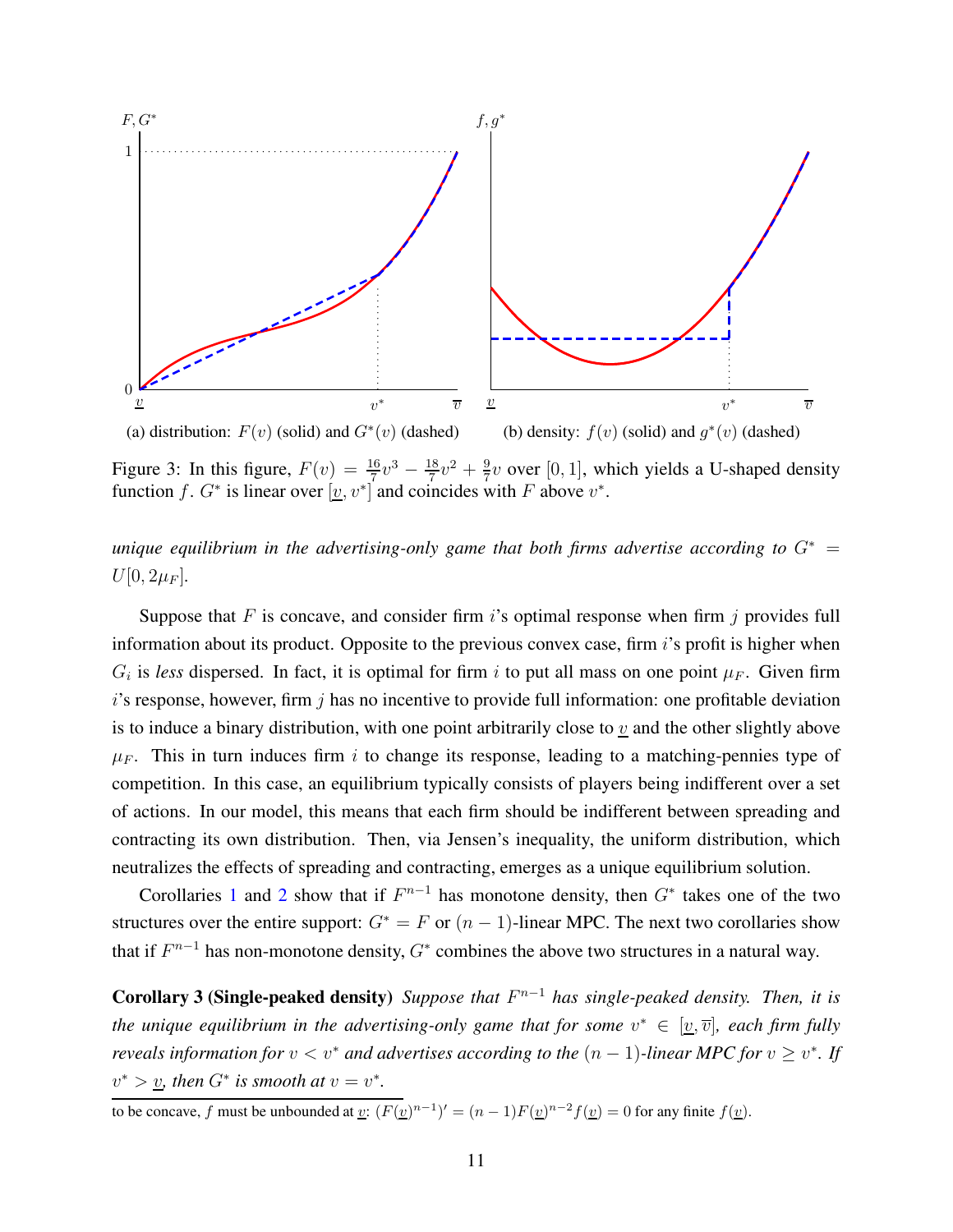**Corollary 4** (U-shaped density) *Suppose that*  $n = 2$  *and* f *is* U-shaped.<sup>[14](#page-11-0)</sup> Then, *it is the unique* equilibrium in the advertising-only game that for some  $v^* \in (\underline{v},\overline{v}]$ , each firm advertises according *to the*  $(n-1)$ -linear MPC over  $[\underline{v}, v^*]$  and fully reveals information for  $v \geq v^*$ .

If  $F^{n-1}$  is initially convex and then concave, then  $G^*$  initially coincides with F and then takes the  $(n-1)$ -linear structure (see Figure [2\)](#page-9-0).<sup>[15](#page-11-1)</sup> On the contrary, if  $F^{n-1}$  is initially concave and then convex, then  $G^*$  initially features the  $(n-1)$ -linear structure and then follows F (see Figure [3\)](#page-10-0). Intuitively, a firm has an incentive to provide full information over the region where its marginal returns to raising  $v_i$  increase in  $v_i$ , as in Corollary [1.](#page-8-0) If the marginal returns decrease in  $v_i$ , then the  $(n-1)$ -linear structure arises as an equilibrium outcome, as in Corollary [2.](#page-9-1) Therefore, the structure of  $G^*$  follows the concave-convex structure of  $F^{n-1}$  (i.e., the increasing-decreasing pattern of the density function of  $F^{n-1}$ ).

We note that in both cases, the full-information region can be degenerate, in which case the equilibrium advertising strategy has a globally linear structure as in Corollary [2.](#page-9-1) For example, if we slightly modify the exponential distribution in Figure [1](#page-8-1) such that f is single-peaked but  $f(v)$ is still greater than the dashed line in the right panel  $(1/(2\mu_F))$ , then  $G^*$  remains globally linear. Similarly, in Figure [3,](#page-10-0) if f is symmetric around  $\mu_F$ , then  $G^* = U[v, \overline{v}]$ .

If  $F^{n-1}$  takes an even more complicated shape, then the above simple structures may not be sufficient. Nevertheless, Theorem [1](#page-8-3) argues that the unique equilibrium advertising strategy  $G^*$ always alternates between full information and the  $(n - 1)$ -linear MPC.

### <span id="page-11-2"></span>3.2 Proof of Theorem [1](#page-8-3)

We now provide a formal proof for Theorem [1.](#page-8-3) Recall that  $G^*$  is defined to be a distribution that satisfies two statistical properties. Our proof proceeds in three steps. First, we verify that  $G^*$  is indeed a symmetric equilibrium strategy (i.e.,  $G^*$  is a firm's best response if all other firms play  $G^*$ ) in the advertising-only game. Then, we demonstrate that the two properties of  $G^*$  are necessary for any equilibrium. Finally, we prove that given any F, there exists a unique distribution  $G^*$  that satisfies the two properties. All details not reported in this subsection can be found in the appendix.

#### 3.2.1 Equilibrium Verification

Suppose that all other firms advertise according to  $G^*$ . Then, firm i faces the following constrained maximization problem:

$$
\max_{G_i} \int G^*(v_i)^{n-1} dG_i(v_i),
$$

<span id="page-11-0"></span><sup>&</sup>lt;sup>14</sup>The restriction to the duopoly case (i.e.,  $n = 2$ ) is imposed for the same reason as for Corollary [2.](#page-9-1)

<span id="page-11-1"></span><sup>&</sup>lt;sup>[1](#page-8-3)5</sup>The fact that  $G^*$  is smooth at  $v^*$  (>  $v$ ) is a straightforward implication of Theorem 1 because the convexity of  $(G^*)^{n-1}$  requires that  $f(v^*) \leq g^*(v^*)$ , while  $f(v^*) \geq g^*(v^*)$  is necessary for  $G^*$  to be an MPC of F.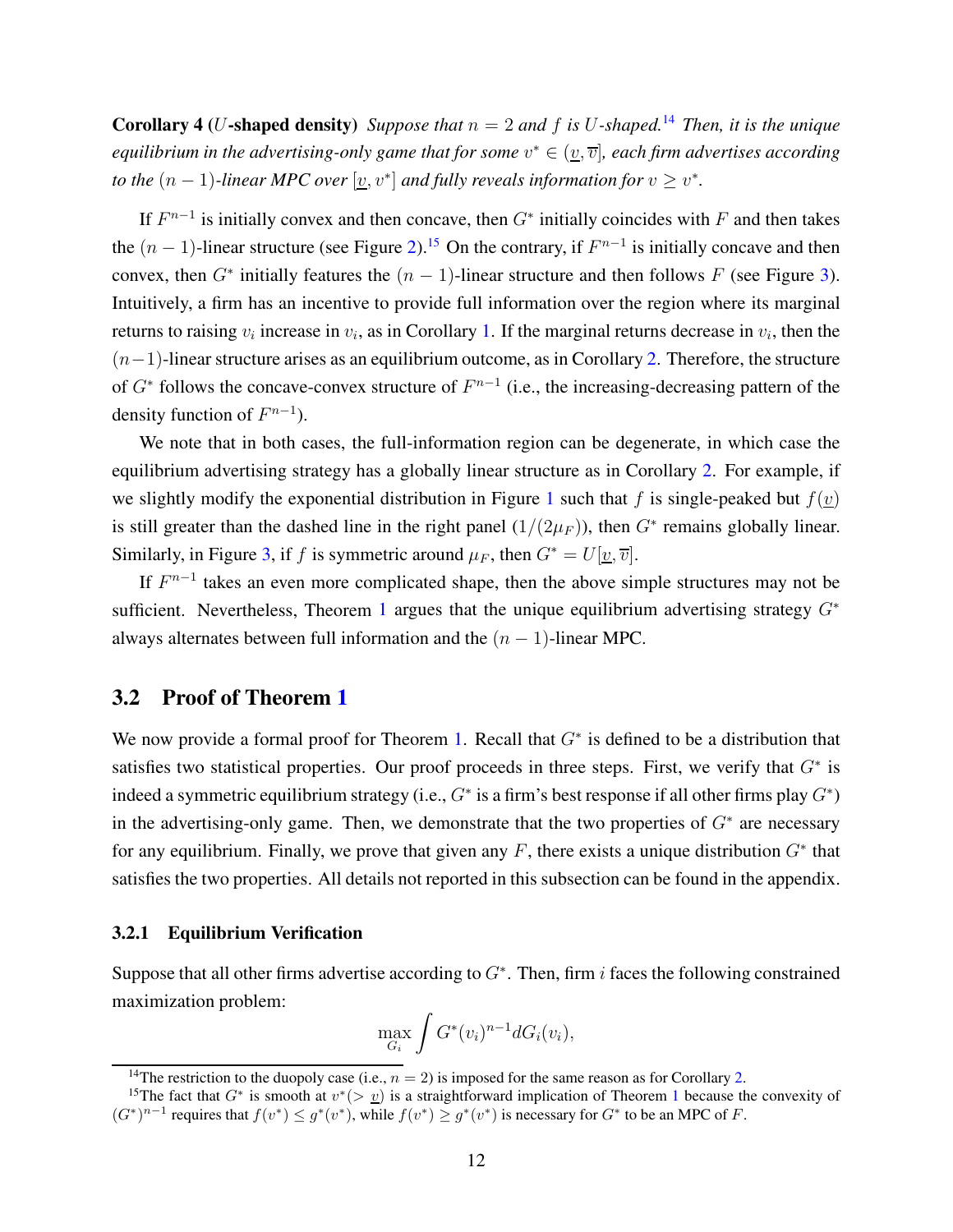subject to the constraint that  $G_i$  is an MPC of F. Our first goal is to prove that  $G_i = G^*$  is an optimal solution to this problem. This is a non-trivial problem because firm  $i$ 's choice set consists of all MPCs of F, and therefore, classical constrained optimization techniques do not apply. Nevertheless, some recent technical developments in the information design literature are applicable to our problem. In particular, the following result obtained by DM—which provides a tractable method to verify the optimality of a distribution in a class of Bayesian persuasion problems—significantly simplifies equilibrium verification in our model.

<span id="page-12-0"></span>**Theorem 2 [\(Dworczak and Martini,](#page-44-9) [2019\)](#page-44-9)** Suppose that F is a distribution function with  $supp(F)$  =  $[\underline{v}, \overline{v}]$ . Consider the following programming problem:

$$
\max_{G} \int_{\underline{v}}^{\overline{v}} u(x) dG(x)
$$

*subject to the constraint that* G *is an MPC of* F*. A distribution* G *is a solution to the problem if there exists a convex function*  $\phi : [\underline{v}, \overline{v}] \to \mathcal{R}$  *such that (i)*  $\phi(x) \ge u(x)$  *for all*  $x \in [\underline{v}, \overline{v}]$ *, (ii)*  $supp(G) \subset \{x \in [\underline{v}, \overline{v}] : u(x) = \phi(x)\}\$ , and (iii)  $\int_{\underline{v}}^{\overline{v}} \phi(x) dG(x) = \int_{\underline{v}}^{\overline{v}} \phi(x) dF(x)$ .

To apply this result to our problem, let  $v^*$  and  $\overline{v}^*$  denote the lower and the upper bounds of  $supp(G^*)$ , respectively. Note that  $\underline{v}^* \ge \underline{v}$  and  $\overline{v}^* \le \overline{v}$  because  $G^*$  is an MPC of F. Define a function  $\phi : [\underline{v}, \overline{v}] \rightarrow \mathcal{R}_+$  as

$$
\phi(v) = \begin{cases} G^*(v)^{n-1}, & \text{if } v \in [\underline{v}, \overline{v}^*], \\ \alpha(v - \overline{v}^*) + 1, & \text{if } v \in (\overline{v}^*, \overline{v}], \end{cases}
$$

where

<span id="page-12-1"></span>
$$
\alpha \equiv \limsup_{v \to \overline{v}^* -} \frac{G^*(\overline{v}^*)^{n-1} - G^*(v)^{n-1}}{\overline{v}^* - v}.
$$
 (2)

The function  $\phi$  is well defined. If  $\overline{v}^* = \overline{v}$ , then  $\phi(v) = G^*(v)^{n-1}$  over the entire domain. If  $\overline{v}^* < \overline{v}$ , then  $G^*$  must end with an  $(n-1)$ -linear MPC, in which case  $\phi(v)$  simply extends that linear portion above  $\overline{v}^*$ .

By definition,  $\phi(v) \geq G^*(v)^{n-1}$  for all v, which holds with equality for all  $v \in supp(G^*)$  $[\underline{v}^*, \overline{v}^*]$ . Since this immediately implies (i) and (ii) in Theorem [2,](#page-12-0) it suffices to show that

$$
\int_{\underline{v}}^{\overline{v}} \phi(v) dG^*(v) = \int_{\underline{v}}^{\overline{v}} \phi(v) dF(v).
$$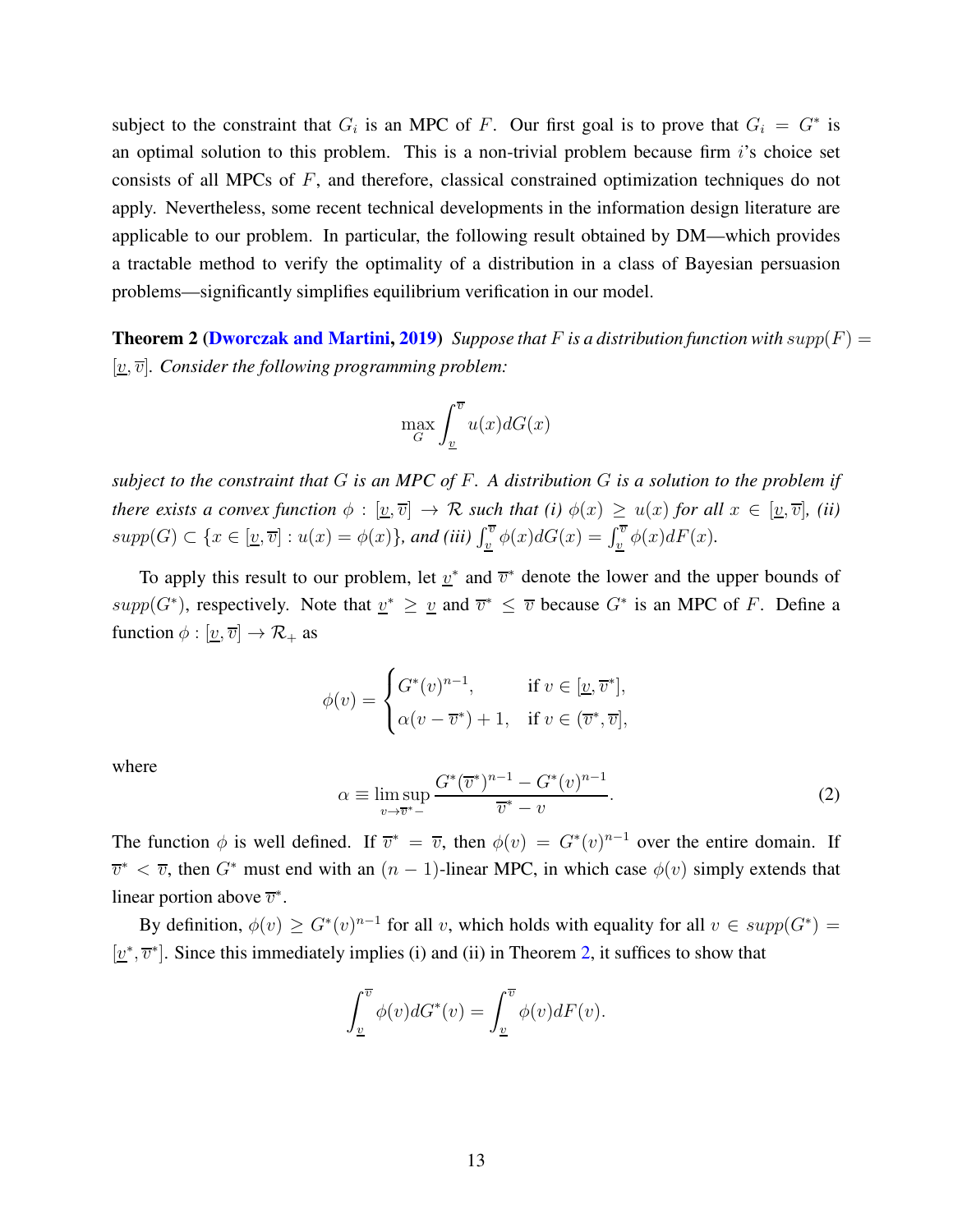Since  $G^*(v) = F(v)$  whenever  $v \in [w_k, v_k]$  for some  $k = 0, ..., m$ , we have

$$
\int_{\underline{v}}^{\overline{v}} \phi(v) dG^*(v) - \int_{\underline{v}}^{\overline{v}} \phi(v) dF(v) = \sum_{k=0}^{m-1} \left( \int_{v_k}^{w_{k+1}} \phi(v) dG^*(v) - \int_{v_k}^{w_{k+1}} \phi(v) dF(v) \right),
$$

The desired result then follows from the fact that for each  $k = 0, ..., m - 1$ ,

$$
\int_{v_k}^{w_{k+1}} \phi(v) dG^*(v) = \int_{v_k}^{w_{k+1}} \phi(v) dF(v).
$$

This crucial equality holds because  $\phi(v)$  is linear over  $[v_k, w_{k+1}]$  and  $G^*$  is an MPC of F over the same interval. Intuitively, the firm is "risk neutral" over  $[v_k, w_{k+1}]$  and, therefore, indifferent between  $F$  and its MPC  $G^*$  over the interval.

#### 3.2.2 Necessity of  $G^*$

<span id="page-13-0"></span>Now we demonstrate that if  $G$  is a symmetric equilibrium in the advertising-only game, then it must satisfy the two properties in Theorem [1.](#page-8-3)

### **Lemma 1** *In equilibrium,*  $G^{n-1}$  *must be convex over its support.*

For the intuition, suppose that  $G^{n-1}$  is strictly concave around v. In this case, as explained in the intuition for Corollary [2,](#page-9-1) it is optimal for firm  $i$  to concentrate all local mass on one point. This, however, violates the symmetry requirement that  $G$  must be a best response to itself. Economically, a firm can always conceal its product information as much as it wishes and, therefore, faces no limit in contracting  $G_i$ . By contrast, due to the MPC constraint, a firm cannot induce a more dispersed distribution than F. Therefore, in equilibrium, a firm's marginal returns to raising  $v_i$  (i.e., the density function of  $(G^*)^{n-1}$ ) may increase (insofar as the MPC constraint binds) but can never strictly decrease in  $v_i$  (otherwise, the firm would exploit it by providing less information).

One immediate but important corollary of Lemma  $1$  is that equilibrium  $G$  must have a convex support, that is,  $supp(G) = [\underline{v}^*, \overline{v}^*]$  for some  $\underline{v}^*, \overline{v}^* \in [\underline{v}, \overline{v}]$ . This is because  $G^{n-1}$ , which is also a distribution function, can be convex only when its support is convex and  $supp(G) = supp(G^{n-1})$ .

<span id="page-13-1"></span>**Lemma 2** *In equilibrium, G must be an alternating*  $(n - 1)$ *-linear MPC of F.* 

A key to this result is that, given that  $G^{n-1}$  is convex, it is weakly beneficial for firm i to spread  $G_i$  as much as possible. In particular, since G is an MPC of F, by Jensen's inequality,

$$
\int G^{n-1} dG \le \int G^{n-1} dF,
$$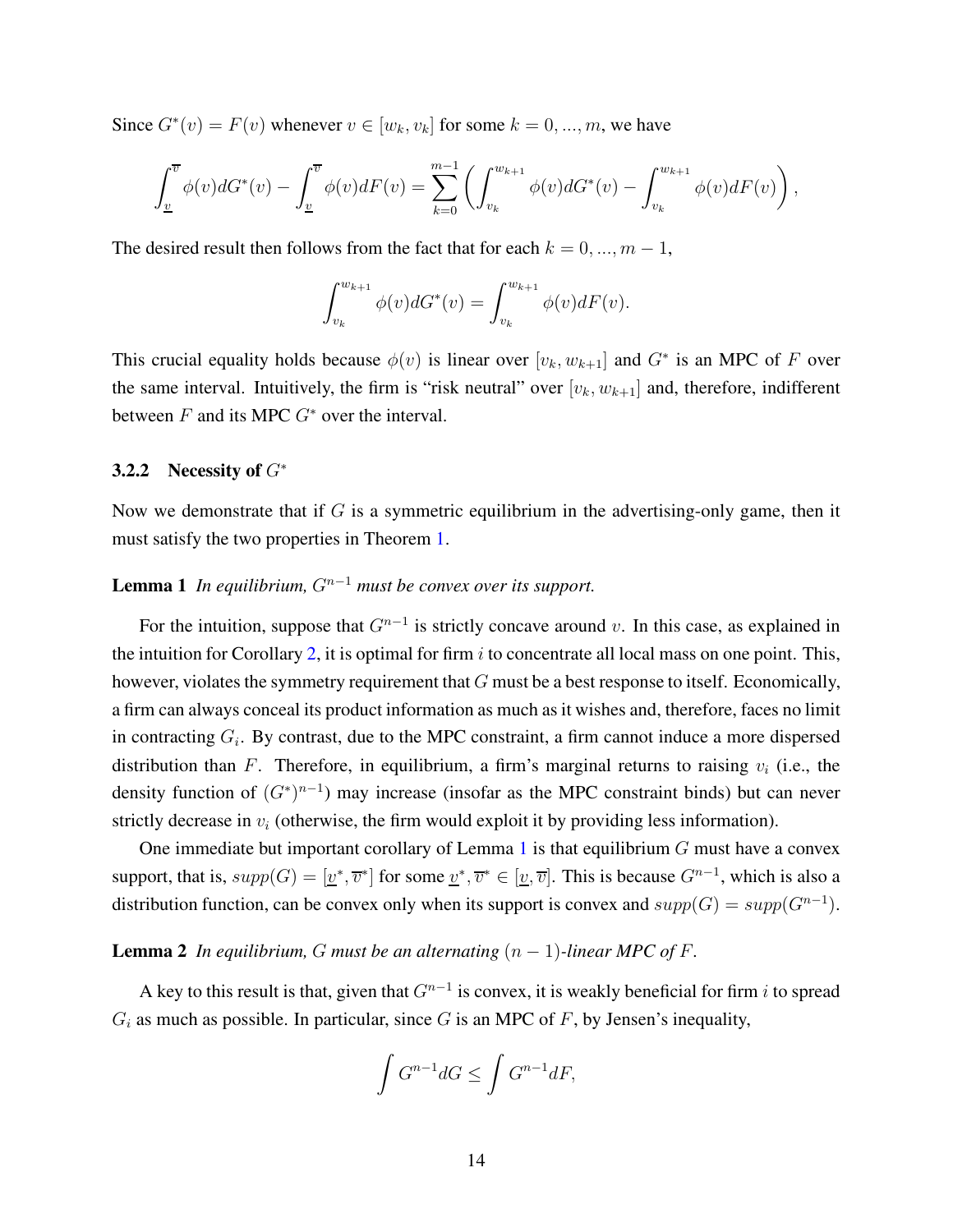provided that G has the same support as  $F<sup>16</sup>$  $F<sup>16</sup>$  $F<sup>16</sup>$  However, in equilibrium, firm i should weakly prefer  $G$  to  $F$ , which is always feasible. This implies that the above inequality must hold with equality. Since  $G^{n-1}$  is convex, the equality can hold either when  $G = F$  or when  $G^{n-1}$  is linear. This is the fundamental reason that  $G^*$  always takes this particular alternating structure.

#### <span id="page-14-3"></span>3.2.3 Existence and Uniqueness of  $G^*$

We complete the proof of Theorem [1](#page-8-3) by demonstrating that for each  $F$ , there exists a unique  $G^*$ . Our existence proof is constructive and, therefore, can also be used to analyze specific examples.

**Preliminaries for existence.** For each  $\tilde{v} \in [\underline{v}, \overline{v}]$  and  $a \in \mathcal{R}_+$ , let  $H_{\tilde{v},a}$  denote the distribution function that coincides with F below  $\tilde{v}$  and is  $(n - 1)$ -linear above  $\tilde{v}$  with slope a. Formally,

$$
H_{\tilde{v},a}(v)^{n-1} = \begin{cases} F(v)^{n-1}, & \text{if } v \le \tilde{v}, \\ \min\{a(v-\tilde{v}) + F(\tilde{v})^{n-1}, 1\}, & \text{if } v \in (\tilde{v}, \overline{v}), \\ 1, & \text{if } v = \overline{v}. \end{cases}
$$

Note that, unlike F,  $H_{\tilde{v},a}$  may place positive mass on  $\overline{v}$  (if  $a(\overline{v} - \tilde{v}) > 1 - F(\tilde{v})^{n-1}$ ) or reach 1 before  $\overline{v}$  (if  $a(\overline{v} - \tilde{v}) < 1 - F(\tilde{v})^{n-1}$ ). For examples, see the dashed and dotted lines in Figure [4.](#page-15-0)

Given  $H_{\tilde{v},a}$ , we define the following function:

$$
W_{\tilde{v},a}(v) \equiv \int_{\underline{v}}^{v} (F(x) - H_{\tilde{v},a}(x)) dx.
$$

As is well known,  $H_{\tilde{v},a}$  is an MPC of F over  $[v_1, v_2]$  if and only if  $W_{\tilde{v},a}(v_1) = W_{\tilde{v},a}(v_2) = 0$  and  $W_{\tilde{v},a}(v) \ge 0$  for all  $v \in [v_1, v_2]$  (see Section 6.D in [Mas-Colell et al.,](#page-45-9) [1995\)](#page-45-9). We use this result to check the MPC constraint for  $G^*$ .

Consider a distribution  $H_{\tilde{v}, (F(\tilde{v})^{n-1})'}$ , the  $(n-1)$ -linear portion of which is tangent to  $F^{n-1}$  at  $v = \tilde{v}$ . By construction,  $W_{\tilde{v}, (F(\tilde{v})^{n-1})'}(v) = 0$  for all  $v \le \tilde{v}$ . For  $v > \tilde{v}$ , we distinguish between the following two cases:

- (i)  $W_{\tilde{v}, (F(\tilde{v})^{n-1})'}(\tilde{v}') \leq 0$  for some  $v \in (\tilde{v}, \overline{v}].$
- (ii)  $W_{\tilde{v}, (F(\tilde{v})^{n-1})'}(v) > 0$  for all  $v \in (\tilde{v}, \overline{v}].$

<span id="page-14-1"></span>The following lemmas illustrate how to find an alternating  $(n - 1)$ -linear MPC of F in each case.

**Lemma 3** If  $W_{\tilde{v},(F(\tilde{v})^{n-1})'}(v) \leq 0$  for some  $v \in (\tilde{v}, \overline{v})$ , then there exist  $a^* \in (0, (F(\tilde{v})^{n-1})']$  and  $\tilde{v}' \in (\tilde{v}, \overline{v}]$  such that  $H_{\tilde{v}, a^*}$  is an MPC of F over  $[\tilde{v}, \tilde{v}']$ .

<span id="page-14-2"></span><span id="page-14-0"></span><sup>&</sup>lt;sup>16</sup>The same-support assumption is only for expositional simplicity and fails in general (see Figure [1\)](#page-8-1). In the proof of Lemma [2](#page-13-1) in the appendix, we show that a similar argument applies even to the case in which  $supp(G) \neq supp(F)$ .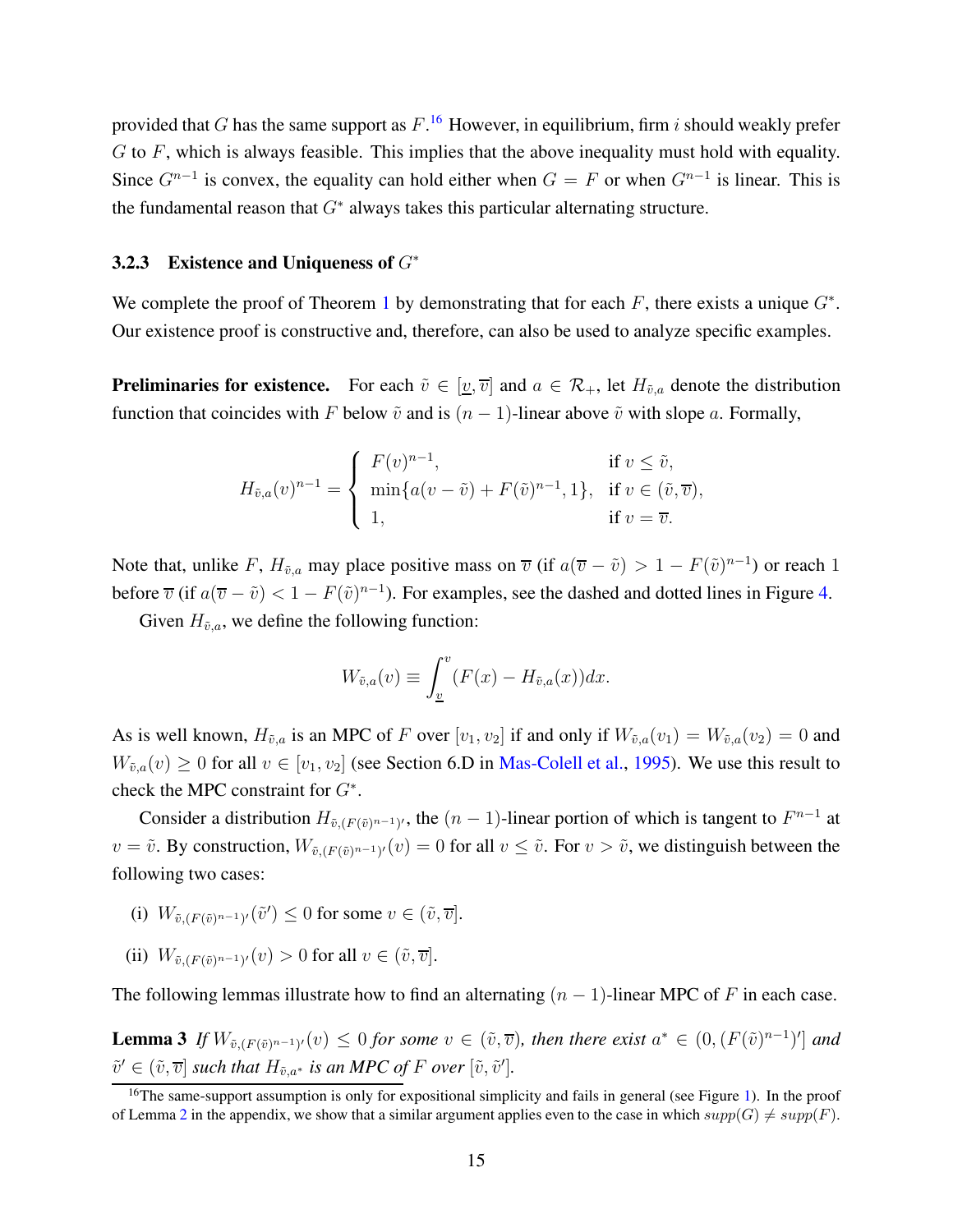<span id="page-15-0"></span>

Figure 4: This figure visualizes the logic behind Lemmas [3](#page-14-1) and [4.](#page-14-2) In both panels,  $\tilde{v} = v = 0$  and  $\overline{v} = 1$ . The distribution function used for the left panel is  $F(v) = -v^2 + 2v$ , while that for the right panel is  $F(v) = 2v^2$  for  $v \in [0, 1/2]$  and  $F(v) = -2(v - 1)^2 + 1$  for  $v \in (1/2, 1]$ .

**Lemma 4** If  $W_{\tilde{v},(F(\tilde{v})^{n-1})'}(v) > 0$  for all  $v \in (\tilde{v}, \overline{v})$ , then either  $F^{n-1}$  is convex over  $[\tilde{v}, \overline{v}]$ , or there  $\text{exist } v^{\dagger}, \tilde{v}' \in (\tilde{v}, \overline{v}] \text{ such that } H_{v^{\dagger}, (F(v^{\dagger})^{n-1})'} \text{ is an MPC of } F \text{ over } [\tilde{v}, \tilde{v}'].$ 

Figure [4](#page-14-2) visualizes the arguments in Lemmas [3](#page-14-1) and 4 (for the case in which  $n = 2$ ). In the left panel, F (solid red) is concave. Therefore,  $H_{\tilde{v}, (F(\tilde{v})^{n-1})'}$  (dashed blue) is uniformly above F, and thus, it is not an MPC of F. In this case, we can find an  $(n - 1)$ -linear MPC of F (dotted black) simply by reducing the slope of  $H_{\tilde{v},a}^{n-1}$  $v_{\tilde{v},a}^{n-1}$  (that is, rotating down  $H_{\tilde{v},a}^{n-1}$  $\binom{n-1}{\tilde{v},a}$ .

In the right panel,  $H_{\tilde{v}, (F(\tilde{v})^{n-1})'}$  is uniformly below F. Then, simply increasing the slope of  $H^{n-1}_{\tilde{n},a}$  $v_{\tilde{v},a}^{n-1}$  does not work, as doing so yields  $W_{\tilde{v},a}(\tilde{v}+\varepsilon) < 0$  for small  $\varepsilon$ , violating the MPC constraint. In this case, one can move  $\tilde{v}$  to the right, which reduces the gap between F and  $H_{v^{\dagger},(F(v^{\dagger})^{n-1})'}$ (observe how the dashed gray line shifts as  $v^{\dagger}$  rises). If  $F^{n-1}$  is convex above  $\tilde{v}$ , then  $W_{v^{\dagger},(F(v^{\dagger})^{n-1})'}$ remains bounded above zero for all values of  $v^{\dagger} < \overline{v}$ , in which case the only possible alternating  $(n-1)$ -linear MPC is F itself. Otherwise, Lemma [4](#page-14-2) states that there exist  $v^{\dagger} \in (\tilde{v}, \overline{v})$  and  $\tilde{v}' \in$  $(v^{\dagger}, \overline{v})$  such that  $H_{v^{\dagger}, (F(v^{\dagger})^{n-1})'}$  is an alternating  $(n-1)$ -linear MPC of F over  $[\tilde{v}, \tilde{v}']$ .

**Construction of**  $G^*$ . Using  $H_{\tilde{v},a}$  for different values of  $\tilde{v}$  and a as building blocks, we recursively construct  $G^*$  in the *forward* direction. We begin by setting  $\tilde{v} = v$ . Then, we construct  $G^*$  in the following three cases:

(1)  $W_{\tilde{v},(F(\tilde{v})^{n-1})'}(\tilde{v}') \leq 0$  for some  $v \in (\tilde{v}, \overline{v}]$ : in this case, we set  $G^*(v) = H_{\tilde{v},a^*}(v)$  for  $v \in$  $[\tilde{v}, \tilde{v}']$ , where  $a^*$  and  $\tilde{v}'$  are defined in Lemma [3.](#page-14-1) If there exist multiple solutions of  $(a^*, \tilde{v}')$ ,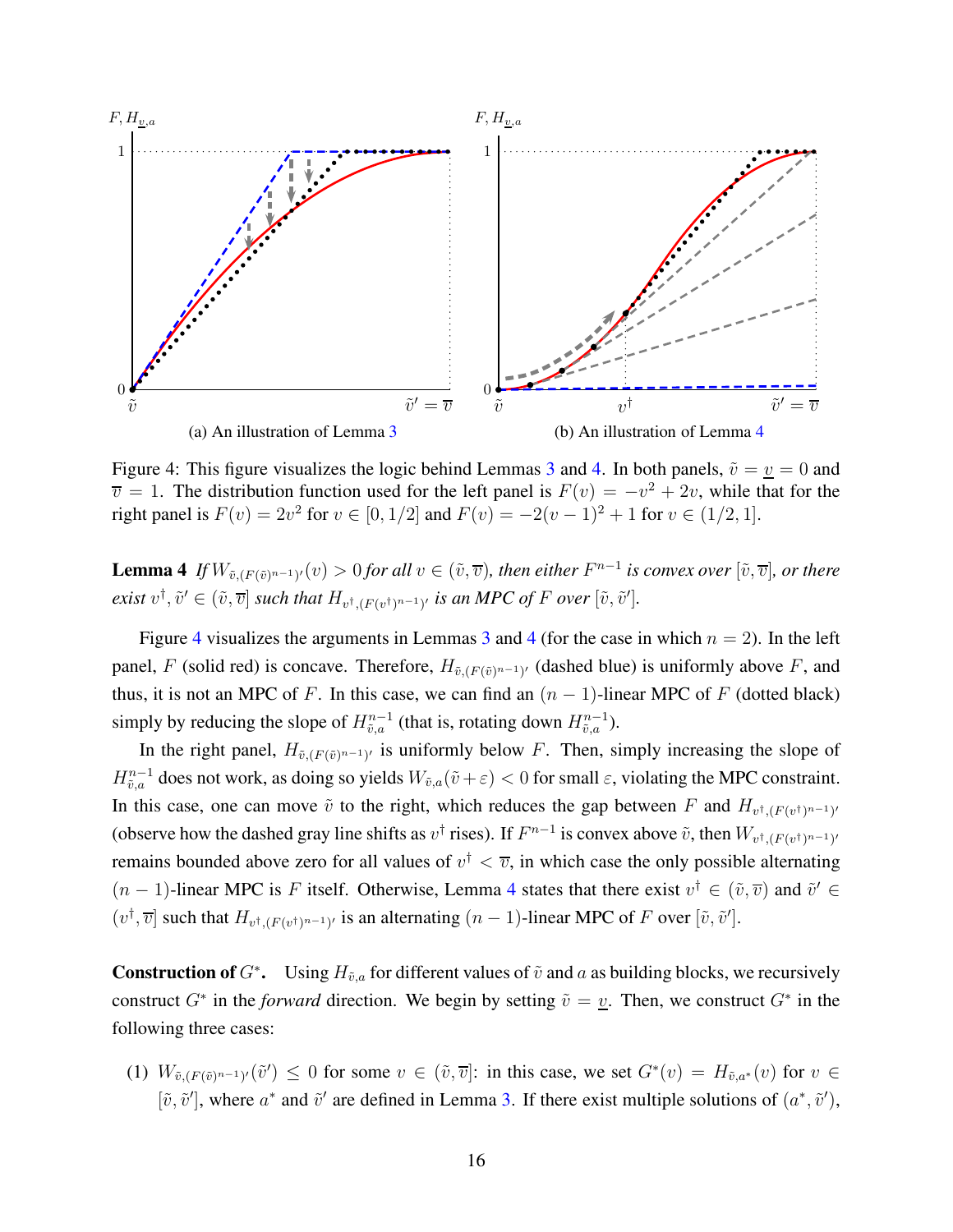<span id="page-16-0"></span>

Figure 5: This figure visualizes the argument for the uniqueness of  $G^*$ . The underlying distribution used for this figure (solid red curve) is  $F(v) = 2v^2$  if  $v \in [0, 1/2]$  and  $F(v) = -2(v - 1)^2 + 1$  if  $v \in (1/2, 1]$ . The black dotted curve represents  $G_1$ , while the blue dashed curve depicts  $G_2$ , when  $G_1(\hat{v} + \varepsilon) < G_2(\hat{v} + \varepsilon)$  for  $\varepsilon$  sufficiently small.

we select the *smallest*  $a^*$ .

- (2)  $W_{\tilde{v},(F(\tilde{v})^{n-1})'}(v) > 0$  for all  $v \in (\tilde{v}, \overline{v})$ , and F is not convex over  $[\tilde{v}, \overline{v}]$ : in this case, we set  $G^*(v) = H_{v^{\dagger}, (F(v^{\dagger})^{n-1})'}(v)$  for  $v \in [\tilde{v}, \tilde{v}']$ , where  $v^{\dagger}$  and  $\tilde{v}'$  are defined in Lemma [4.](#page-14-2) If there exist multiple solutions of  $(v^{\dagger}, \tilde{v}')$ , then we select the *smallest*  $v^{\dagger}$ .
- (3) F is convex over  $[\tilde{v}, \overline{v}]$ : in this case, we set  $G^* = F$  for  $v \in [\tilde{v}, \overline{v}]$ , which completes the construction.

In cases (1) and (2), the construction is complete if  $\tilde{v}' = \overline{v}$ . Otherwise, we construct  $G^*$  for the next *block* by setting  $\tilde{v} = \tilde{v}'$  and repeating the same process.

This construction clearly guarantees that  $G^*$  has the alternating  $(n - 1)$ -linear MPC structure. For the convexity of  $(G^*)^{n-1}$ , note that we choose the smallest  $a^*$  in case (1) and the smallest  $v^{\dagger}$ in case (2). This ensures that the slope of  $G^*$  at the beginning of the next block is no less than the slope at the end of the previous block, leading to the global convexity of  $(G^*)^{n-1}$ .

Uniqueness of  $G^*$ . It remains to show that  $G^*$  is unique, that is, there exists only one distribution that satisfies the properties in Theorem [1.](#page-8-3) We provide our main proof idea here, relegating the complete proof to the appendix.

Suppose that there are two distinct distributions,  $G_1$  and  $G_2$ , that satisfy the properties in The-orem [1.](#page-8-3) Letting  $\hat{v}$  denote the first point at which  $G_1$  and  $G_2$  diverge, the two distribution functions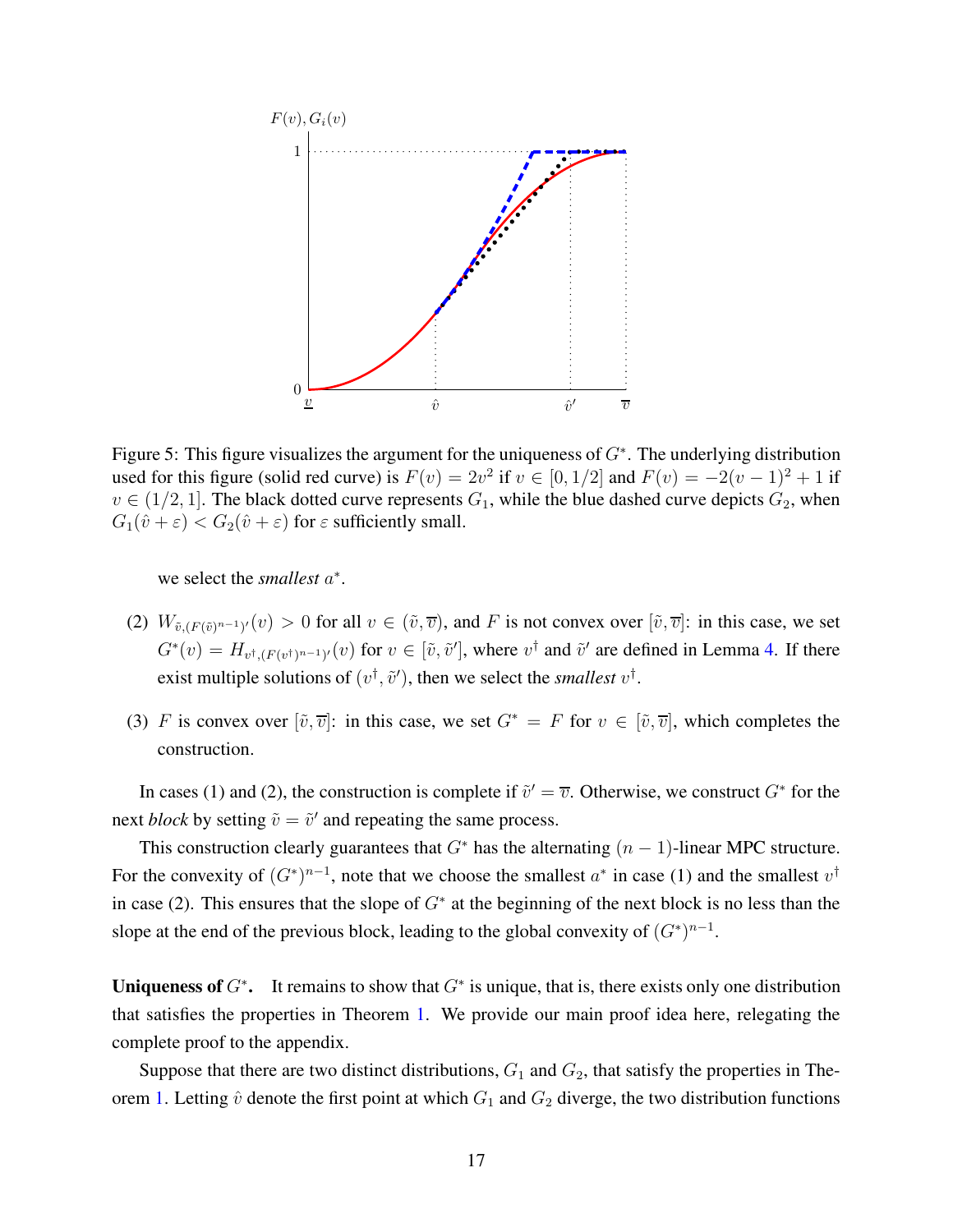have the relationship depicted in Figure [5.](#page-16-0) In particular,  $G_1(v) \leq G_2(v)$  for any  $v \geq \hat{v}$ , and therefore,  $G_1$  dominates  $G_2$  in the sense of first-order stochastic dominance over a certain interval. This is primarily because each  $G_i^{n-1}$  $i^{n-1}$  is either linear or strictly convex, and therefore, if  $G_2(\hat{v}+\varepsilon) > G_1(\hat{v}+\varepsilon)$ , then it must hold at least over the interval where  $G_1^{n-1}$  is linear. This, however, implies that at least one of them is not an MPC of F.

#### 3.3 The Effect of Competition

Theorem [1](#page-8-3) illustrates how competition influences firms' advertising incentives and, therefore, shapes equilibrium advertising content. A natural and important question in this context is how the intensity of competition affects advertising content, in particular, whether more intense competition causes firms to provide more product information. [Ivanov](#page-44-5) [\(2013](#page-44-5)) addresses the same economic question but allows for only a restricted set of advertising strategies that can be ranked in the sense of rotation order [\(Johnson and Myatt,](#page-44-3) [2006\)](#page-44-3). He finds that when there are sufficiently many firms, each firm chooses to provide as much product information as possible. Our results below show that the same economic conclusion can be drawn even with no restriction on feasible advertising content.

<span id="page-17-1"></span>**Proposition 1** Let  $G_n^*$  be the equilibrium advertising strategy with n firms. For any  $v \in (\underline{v}, \overline{v})$ , *there exists*  $n(v)$  *such that if*  $n \geq n(v)$  *then*  $G_n^*(v) = F(v)$ *.* 

Technically, this result is due to the fact that  $F^{n-1}$  becomes more convex as n increases: in the proof in the appendix, we show that if  $\overline{v} < \infty$ , then  $F^{n-1}$  is necessarily globally convex when n is sufficiently large. The argument for the case in which  $\overline{v} = \infty$  is more subtle but again relies on the fact that  $F^{n-1}$  becomes more convex as n increases. Economically, this is precisely the effect of competition. When there are many competitors, the probability of each firm's winning a consumer is low. In that case, it is better for a firm to provide all product information and, therefore, serve at least a few loyal consumers than to give compromised values to consumers by concealing some product information and, therefore, lose them all.

With some regularity, we can obtain a clearer and stronger result. Specifically, suppose that the density function of  $F^{n-1}$  is singled-peaked for any  $n<sup>17</sup>$  $n<sup>17</sup>$  $n<sup>17</sup>$  Then, by Corollary [3,](#page-10-1)  $(G^*)^{n-1}$  has at most one linear portion and, therefore, can be characterized by one cutoff  $v^*$  such that  $G^*(v) = F(v)$ 

$$
(F^{n-1})^{''} = (n-1)\{(n-2)F^{n-3}f^{2} + F^{n-2}f'\} = (n-1)F^{n-2}f\left((n-2)\frac{f}{F} + \frac{f'}{f}\right)
$$

,

and if f is log-concave, then both  $f/F$  and  $f'/f$  decrease.

<span id="page-17-0"></span> $17$ This assumption is satisfied by many canonical distribution functions. In particular, this assumption holds whenever  $f$  is log-concave because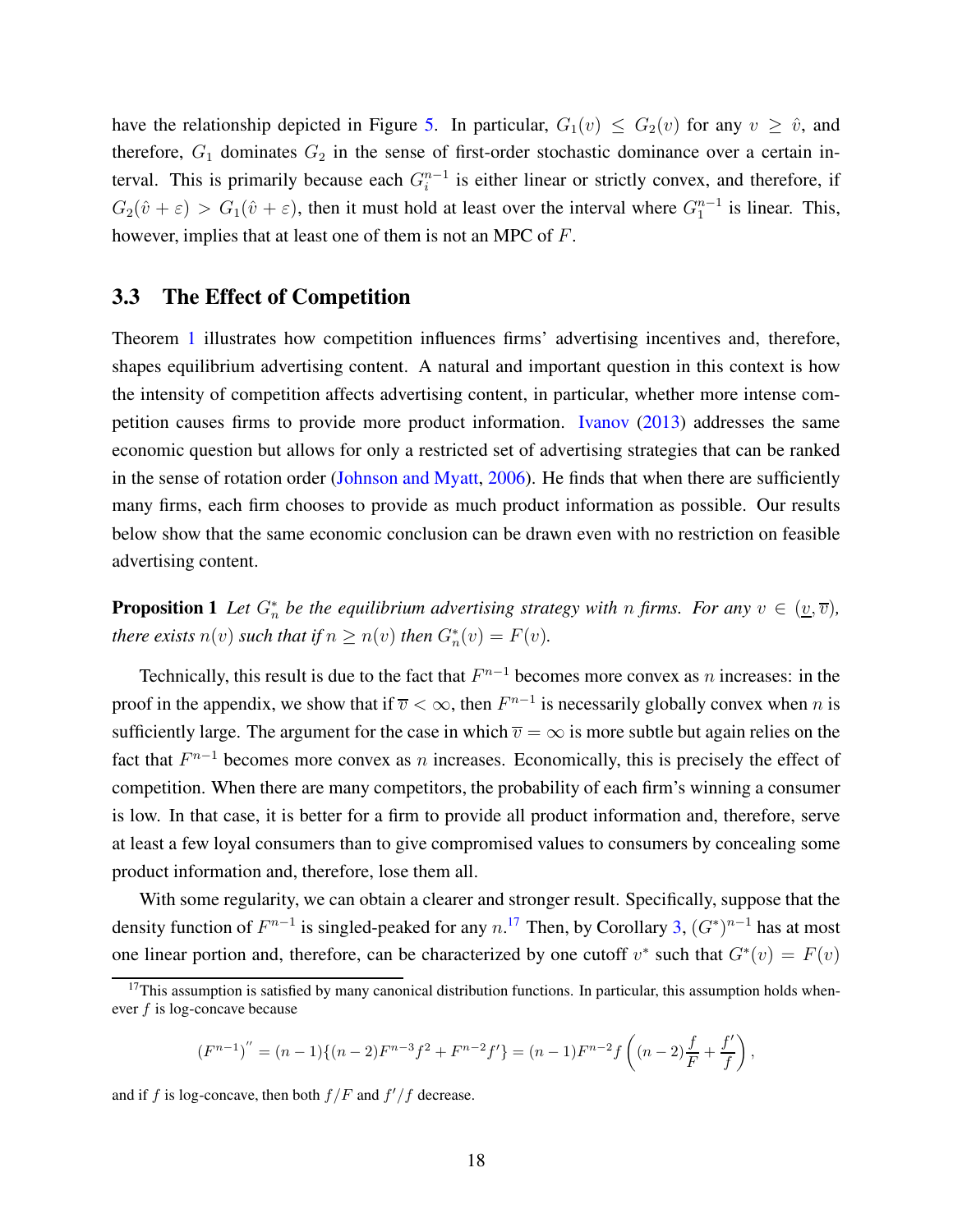<span id="page-18-2"></span>if  $v \leq v^*$ , while  $(G^*)^{n-1}$  is linear over  $[v^*, \overline{v}^*]$ . The following result shows that in this case, the full-information region  $[\underline{v}, v^*]$  always expands in n and converges to  $[\underline{v}, \overline{v}]$  as n tends to infinity.

**Proposition 2** Let  $G_n^*$  be the equilibrium advertising strategy with n firms. Suppose that the density function of  $F^{n-1}$  is single-peaked for any  $n\geq 2$ . For each n, let  $v_n^\ast$  denote the cutoff such that  $G_n^*(v) = F(v)$  if  $v \leq v_n^*$  and  $(G_n^*)^{n-1}$  is linear above  $v_n^*$ . Then,  $v_n^* \leq v_{n+1}^*$  for any  $n \geq 2$  and  $\lim_{n\to\infty}v_n^*=\overline{v}.$ 

## <span id="page-18-0"></span>4 Competitive Pricing

In this section, we investigate the effects of competitive advertising on the equilibrium price and welfare. We take the equilibrium advertising strategy  $G^*$  characterized in Theorem [1](#page-8-3) as given and determine the market price  $p^*$ . In addition, we compare  $p^*$  to the market price in the fullinformation benchmark (that is, in the model in which  $G_i = F$  for all i).

### 4.1 Equilibrium Price

Given the symmetric advertising strategy  $G^*$ , our problem reduces to the random-utility discrete choice model of [Perloff and Salop](#page-45-1) [\(1985](#page-45-1)). Assuming that all other firms charge  $p^*$ , a consumer purchases product *i* if and only if  $v_i - p_i > v_j - p^*$  for all  $j \neq i$ . Therefore, an individual firm's optimal pricing problem is given by

$$
\max_{p_i} \pi(p_i, G^*, p^*, G^*) = p_i D(p_i, G^*, p^*, G^*) = p_i \int G^*(v_i - p_i + p^*)^{n-1} dG^*(v_i).
$$

The firm's first-order condition can be rearranged as follows:

$$
\frac{1}{p^*} = -\frac{\partial D(p_i, G^*, p^*, G^*)/\partial p_i|_{p_i = p^*}}{D(p^*, G^*, p^*, G^*)}.
$$
\n(3)

This is a well-known optimal pricing formula, which states that the optimal price (markup) is inversely related to the proportion of marginal consumers  $(\partial D(p_i, G^*, p^*, G^*)/\partial p_i)$  among those who purchase product i  $(D(p_i, G^*, p^*, G^*))$ . Intuitively, when there are more consumers on the margin, firm *i* faces a stronger incentive to capture them by lowering its price.

<span id="page-18-1"></span>Imposing the symmetry requirement (that  $p^*$  must also be firm i's optimal price) and using the fact that  $D(p^*, G^*, p^*, G^*) = 1/n$ , we arrive at the following result.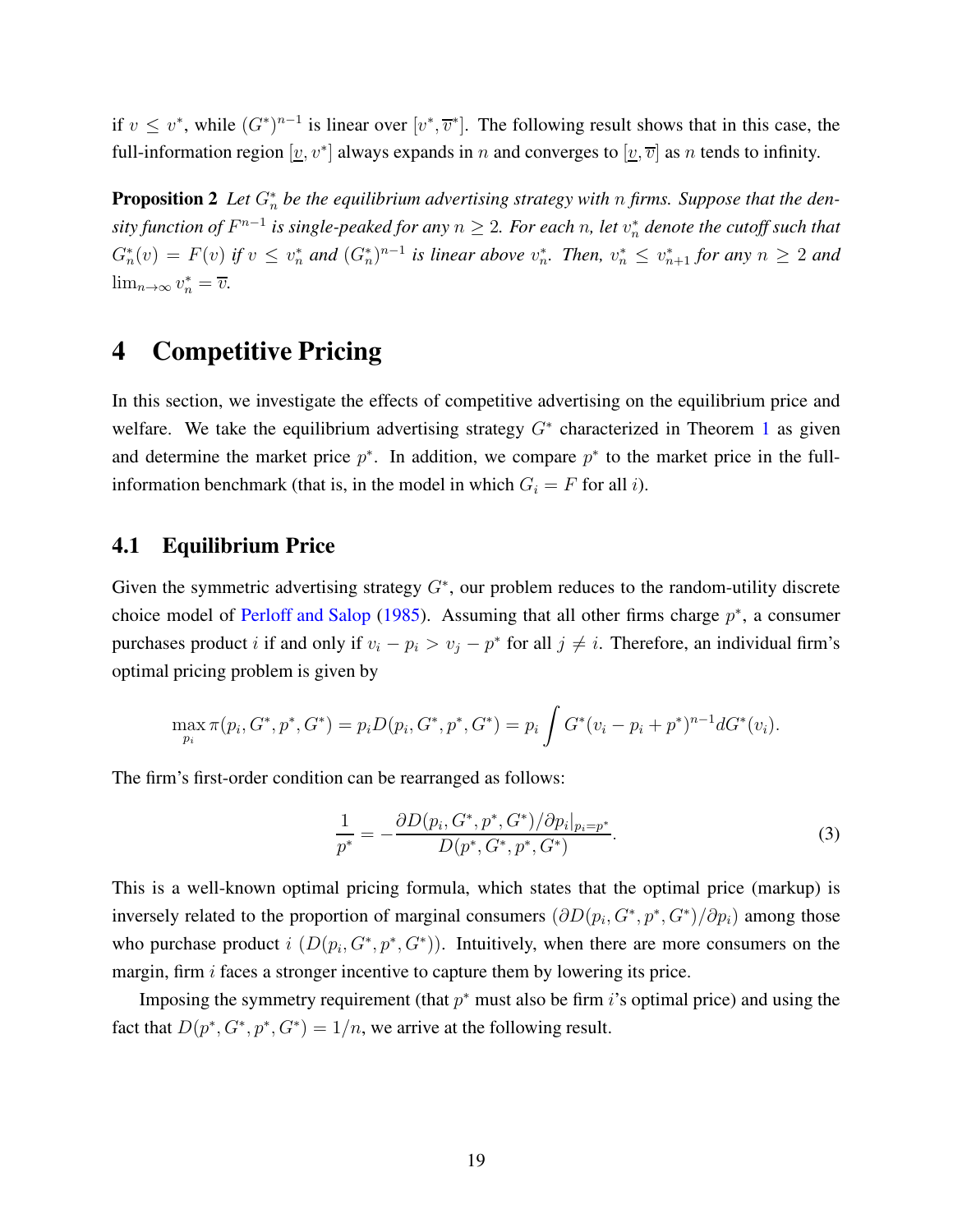Proposition 3 *In equilibrium, each firm charges*

<span id="page-19-0"></span>
$$
p^* = -\frac{1/n}{\partial D(p_i, G^*, p^*, G^*)/\partial p_i|_{p_i = p^*}} = \frac{1}{n(n-1)\int (G^*)^{n-2}g^*dG^*}.
$$
\n(4)

Proposition [3](#page-18-1) provides a unique equilibrium price candidate: if a symmetric pure-price equilibrium exists, then the equilibrium price must be equal to  $p^*$  in equation [\(4\)](#page-19-0). Note, however, that we have not yet established the existence of equilibrium. We address this issue and provide a sufficient condition for equilibrium existence in Section [5.](#page-22-0)

The following example illustrates how Proposition [3](#page-18-1) can be combined with Theorem [1](#page-8-3) to determine the unique equilibrium candidate  $(p^*, G^*)$ .

**Example 1 (Exponential distribution)** Suppose that  $F(v) = 1 - e^{-\lambda v}$ , where  $\lambda > 0$ ,  $v = 0$ , and  $\overline{v} = \infty$ *. Note that*  $\mu_F = 1/\lambda$ *.* 

*If*  $n = 2$  $n = 2$ , then  $F^{n-1} = F$  is concave. Then, Corollary 2 implies that  $G^* = U[0, 2\mu_F] =$  $U[0, 2/\lambda]$ *. It is then straightforward to calculate that* 

$$
p^* = \frac{1}{2 \int_0^{2/\lambda} \left(\frac{1}{2\lambda}\right)^2 dv} = \frac{1}{\lambda}.
$$

*If*  $n > 2$ , then the density function of  $F^{n-1}$  is single-peaked. Therefore, by Corollary [3,](#page-10-1) there *exists*  $v^*(-0)$  *such that*  $G^*(v) = F(v)$  *if*  $v \leq v^*$  and  $(G^*)^{n-1}$  *is linear above*  $v^*$ *. Since*  $G^*$  *is an MPC of* F*,*

$$
E_F[v|v \ge v^*] = E_{G^*}[v|v \ge v^*] = \int_{v^*}^{\overline{v}^*} v \frac{dG^*(v)}{1 - G(v^*)}.
$$

Applying the closed-form solution for  $G^*$  over  $[v^*,\overline{v}^*]$  and  $f(v) = \lambda e^{-\lambda v}$ , the equality reduces to

$$
n(n-1)F(v^*)^{n-2}(1-F(v^*)) = \frac{1-F(v^*)^n}{1-F(v^*)} - nF(v^*)^{n-1}.
$$

*Combining this with the formula in Proposition [3,](#page-18-1) it can be shown that*

$$
\frac{1}{p^*} = \lambda (F(v^*)^n + nF(v^*)^{n-1}(1 - F(v^*)) + n(n-1)F(v^*)^{n-2}(1 - F(v^*))^2) = \lambda.
$$

### 4.2 Price and Welfare under Competitive Advertising

Does providing more product information always benefit consumers? The answer is not trivial because, as shown in Proposition [3,](#page-18-1) the market price responds to the amount of information provided (revealed). To systematically analyze this problem, we first compare the equilibrium price  $p^*$  to the equilibrium price under full product information and then discuss the welfare effects of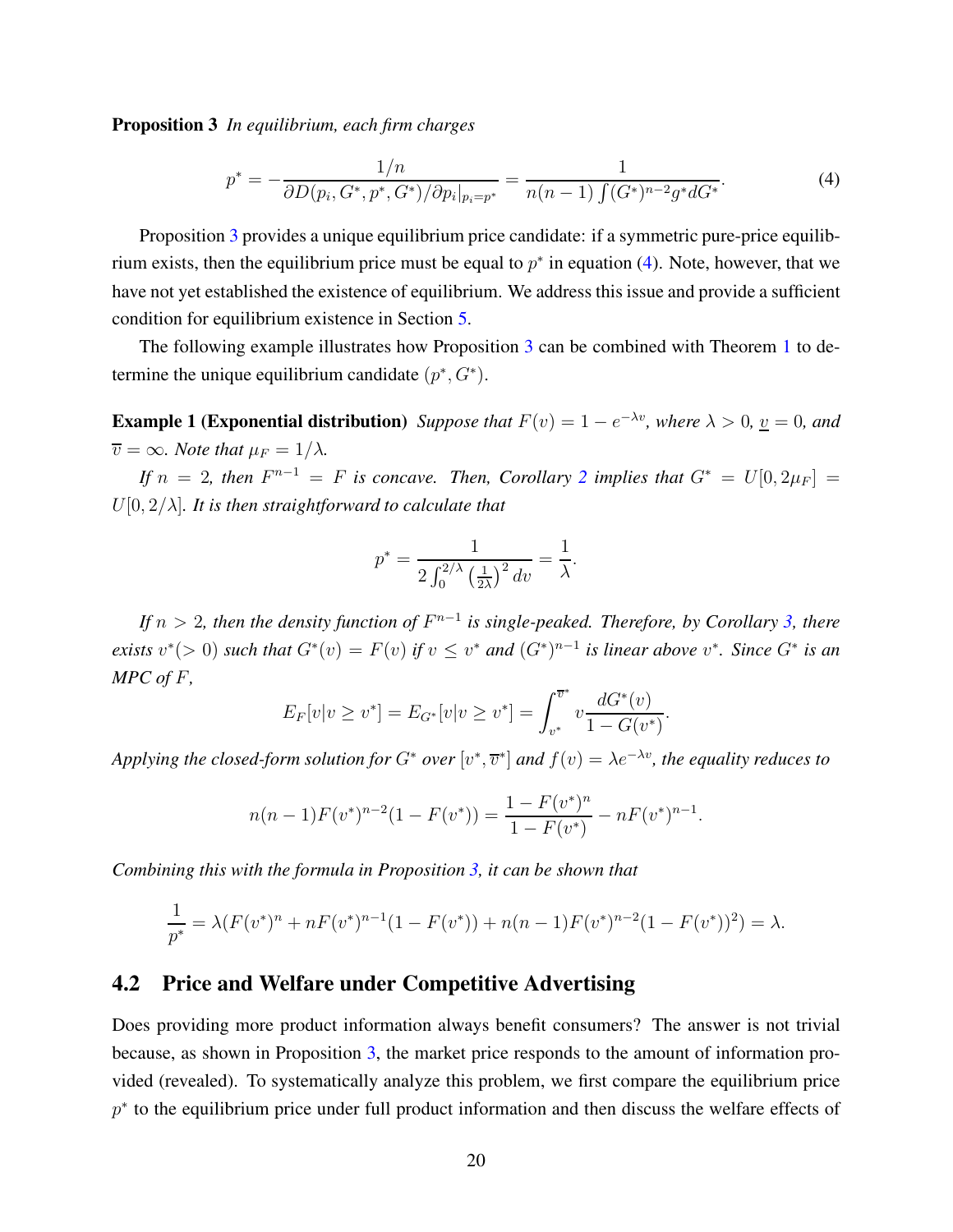competitive advertising.

**Price effects of competitive advertising.** Let  $p^F$  denote the equilibrium price under full information (i.e.,  $G_i = F$  for all i). By the same logic as for Proposition [3,](#page-18-1)  $p^F$  is given by

<span id="page-20-1"></span>
$$
p^{F} = -\frac{1/n}{\partial D(p_i, F, p^*, F)/\partial p_i|_{p_i = p^*}} = \frac{1}{n(n-1)\int F^{n-2}f dF}.
$$
\n(5)

It seems likely that competitive advertising leads to a lower price than that in the full-information benchmark, that is,  $p^* \leq p^F$ . In the Perloff-Salop framework, product differentiation enables firms to charge positive markups: note that if  $F$  is degenerate, then the problem reduces to standard Bertrand competition, and therefore,  $p^F = 0$ . Combining this with the fact that  $G^*$  is an MPC of *F*, it is plausible that  $p^* \leq p^F$ .

The above intuition is not complete, however, because mean-preserving spread (contraction) is not an appropriate measure of product differentiation (preference diversity) in this context: [Perloff and Salop](#page-45-1) [\(1985](#page-45-1)) note that  $p<sup>F</sup>$  may or may not increase when F changes in terms of mean-preserving spread.<sup>[18](#page-20-0)</sup> While their result does not directly apply to our model—the alternating (n − 1)-linear structure is only a *particular* type of MPC—we also find that the price effect of competitive advertising is ambiguous, as demonstrated by the following example.

<span id="page-20-3"></span>**Example 2** *Suppose that*  $n = 2$ *. In this case, by equations* [\(4\)](#page-19-0) *and* [\(5\)](#page-20-1)*,* 

$$
p^* < p^F \Leftrightarrow \int f^2 dv < \int (g^*)^2 dv.
$$

(a) Decreasing density: Suppose that  $f(v) = \frac{2}{3} - \frac{2}{9}$  $\frac{2}{9}v$  *for*  $v \in [0, 3]$ *. In this case,*  $\int f^2 dv = 4/9$ *. In addition, since*  $f(v)$  *decreases in* v, by Corollary [2,](#page-9-1)  $G^* = U[0, 2]$ *. Therefore,* 

$$
\int (g^*)^2 dv = \frac{1}{2} > \frac{4}{9} = \int f^2 dv \Rightarrow p^* < p^F.
$$

*(b)* U*-shaped density: Suppose that* f *is* U*-shaped over* [0, 2] *and symmetric around* 1*. In* this case,  $\int f^2 dv > 1/2$ .<sup>[19](#page-20-2)</sup> *From the symmetric* U *shape of* f, it is straightforward that

$$
\int_0^2 f(v)^2 dv = \int_0^2 f(v)^2 dv \cdot \int_0^2 \frac{1}{2} dv > \left(\int_0^2 f(v) \frac{1}{\sqrt{2}} dv\right)^2 = \left(\frac{1}{\sqrt{2}} \int_0^2 f(v) dv\right)^2 = \frac{1}{2}
$$

.

<span id="page-20-0"></span><sup>&</sup>lt;sup>18</sup>Two recent studies, [Zhou](#page-45-8) [\(2017](#page-45-8)) and [Choi et al.](#page-44-14) [\(2018\)](#page-44-14), show that dispersive order (which requires the quantile function of one distribution to be steeper than that of the other distribution at every interior quantile) provides a clear prediction about the change in  $p^F$ . However, F and  $G^*$  cannot be ranked in terms of dispersive order.

<span id="page-20-2"></span><sup>&</sup>lt;sup>19</sup>By the Cauchy-Schwartz inequality, whenever  $f$  is not constant,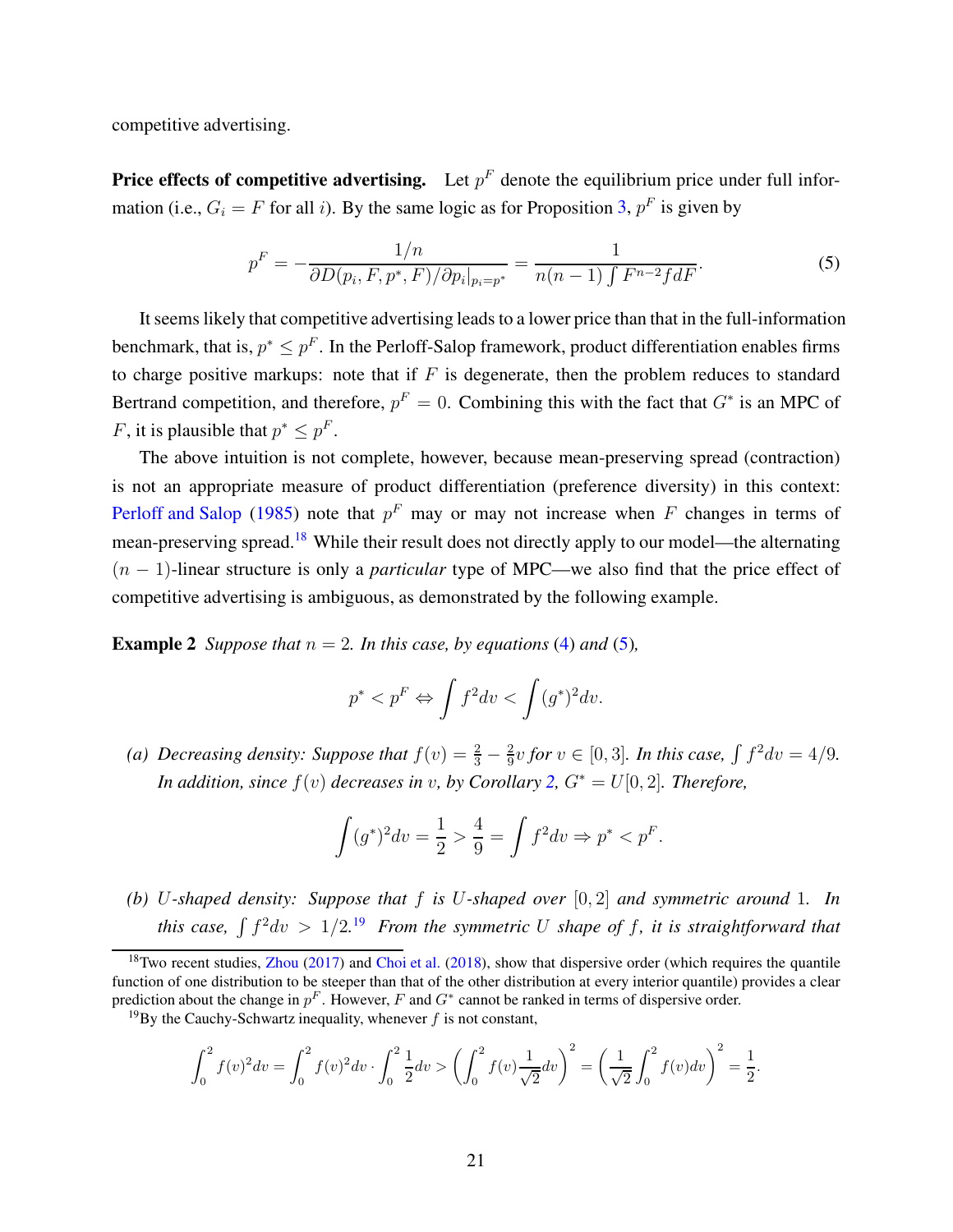$G^* = U[0, 2]$ *. Therefore,* 

$$
\int (g^*)^2 dv = \frac{1}{2} < \int f^2 dv \Rightarrow p^* > p^F.
$$

To understand this ambiguity result, observe that  $G^*$  differs from F in two ways: (i) a smaller support (because  $G^*$  is an MPC of F) and (ii) flatter density (because  $g^*$  is uniform whenever  $G^* \neq$  $F$ ). Due to the convexity of the square function, these two have opposing effects on the value of  $\int (g^*)^2 dv$  relative to  $\int f^2 dv$ . The former raises  $\int (g^*)^2 dv$  because  $f(a)^2 + f(b)^2 \le (f(a) + f(b))^2$ . On the contrary, the latter reduces  $\int (g^*)^2 dv$  because  $f(a)^2 + f(b)^2 \ge 2((f(a) + f(b))/2)^2$ . In Case (b),  $G^*$  has the same support as F, and thus only the latter effect is present, leading to  $p^* > p^F$ . In Case (a), both effects are operative, but the former effect is stronger than the latter, which leads to a lower price under competitive advertising.

Welfare effects of competitive advertising. In our model, a consumer purchases product  $i$  if and only if  $v_i > v_j$  for all  $j \neq i$ , where  $v_1, ..., v_n$  are independently and identically drawn according to G<sup>∗</sup> . Therefore, social surplus is given by

$$
SS_n(G^*) \equiv E_{G^*}[\max\{v_1, \ldots, v_n\}] = \int v dG^*(v)^n.
$$

Similarly, since each consumer purchases one of the products, consumer surplus is given by

$$
CS_n(p^*, G^*) \equiv SS_n(G^*) - p^*.
$$

Let  $SS_n(F)$  and  $CS_n(p^F, F)$  denote the corresponding values for the full-information benchmark.

<span id="page-21-0"></span>The following result implies that competitive advertising always reduces social surplus relative to full information.

**Lemma 5** *Suppose that*  $G_1$  *is an MPC of*  $G_2$ *. Then, for any*  $n$ *,*  $SS_n(G_1) \leq SS_n(G_2)$ *.* 

Intuitively, having more product information enables consumers to be more likely to choose the best product and, therefore, always contributes to social welfare.

By contrast, the effect of competitive advertising on consumer surplus is ambiguous in general. This is precisely because of the ambiguous price effect (see Example [2\)](#page-20-3). In particular, competitive advertising, which suppresses some product information, can contribute to consumer welfare if  $p^*$ is significantly lower than  $p<sup>F</sup>$ . It can be shown that in Case (a) of Example [2,](#page-20-3) consumer surplus is indeed higher under competitive advertising. This suggests that if a third-party imposes a policy that requires firms to provide full information, then social surplus unambiguously increases, but consumer surplus may or may not increase, depending on the shape of F.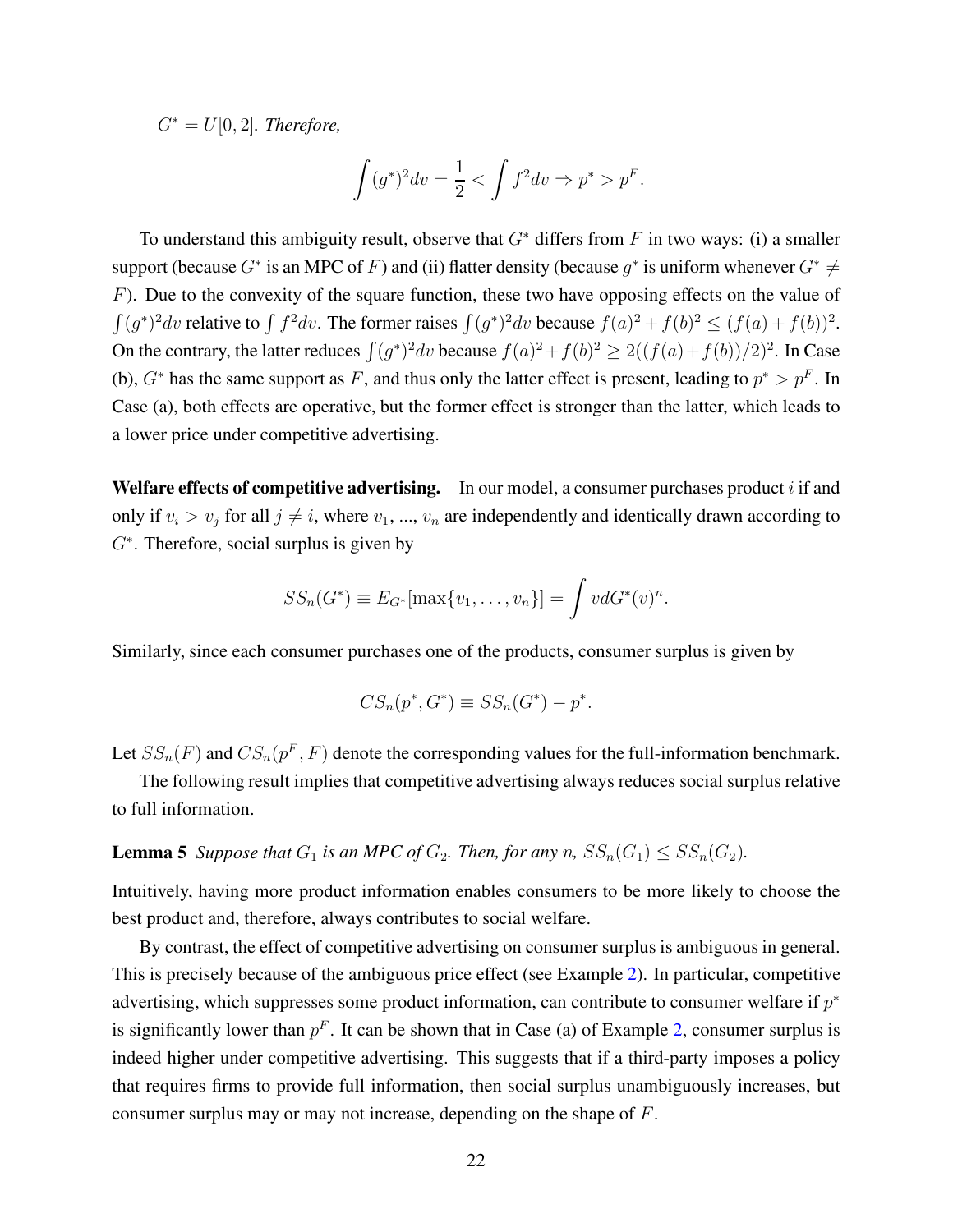### <span id="page-22-0"></span>5 Advertising and Pricing: Equilibrium Existence

Theorem [1](#page-8-3) pins down the equilibrium advertising strategy  $G^*$  by considering the advertising-only game with a fixed symmetric price. By contrast, Proposition [3](#page-18-1) determines the equilibrium price  $p^*$  by solving a firm's optimal pricing problem given  $G^*$ . In our market game, however, a firm can make a compound deviation in which it chooses  $p_i \neq p^*$  *and*  $G_i \neq G^*$ . In this section, we study such compound deviations. The analysis not only illustrates how a firm's pricing decision interacts with its advertising decision but is also necessary to establish equilibrium existence in our full model.

#### 5.1 Optimal Advertising for Non-equilibrium Prices

We begin by studying how an individual firm's optimal advertising strategy depends on its price. Specifically, we characterize firm i's optimal advertising strategy  $G_i^*$  when the firm chooses  $p_i$  and all other firms play  $(p^*, G^*)$ . Formally, for each  $p_i$ , we search for  $G_i^*$  that solves

$$
\max_{G_i} \int_{\underline{v}}^{\overline{v}} G^*(v - p_i + p^*)^{n-1} dG_i(v), \tag{6}
$$

subject to the constraint that  $G_i$  is an MPC of F.

The following proposition provides a full characterization of  $G_i^*$ . We note that the advertising strategy reported below is not necessarily a unique optimal strategy, but it is one with a particularly simple structure.

<span id="page-22-1"></span>**Proposition 4** Suppose that all other firms play  $(p^*, G^*)$ . For each  $p_i > 0$ , an optimal advertising *strategy* G<sup>∗</sup> i *for firm* i *is given as follows:*

- *1.* If  $p_i p^* \geq \overline{v} \overline{v}^*$ , then  $G_i^* = F$ .
- 2. If  $p_i p^* \leq \mu_F \overline{v}^*$ , then  $G_i^* = \delta_{\mu_F}$ .
- 3. If  $p_i p^* \in (\mu_F \overline{v}^*, \overline{v} \overline{v}^*)$ , then

$$
G_i^*(v) = \begin{cases} F(v), & \text{if } v \le \psi, \\ F(\psi), & \text{if } v \in (\psi, \overline{v}^* + p_i - p^*), \\ 1, & \text{if } v \ge \overline{v}^* + p_i - p^*, \end{cases}
$$

where  $\psi$  is the value such that  $E_F[v|v \ge \psi] = \overline{v}^* + p_i - p^*$ .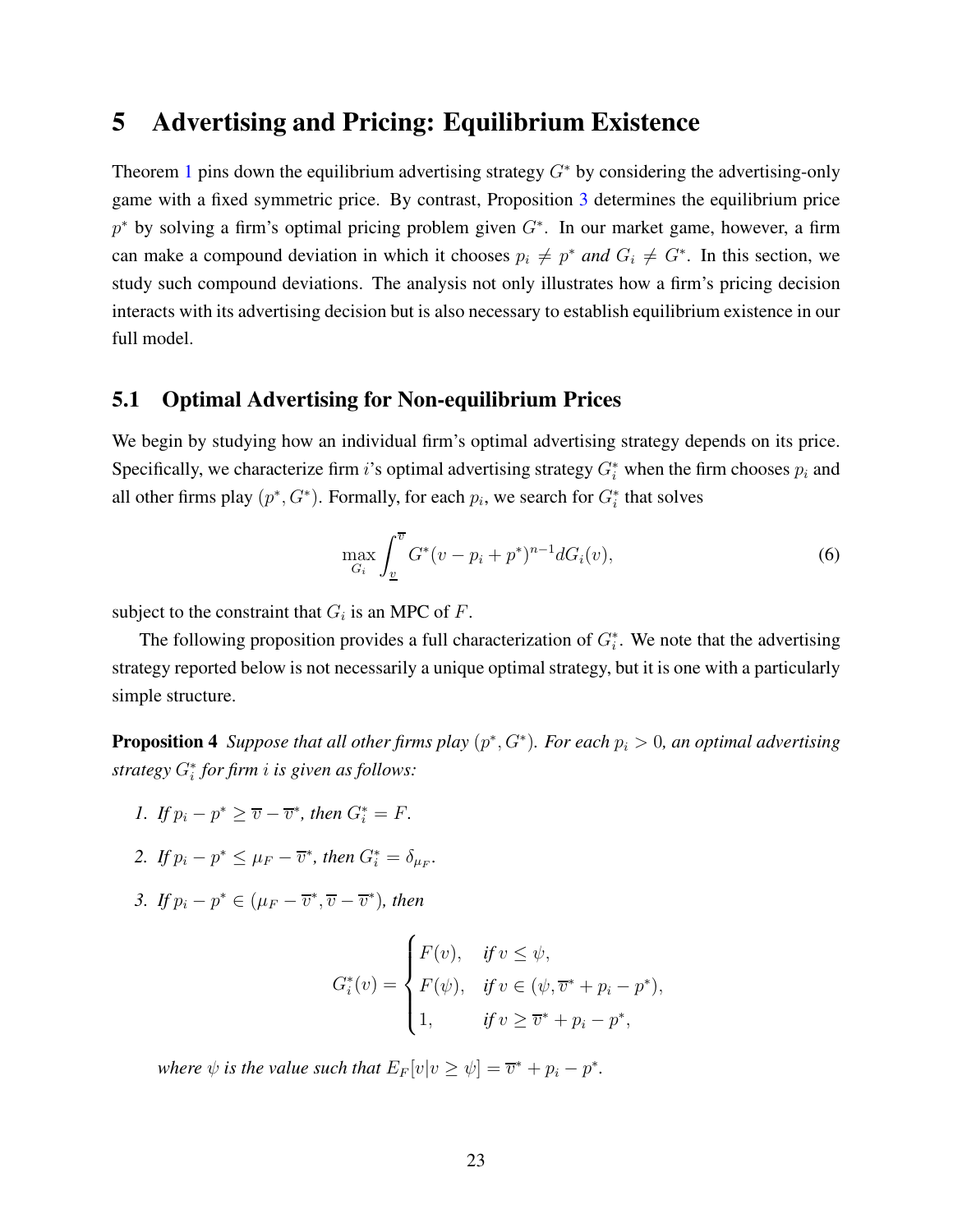<span id="page-23-0"></span>

Figure 6: An illustration of Proposition [4.](#page-22-1) The dotted blue lines represent firm  $i$ 's value function  $G<sup>*</sup>(v)<sup>n-1</sup>$  when firm i posts the equilibrium price  $p<sub>i</sub> = p<sup>*</sup>$ . The red lines depict firm i's shifted value function  $G^*(v - \epsilon)^{n-1}$ , where  $\varepsilon = p_i - p^*$ . Note that only the values of  $G^*(v - \varepsilon)^{n-1}$  for  $v \in supp(F) = [v, \overline{v}]$  (solid red) affect the firm's advertising choice.

To understand this result, first note that charging  $p_i \neq p^*$  shifts firm *i*'s value function  $G^*(v$  $p_i + p^*$ )<sup>n-1</sup> rightward (if  $p_i > p^*$ ) or leftward (if  $p_i < p^*$ ): see Figure [6](#page-23-0) for the illustration of each case. Then, as in Section [3,](#page-7-0) the optimal advertising strategy is determined by the concave-convex structure of the shifted value function.

If  $p_i$  is sufficiently large (Case 1 in Proposition [4\)](#page-22-1), then a consumer purchases product i only when she values it more than the other products by at least  $p_i - p^*$ . As shown in the left panel of Figure [6,](#page-23-0) this generates a large rightward jump of  $G^*(v - p_i + p^*)^{n-1}$ . This makes the resulting value function  $G^*(v-p_i+p^*)^{n-1}$  convex over  $supp(F) = [\underline{v}, \overline{v}]$  (solid red line). Then, by the same argument as for Corollary [1,](#page-8-0) it is optimal for firm i to reveal all product information  $(G_i^* = F)$ . Intuitively, if firm  $i$  charges a significantly higher price than the other firms, it can serve only sufficiently loyal consumers (who value product  $i$  considerably more than the other products). Providing full product information maximizes the number of such loyal consumers and, therefore, is an optimal advertising strategy for the firm.

On the contrary, if  $p_i$  is sufficiently low (Case 2), then it is optimal for firm i to provide no product information (i.e.,  $G_i^*$  places all mass on  $\mu_F$ ). Intuitively, if firm i offers a sufficiently lower price than the other firms, then a consumer would purchase product  $i$  even if she had an average value  $\mu_F$  for product i and a very high value  $\overline{v}^*$  for another product. If so, clearly, it is optimal for firm i to maximize the number of average-value consumers by concealing all product information.

When  $p_i$  is neither too high nor too low (Case 3), the optimal advertising strategy combines the above two structures: there exists a threshold  $\psi$  such that the firm reveals all information below  $\psi$  but pools all values above  $\psi$ . The right panel of Figure [6](#page-23-0) shows that the shifted value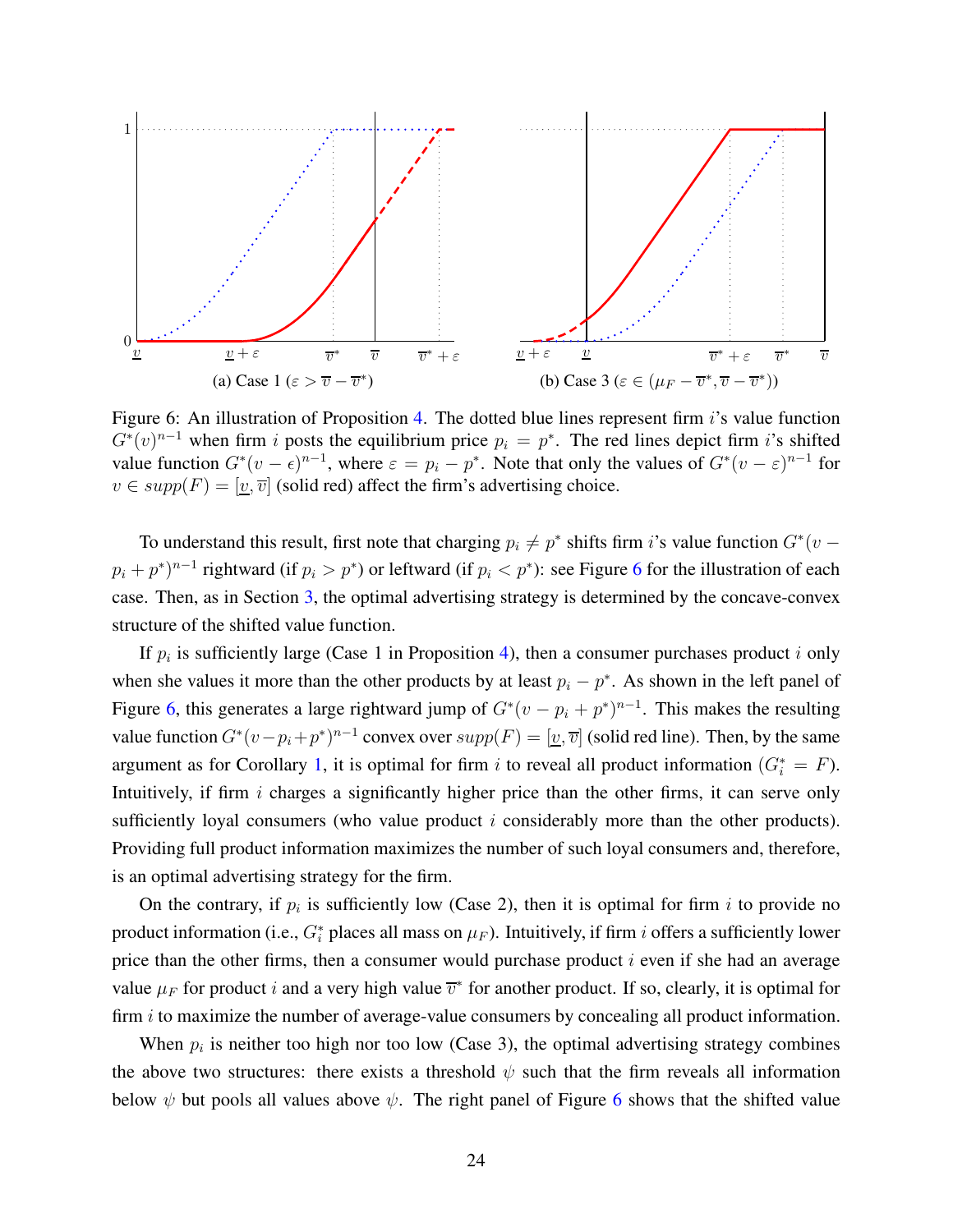function is neither convex nor concave over  $[\underline{v}, \overline{v}]$ . By applying Theorem [2,](#page-12-0) it can be shown that it is optimal to pool all high values at  $\overline{v}^* + p_i - p^*$  and provide full information for consumers below a certain threshold. This structure is optimal because the former pooling maximizes the number of consumers who purchase product  $i$  with probability 1, while the latter revelation allows the firm to capture at least some consumers with low values.

Note that the optimal advertising strategy moves continuously from no information to full information: as  $p_i$  increases, the full-information region  $[\underline{v}, \psi]$  expands, while the pooling region  $[\psi, \overline{v}]$  shrinks (Case 3). When  $p_i$  is sufficiently small, the full-information region is degenerate, and thus no information is optimal (Case 1). On the contrary, if  $p_i$  is sufficiently large, then the pooling region vanishes, and thus full information is optimal (Case 2).

### 5.2 Equilibrium Existence

As discussed above,  $(p^*, G^*)$  is an equilibrium if and only if no compound deviation is profitable. Proposition [4](#page-22-1) significantly reduces the technical burden of proving the existence of equilibrium because it suffices to verify whether any deviation  $(p_i, G_i^*)$  in Proposition [4](#page-22-1) is profitable. In other words, since  $G_i^*$  dominates any other advertising strategy  $G_i$  given  $p_i$ , the unique equilibrium candidate  $(p^*, G^*)$  is an equilibrium if and only if

$$
p^* \in \arg\max_{p_i} \pi(p_i, G_i^*, p^*, G^*) \equiv p_i D(p_i, G_i^*, p^*, G^*).
$$

<span id="page-24-0"></span>Exploiting this observation, we provide a sufficient condition for equilibrium existence, which is reported in the following result.

### **Theorem 3** If f is log-concave, then  $(p^*, G^*)$  is a unique symmetric pure-price equilibrium.

It is well known that the log-concavity of the density function—which is satisfied by various canonical distributions—imposes sufficient regularity on the behavior of the distribution function and, therefore, allows us to obtain general (i.e., not distribution-specific) results in many economic problems (see [Bagnoli and Bergstrom,](#page-43-8) [2005](#page-43-8)). In particular, it is a sufficient condition that ensures the existence of pure-price equilibrium in the standard Perloff-Salop model (see [Caplin and Nalebuff](#page-44-6), [1991;](#page-44-6) [Quint,](#page-45-4) [2014](#page-45-4)).

While Theorem [3](#page-24-0) also utilizes several desirable properties of log-concave density, it is not a direct implication of the existing results in the literature. Among others, a firm faces a stronger incentive to deviate in our model (where it can make a compound deviation) than in the standard Perloff-Salop model (where it can adjust only its price). This implies that a sufficient condition for the standard Perloff-Salop model is not necessarily sufficient for our model and that Theorem [3](#page-24-0) requires a separate proof.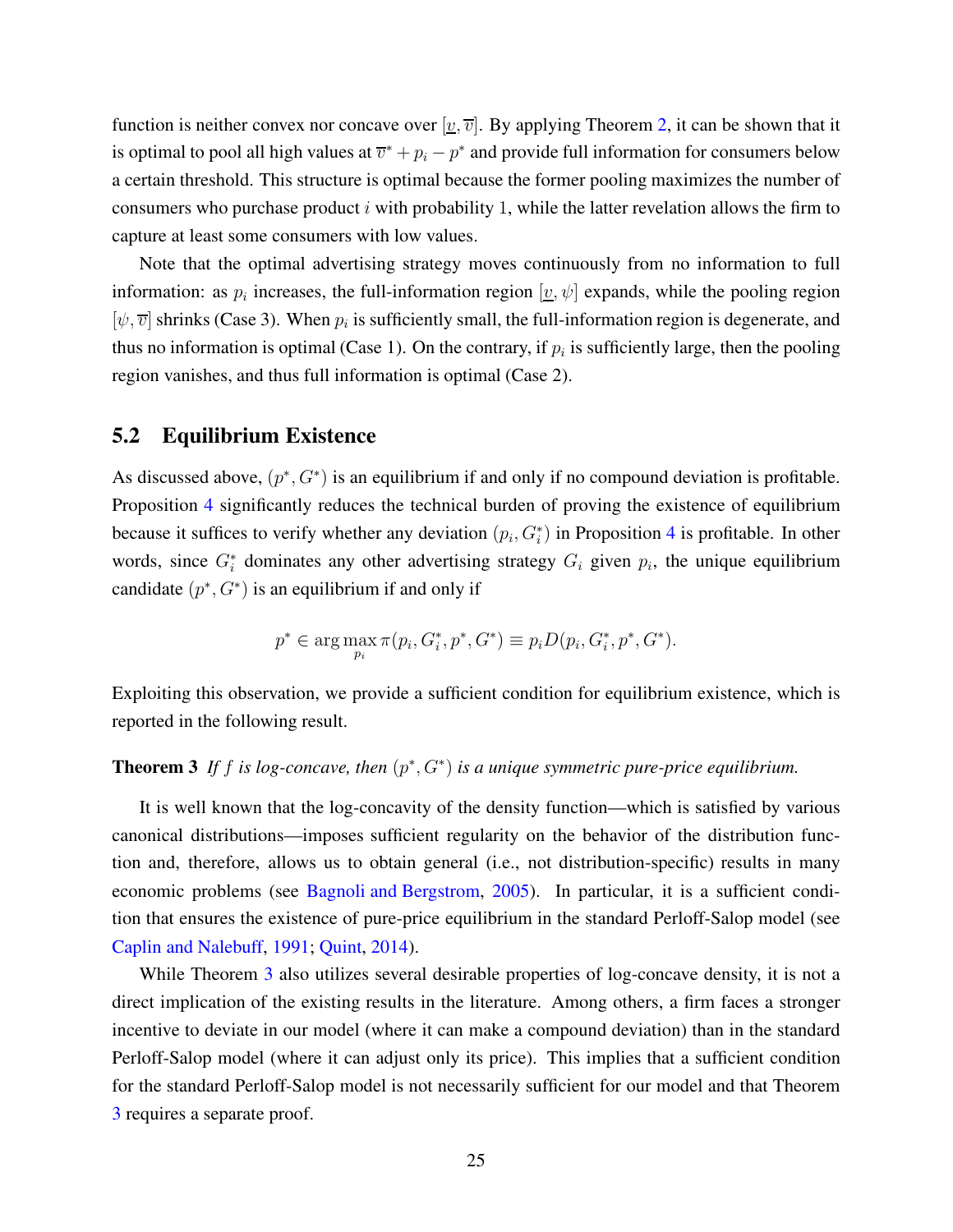#### 5.2.1 Proof of Theorem [3](#page-24-0)

Since a similar argument can be applied to other related problems, we explain our proof of Theorem [3](#page-24-0) in some detail. Our proof consists of the following two steps.

**Step 1: Defining a pseudo-demand function.** Let  $\tilde{D}(p_i)$  denote firm i's demand when it plays  $(p_i, G_i^*)$  while all other firms play  $(p^*, G^*)$  (i.e.,  $\tilde{D}(p_i) \equiv D(p_i, G_i^*, p^*, G^*)$ ). As explained above, by Proposition [4,](#page-22-1) it suffices to show that

$$
\pi(p^*, G^*, p^*, G^*) = p^*D(p^*, G^*, p^*, G^*) \ge \pi(p_i, G_i^*, p^*, G^*) = p_i \tilde{D}(p_i) \text{ for any } p_i.
$$

Although this problem is much simpler than the original problem (with all compound deviations), it is still not sufficiently tractable because the structure of  $G_i^*$  depends on  $p_i$ . We solve this issue by considering another function that is closely related to, but has a simpler structure than,  $G_i^*$ .

Define a *pseudo-value* function  $\varphi : \mathcal{R} \to \mathcal{R}_+$  as follows:

$$
\varphi(v) = \begin{cases} G^*(v)^{n-1}, & \text{if } v \leq \overline{v}^*, \\ 1 + (n-1)g^*(\overline{v}^*)(v - \overline{v}^*), & \text{if } v > \overline{v}^*. \end{cases}
$$

In other words,  $\varphi$  follows  $G^*(v)^{n-1}$  until  $\tilde{v}^*$  (the upper bound of  $supp(G^*)$ ) and then linearly extends it above  $\tilde{v}^*$  (see Figure [7\)](#page-26-0). If f is log-concave, then this function is well defined:  $F^{n-1}$ has single-peaked density for any n (see footnote [17\)](#page-17-0). Therefore, there exists  $v^* \in [\underline{v}, \overline{v}]$  such that  $G^*(v) = F(v)$  for  $v \leq v^*$  and  $(G^*)^{n-1}$  is linear for  $v > v^*$  (see Corollary [3\)](#page-10-1). This function is constructed such that the slope of  $\varphi(v)$  above  $\overline{v}^*$ ,  $(n-1)g^*(\overline{v}^*) = \lim_{v \to \overline{v}^*} (G^*(v)^{n-1})'$ , coincides with the slope of the  $(n - 1)$ -linear region.

There are two important differences between  $\varphi(v)$  and  $(G^*(v))^{n-1}$ . First,  $\varphi(v)$  does not represent a probability because  $\varphi(v) > 1$  if  $v > \overline{v}^*$ . Second, and more importantly, whereas  $(G^*(v))^{n-1}$ is convex only over  $(-\infty, \overline{v})$  (i.e., not above  $\overline{v}^*$ ),<sup>[20](#page-25-0)</sup>  $\varphi(v)$  is convex over R because of its smooth linear extension of  $(G^*(v))^{n-1}$  above  $\overline{v}^*$  (see Figure [7\)](#page-26-0). As shown below, this second property provides necessary tractability for the subsequent analysis.

Given  $\varphi(v)$ , we define a *pseudo-demand* function  $\widehat{D}(p_i)$  as follows:

$$
\widehat{D}(p_i) \equiv \int \varphi(v - p_i + p^*) dF(v).
$$

In other words, firm  $i$ 's pseudo-demand is the measure of consumers that firm  $i$  would serve if it

<span id="page-25-0"></span><sup>&</sup>lt;sup>20</sup>Note that the structure of  $G^*$  requires that  $\overline{v}^* < \infty$ , because the  $(n-1)$ -linear region  $[v^*, \overline{v}^*]$  cannot extend indefinitely.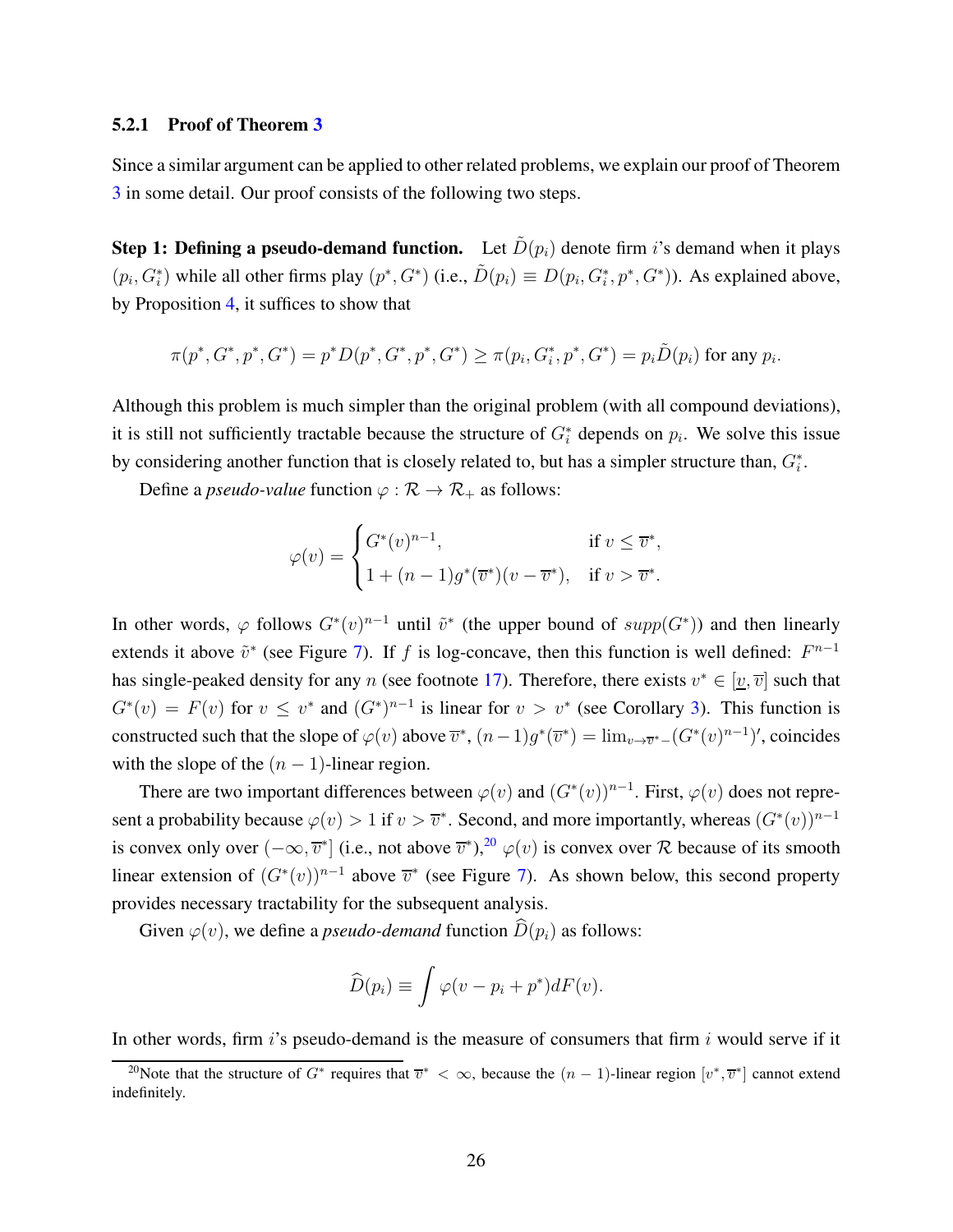<span id="page-26-0"></span>

Figure 7: An example of  $\varphi(v)$  in a duopoly case  $(n = 2)$ . The figure depicts  $F(v)$  (dotted red),  $G<sup>*</sup>(v)$  (solid blue), and the extended portion of  $\varphi(v)$  (dashed blue).

faced a pseudo-value function  $\varphi(v-p_i+p^*)$  (instead of the real value function  $G^*(v-p_i+p^*)^{n-1}$ ) and used the fully informative advertising strategy  $G_i = F$  (instead of the optimal advertising strategy  $G_i^*$  associated with  $p_i$ ). Notice that the former property raises the firm's demand (because  $\varphi(v) \geq G^*(v)^{n-1}$  for any v, with strict inequality for  $v > \overline{v}^*$ ), while the latter property does the opposite. The following lemma shows that the overall effect is always positive.

<span id="page-26-1"></span>**Lemma 6**  $\widehat{D}(p_i) \geq \widetilde{D}(p_i)$  *for any*  $p_i$ *, which holds with equality when*  $p_i = p^*$ *.* 

To understand this result, recall that  $\varphi(v)$  is convex over R. This implies that firm *i*'s *shifted* value function  $\varphi(v - p_i + p^*)$  is also globally convex, regardless of  $p_i$ . Then, as a straightforward application of Theorem [2](#page-12-0) (or using the same argument as for Corollary [1\)](#page-8-0),  $G_i = F$  is firm i's optimal advertising strategy for any  $p_i$ . This means that the advertising strategy disadvantage (whereby firm i is restricted to use  $G_i = F$ ) is costless to the firm, and therefore, the firm's pseudo-demand cannot be smaller than its real demand. The equality result when  $p_i = p^*$  stems from the fact that  $G^*(v)^{n-1}$  is convex over its support, and therefore, the extended convex part of  $\varphi(v)$  does not benefit the firm (as long as it uses an optimal advertising strategy  $G^*$ ).

Step 2: Proving the optimality of  $p^*$ . Recall that our goal is to demonstrate that no compound deviation  $(p_i, G_i^*)$  is profitable for a firm, which is equivalent to  $\tilde{D}(p_i)$  being maximized at  $p^*$ . We prove this result by showing that  $p^*$  maximizes  $p_i \hat{D}(p_i)$ . This is sufficient because combining it with Lemma [6](#page-26-1) yields

$$
p^* \tilde{D}(p^*) = p^* \widehat{D}(p^*) \ge p_i \widehat{D}(p_i) \ge p_i \tilde{D}(p_i) \text{ for any } p_i.
$$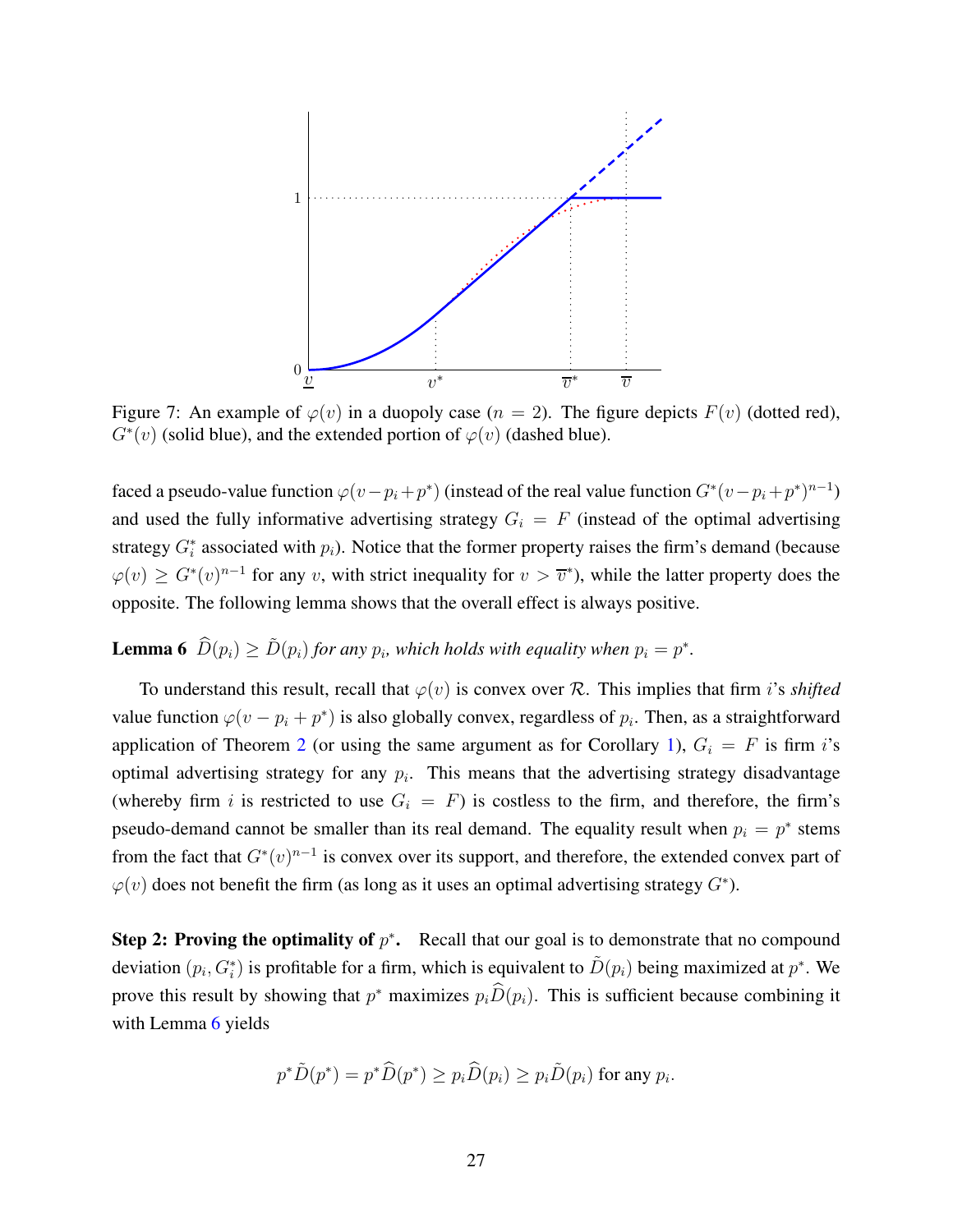<span id="page-27-2"></span>The analysis is possible because, unlike  $\tilde{D}(p_i)$ ,  $\hat{D}(p_i)$  exhibits the following regularity.

### **Lemma 7** If f is log-concave, then  $\widehat{D}(p_i)$  is log-concave.

As is common in the literature (e.g., [Caplin and Nalebuff](#page-44-6), [1991;](#page-44-6) [Quint](#page-45-4), [2014\)](#page-45-4), we obtain this result by applying Prékopa's theorem [\(1971\)](#page-45-10), which effectively states that log-concavity is preserved under integration. The log-concavity of f implies the same property for  $\varphi(v)$  (although not for  $G^*(v)^{n-1}$ ), which in turn ensures the log-concavity of  $\hat{D}(p_i)$  via Prékopa's theorem.

Given Lemma [7,](#page-27-2) a firm's pseudo-profit function  $p_i\hat{D}(p_i)$  is log-concave, that is,  $log(p_i)$  +  $log(D(p_i))$  is concave. This implies that for the optimality of  $p^*$ , it suffices to show that  $p^*$  satisfies the following first-order condition:

$$
\frac{1}{p^*} + \frac{\widetilde{D}'(p^*)}{\widehat{D}(p^*)} = 0 \Leftrightarrow \frac{1}{p^*} = -\frac{\widetilde{D}'(p^*)}{\widehat{D}(p^*)}.
$$
\n(7)

By Lemma [6,](#page-26-1)  $\hat{D}(p^*) = D(p^*, G^*, p^*, G^*) = 1/n$ . The desired result then follows from the following result, which states that a firm's ability to adjust its advertising strategy has no first-order effect on its demand around  $p^*$  (that is, a firm's optimal compound deviation is only as profitable as its price-only deviation around  $p^*$ ), which is intuitive given all the results presented thus far.

<span id="page-27-3"></span>Lemma 8 *If* f *is log-concave, then*

$$
\widehat{D}'(p^*) = \frac{\partial D(p_i, G^*, p^*, G^*)}{\partial p_i}|_{p_i = p^*}.
$$

## <span id="page-27-0"></span>6 Discussion

<span id="page-27-1"></span>We conclude by discussing two important assumptions we have maintained thus far.

### 6.1 Outside Option for Consumers

One of the most significant assumptions of our main model is that consumers do not have an option of not purchasing any product. Clearly, this assumption is innocuous if  $v$  is sufficiently large (such that  $\underline{v} - p^*$  exceeds consumers' outside option). In this subsection, we explain how our main analysis can be modified when the assumption binds.

To make the discussion concise and informative, we focus on the advertising-only game, in which the firms choose  $G_i$  to maximize their demand given  $p^*$ . Other necessary results can be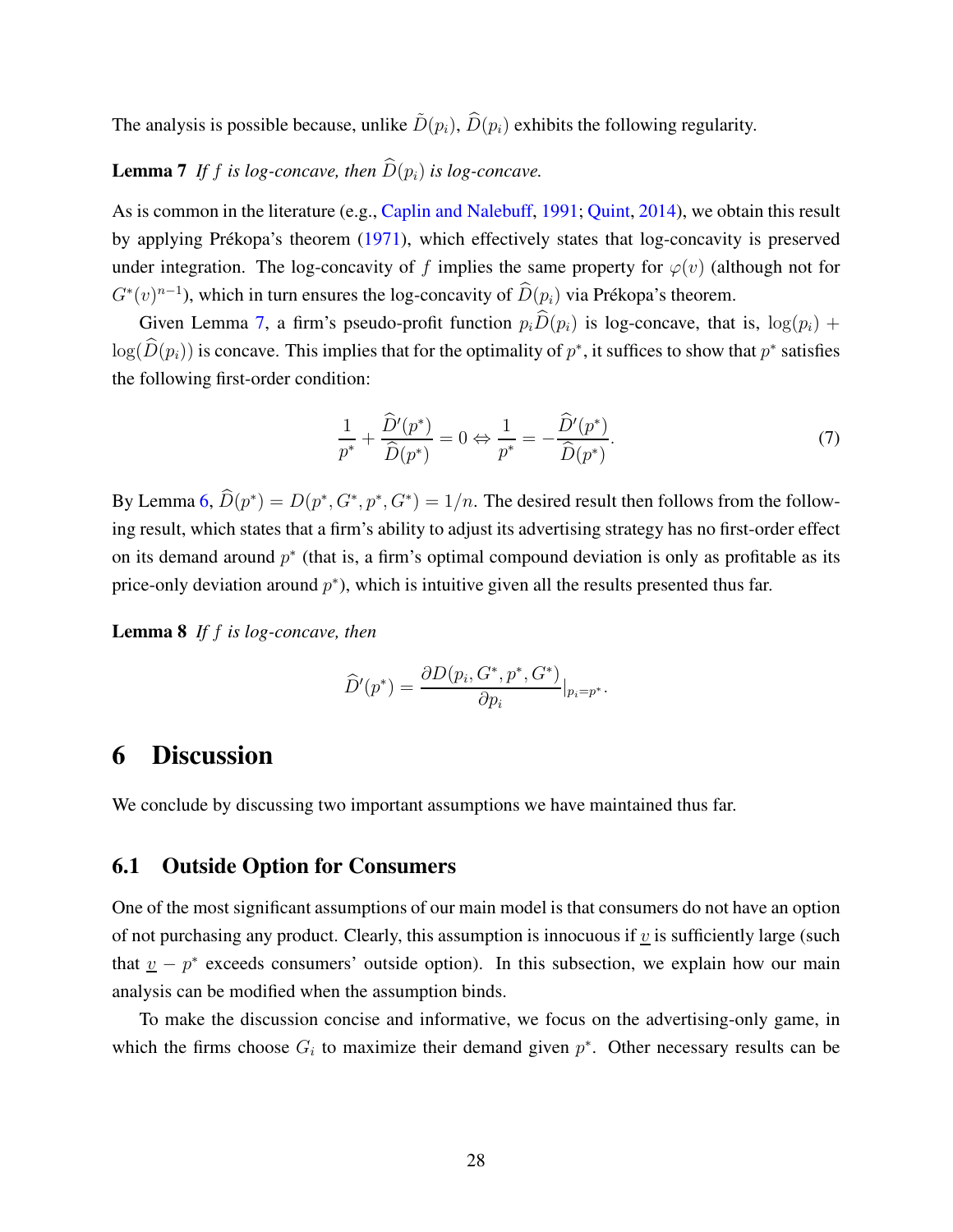generalized as in our main model. $^{21}$  $^{21}$  $^{21}$  We normalize the value of each consumer's outside option to 0 and assume that  $\underline{v} < \overline{v}$ : the former inequality implies that the outside option for consumers is binding (some consumers do not purchase any product under  $F$ ), while the latter ensures that it is not too restrictive (nonzero demand under  $F$ ).

To understand how the presence of the outside option affects competitive advertising, suppose that all firms play  $G^*$  in Theorem [1,](#page-8-3) as if consumers had no outside option. Then, consumers with the best expected value less than  $p^*$  do not purchase any product. This means that an individual firm faces a *discontinuous* value function, which remains at zero for  $v < p^*$  and then jumps to  $G^*(p^*)^{n-1}$  at  $v = p^*$ . Therefore, firm i's optimal advertising problem is now given as

$$
\max_{G_i} \int 1_{\{v \ge p^*\}} G^*(v)^{n-1} dG_i(v),
$$

subject to the constraint that  $G_i$  is an MPC of F.

Clearly,  $G_i = G^*$  does not solve the above problem: given the discontinuous value function, firm i's optimal advertising strategy must pool some values and put an atom on  $v = p^*$ . This, however, cannot be part of an equilibrium because it would provide an incentive for the other firms to also deviate. Note that this issue is similar to the one that arises when  $F^{n-1}$  is concave (Corollary [2\)](#page-9-1). The solution to this problem is also similar: the equilibrium advertising strategy must have the  $(n - 1)$ -linear MPC structure. However, there are a few crucial differences, as formally reported below. The proof of the following proposition is in the Online Appendix.

<span id="page-28-1"></span>Proposition 5 *Suppose that consumers have the option of not purchasing any product. Given* p ∗ ∈ (v, v)*, there exists an equilibrium in the advertising-only game in which the firms play* G∗∗*, where*  $G^{**}$  *is an MPC of F that satisfies the following properties: there exist*  $v^{\dagger} \in (\underline{v}, p^*)$ ,  $v^{\dagger \dagger} \in (v^{\dagger}, \overline{v})$ , *and*  $\beta > 0$  *such that* 

(*i*) if  $v \leq v^{\dagger \dagger}$  then

$$
G^{**}(v)^{n-1} = \begin{cases} \min\{F(v)^{n-1}, F(v^{\dagger})^{n-1}\}, & \text{if } v \le p^*, \\ F(v^{\dagger})^{n-1} + \beta(v - p^*), & \text{if } v \in (p^*, v^{\dagger\dagger}] \end{cases}
$$

*where*

$$
F(v^{\dagger})^{n-1} + \beta(v^{\dagger} - p^*) = 0 \Leftrightarrow \beta \equiv \frac{F(v^{\dagger})^{n-1}}{p^* - v^{\dagger}}
$$

,

<span id="page-28-0"></span><sup>&</sup>lt;sup>21</sup>One important difference is that  $G^*$  and  $p^*$  need to be simultaneously determined in the presence of an outside option for consumers. In the advertising-only game of our main model, each firm's demand is independent of  $p^*$ , which allows us to first identify  $G^*$  (Section [3\)](#page-7-0) and then  $p^*$  (Section [4\)](#page-18-0). With an outside option for consumers,  $p^*$ affects each firm's demand and, therefore, equilibrium advertising  $G^*$ . This implies that  $p^*$  is now characterized as a fixed point such that  $G^*$ , which can be obtained given  $p^*$ , must yield  $p^*$  as an equilibrium of the pricing game.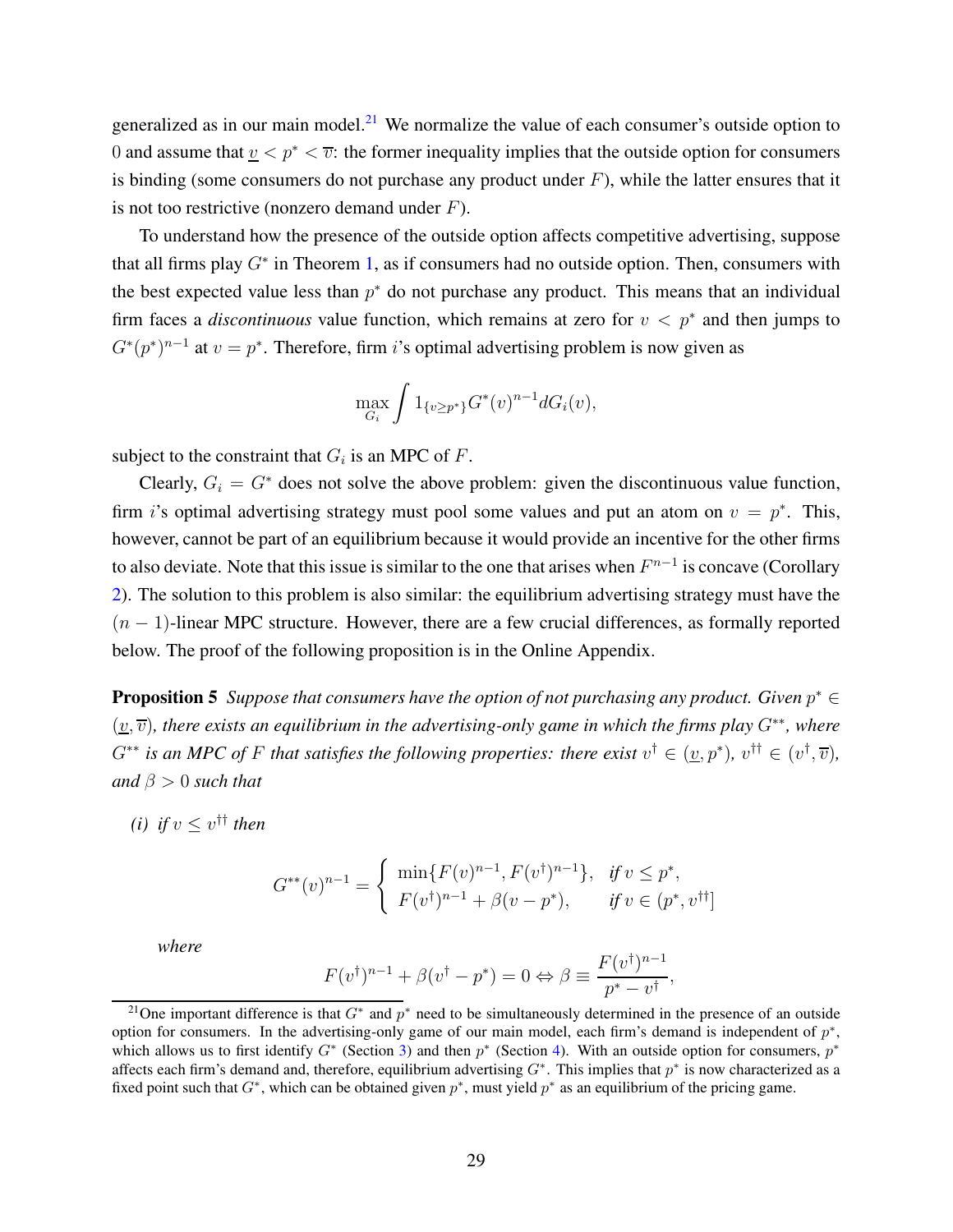<span id="page-29-0"></span>

Figure 8: An illustration of Proposition [5.](#page-28-1) The distribution function  $F$  (solid red curve) is identical to that in the right panel of Figure [4.](#page-15-0) The blue dashed curve represents  $G^{**}$  in each case.  $v^*$ denotes the starting point of the  $(n-1)$ -linear region of  $G^*$  in the absence of an outside option for consumers.

- *(ii)*  $G^{**}$  *is an MPC of F over*  $[v^{\dagger}, v^{\dagger \dagger}]$ *, and*
- (*iii*)  $G^{**}$  *features the same properties as*  $G^*$  *in Theorem [1](#page-8-3) above*  $v^{\dagger \dagger}$ *.*

Figure [8](#page-29-0) depicts  $G^{**}$  for the case in which  $n = 2$  and F is single-peaked (such that  $G^*$  has a full-information region  $[\underline{v}, v^*)$  and an  $(n-1)$ -linear MPC region  $[v^*, \overline{v}^*]$ ). Whether  $p^*$  is below  $v^*$ (left panel) or above  $v^*$  (right panel),  $G^{**}$  does not place any mass on  $[v^{\dagger}, p^*]$ , which reflects an individual firm's incentive to ensure an expected value of at least  $p^*$ . Unlike  $G^*$ ,  $(G^{**})^{n-1}$  is not convex over its support, as clearly shown in Figure [8.](#page-29-0) However, it is still convex above  $p^*$ , which is sufficient for the firms' incentives.

Importantly,  $(G^{**})^{n-1}$  has the same (linear) slope at  $p^*$  as the line that connects  $(v^{\dagger}, 0)$  and  $(p^*, F(v^{\dagger})^{n-1})$ . In other words, if  $(G^{**})^{n-1}$  is linearly extended below  $p^*$ , then it must meet  $(v^{\dagger}, 0)$  (see the black dotted line in each panel). To understand why this is necessary, suppose that  $(G^{**})^{n-1}$  is flatter than the line between  $(v^{\dagger}, 0)$  and  $(p^*, F(v^{\dagger})^{n-1})$ . In this case, as when  $(G^*)^{n-1}$ is concave, it is profitable for a firm to concentrate local mass. On the contrary, if  $(G^{**})^{n-1}$  is steeper than the line between  $(v^{\dagger}, 0)$  and  $(p^*, F(v^{\dagger})^{n-1})$ , then it is profitable for a firm to reveal more product information. The collinearity is necessary and sufficient for neither to be profitable.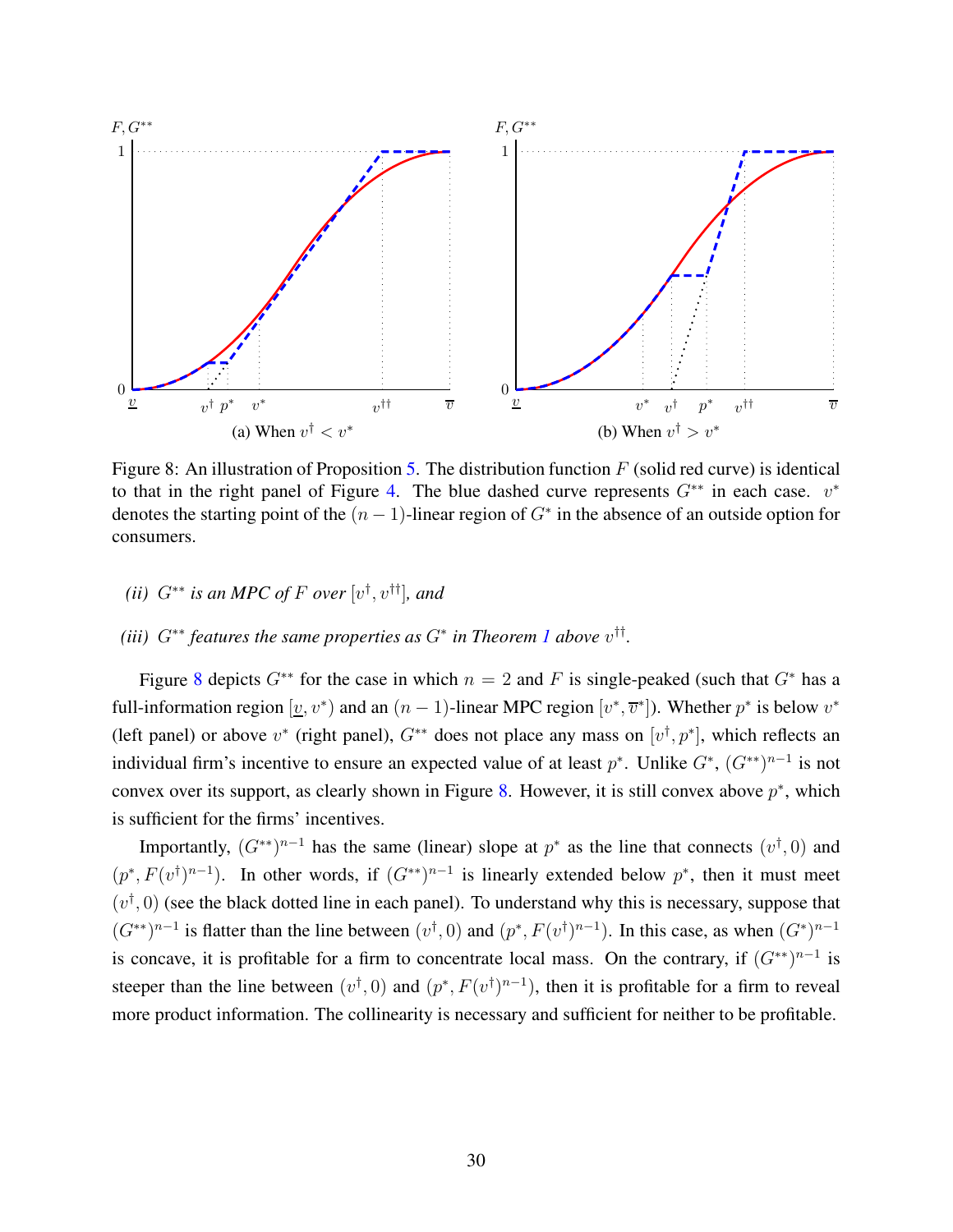### 6.2 Asymmetric Firms

We have considered an environment in which the firms are ex ante symmetric and focused on symmetric equilibria. Both are clearly restrictive, but it is technically beyond the scope of this paper to relax them. We illustrate the extent to which our analysis thus far applies to the case of asymmetric firms, whether they are ex ante asymmetric or behave asymmetrically in the symmetric environment.<sup>[22](#page-30-0)</sup>

Let  $F_i$  denote the underlying distribution and  $G_i^*$  denote the equilibrium distribution (advertising strategy) for firm *i*. We also let  $v_i^*$  and  $\overline{v}_i^*$  denote the lower and upper bound, respectively, of the support of  $G_i^*$ . Finally, we let  $p_i^*$  denote firm i's equilibrium price and  $p^*$  denote the equilibrium price vector (i.e.,  $\mathbf{p}^* \equiv (p_1^*,..., p_n^*)$ ). Given the  $G_j^*$ s,  $\mathbf{p}^*$  can be derived as in Section [5.](#page-22-0) The only difference is that the firms no longer equally divide the market, and therefore, the equilibrium prices cannot take a simple form, as in Proposition [3.](#page-18-1)

Consider a consumer who has expected value  $v_i$  for product i. She purchases product i if and only if  $v_i - p_i^* > v_j - p_j^*$  and, therefore, with probability

$$
Q_i(v, \mathbf{p}^*) \equiv \prod_{j \neq i} G_j^*(v_i - p_i^* + p_j^*).
$$

Note that in the symmetric equilibrium,  $Q_i(v, \mathbf{p}^*)$  reduces to  $G^*(v)^{n-1}$ . Then, by the same argu-ment as for Theorem [1,](#page-8-3)  $Q_i(\cdot, \mathbf{p}^*)$  must be convex over  $[\underline{v}_i, \overline{v}_i]$ : if  $Q_i(\cdot, \mathbf{p}^*)$  is locally concave, then firm  $i$  would put mass on one point, which would trigger the other firms to adjust their strategies.

It also holds that firm  $i$ 's equilibrium advertising strategy takes an alternating structure between full information ( $G_i^* = F$ ) and risk neutrality ( $Q_i(\cdot, \mathbf{p}^*)$  is linear): as explained in Section [3.2,](#page-11-2) this is necessary for firm  $i$  to either not be able to adjust its strategy (i.e., binding MPC constraint) or be indifferent over both spread and contraction. In symmetric equilibrium,  $Q_i(v, \mathbf{p}^*) = G^*(v)^{n-1}$ , which enables us to determine  $G^*$  when  $G^*(v) \neq F(v)$  and, therefore, complete the characterization. With asymmetric firms, however, this is clearly not sufficient, and unfortunately, we are not aware of how to pin down each  $G_i^*$  from this linear result on  $Q_i(\cdot, \mathbf{p}^*)$ . Note also that, similarly to Section [6.1,](#page-27-1)  $p^*$  affects each firm's optimal advertising strategy  $G_i^*$ , which introduces further complication.

<span id="page-30-0"></span> $^{22}$ Even in the standard Perloff-Salop framework, firm asymmetry significantly complicates the analysis. Nevertheless, considerable progress has been made. See, among others, [Quint](#page-45-4) [\(2014\)](#page-45-4), who provides a sufficient condition for the existence and uniqueness of pure-price equilibrium for a general (asymmetric) environment and reports various comparative statics results. A key technical innovation is to recast the pricing problem as a supermodular game. The technique does not apply (at least directly) to our problem, where each firm chooses not only its price but also its advertising strategy with full flexibility.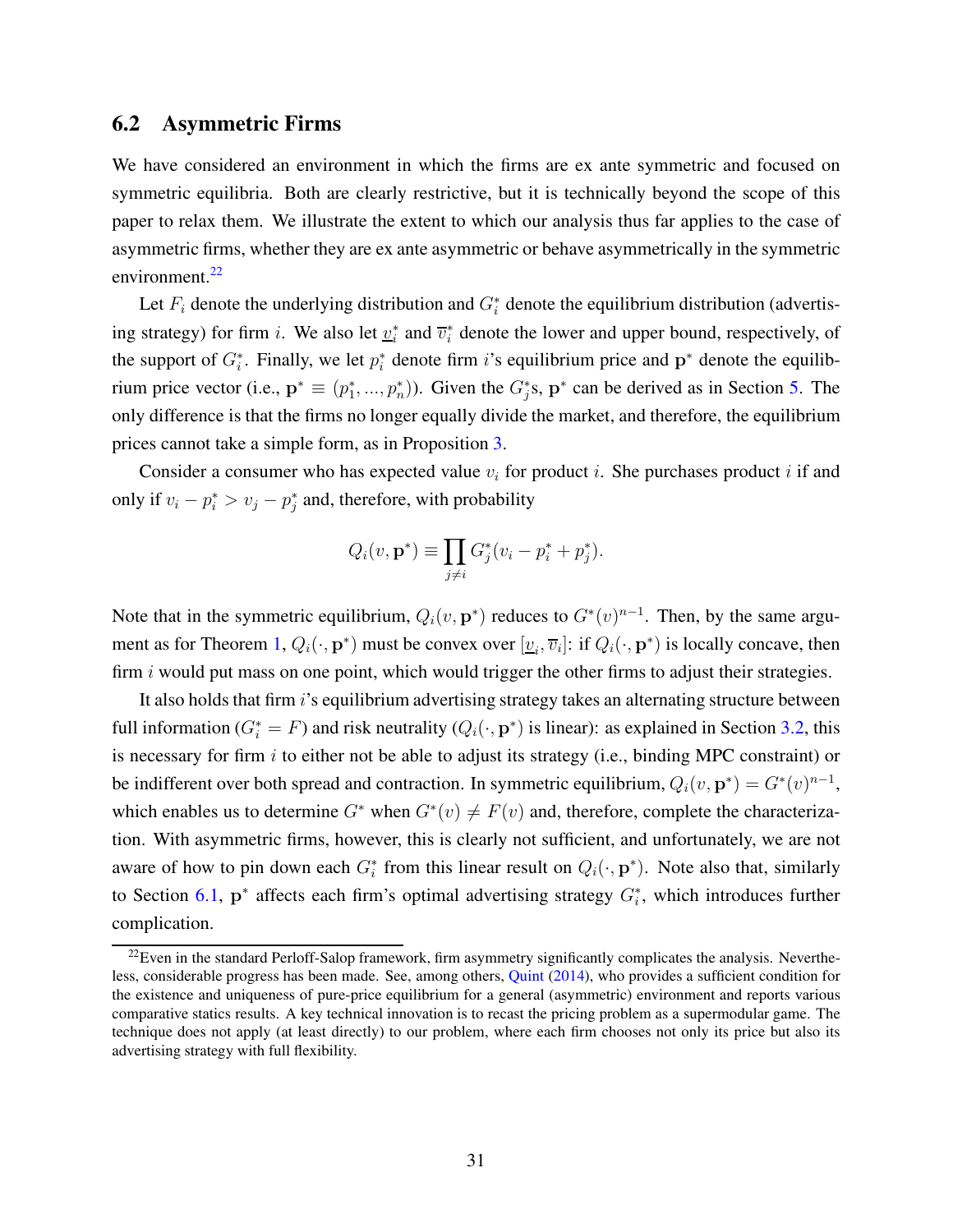### Appendix: Omitted Proofs

**Proof of Lemma [1.](#page-13-0)** Suppose that  $G^{n-1}$  is not convex. Then, there exist  $v_1$ ,  $v_2$ ,  $v_3$ , and  $\varepsilon$ (sufficiently small) such that  $v_1 < v_2 < v_3$ ,  $(v_1 - \varepsilon, v_1) \cup (v_3, v_3 + \varepsilon) \subset supp(G)$ , and

<span id="page-31-0"></span>
$$
G(v_2)^{n-1} > (1-\alpha)G(v_1)^{n-1} + \alpha G(v_3)^{n-1},
$$
\n(8)

where

$$
\alpha \equiv \frac{v_2 - v_1}{v_3 - v_1} \in (0, 1).
$$

Then, there exist  $\delta \in (0, \varepsilon)$  and  $\delta' \in (0, \varepsilon)$  such that

$$
v_2 = \frac{\int_{v_1-\varepsilon}^{v_1-\varepsilon+\delta} v dG(v) + \int_{v_3+\varepsilon-\delta'}^{v_3+\varepsilon} v dG(v)}{G(v_1-\varepsilon+\delta) - G(v_1-\varepsilon) + G(v_3+\varepsilon) - G(v_3+\varepsilon-\delta')}.
$$

For notational convenience, let  $\Delta \equiv G(v_1 - \varepsilon + \delta) - G(v_1 - \varepsilon)$  and  $\Delta' \equiv G(v_3 + \varepsilon) - G(v_3 + \varepsilon - \delta')$ .

Consider the following alternative distribution function  $G_i$ :

$$
G_i(v) = \begin{cases} G(v), & \text{if } v < v_1 - \varepsilon, \\ G(v_1 - \varepsilon), & \text{if } v \in [v_1 - \varepsilon, v_1 - \varepsilon + \delta], \\ G(v) - \Delta, & \text{if } v \in [v_1 - \varepsilon + \delta, v_2), \\ G(v) + \Delta', & \text{if } v \in [v_2, v_3 + \varepsilon - \delta'), \\ G(v_3 + \varepsilon), & \text{if } v \in [v_3 + \varepsilon - \delta', v_3 + \varepsilon), \\ G(v), & \text{if } v \ge v_3 + \varepsilon. \end{cases}
$$

By construction,  $G_i$  is an MPC of G and, therefore, an MPC of F. In addition,

$$
\int G^{n-1}dG_i - \int G^{n-1}dG = (\Delta + \Delta')G(v_2)^{n-1} - \left(\int_{v_1-\varepsilon}^{v_1-\varepsilon+\delta} G^{n-1}dG + \int_{v_3+\varepsilon-\delta'}^{v_3+\varepsilon} G^{n-1}dG\right) > 0,
$$

where the inequality is due to [\(8\)](#page-31-0). This proves that if  $G^{n-1}$  is not convex, then G cannot be an individual firm's best response to  $G^{n-1}$ . П

**Proof of Lemma [2.](#page-13-1)** Define a function  $W : [\underline{v}, \overline{v}] \to \mathcal{R}$  as follows:

$$
W(v) = \int_{\underline{v}}^{v} (F(v) - G(v)) dv.
$$

Since G is an MPC of F,  $W(v) \ge 0$  for any v. We show that whenever there is an interval over which  $W(v) > 0$ ,  $G^{n-1}$  must be linear over the interval. Since  $W(v) = 0$  over an interval only when  $F(v) = G(v)$  over the same interval, this proves the alternating structure in the lemma.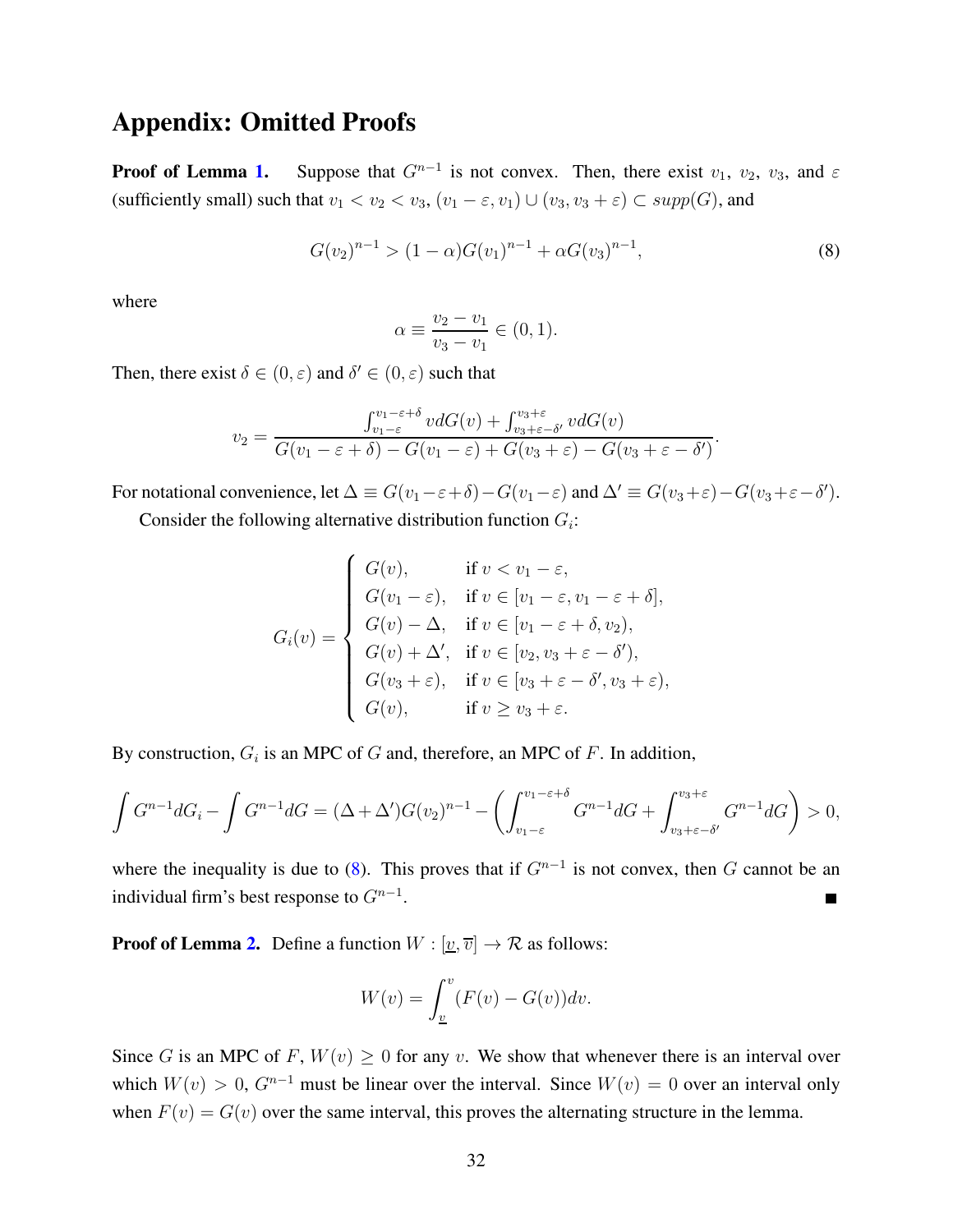Fix an interval  $(v_1, v_2) \in [\underline{v}, \overline{v}]$  such that  $W(v_1) = W(v_2) = 0$  and  $W(v) > 0$  for all  $v \in$  $(v_1, v_2)$ . There are two cases to consider, depending on whether  $v_2 \leq \overline{v}^*$ .

(i) Suppose that  $v_2 \leq \overline{v}^*$ . In this case, consider the following alternative advertising strategy:

$$
G_i(v) = \begin{cases} G(v), & \text{if } v < v_1, \\ F(v), & \text{if } v \in [v_1, v_2), \\ G(v), & \text{if } v \ge v_2. \end{cases}
$$

In other words,  $G_i$  coincides with F on  $(v_1, v_2)$  and follows G elsewhere. By construction,  $G_i$  is (still) an MPC of  $F$  and, therefore, feasible. Since  $G$  must be a best response to itself, we must have

$$
\int G(v)^{n-1} dG_i(v) \leq \int G(v)^{n-1} dG(v) \Leftrightarrow \int_{v_1}^{v_2} G(v)^{n-1} dG_i(v) \leq \int_{v_1}^{v_2} G(v)^{n-1} dG(v).
$$

Now note that, since  $v_2 \leq \overline{v}^*$ ,  $G^{n-1}$  is convex over  $(v_1, v_2)$ . Combining this with the fact that  $G_i$  is a mean-preserving spread of G yields

$$
\int G(v)^{n-1} dG_i(v) \ge \int G(v)^{n-1} dG(v) \Leftrightarrow \int_{v_1}^{v_2} G(v)^{n-1} dG_i(v) \ge \int_{v_1}^{v_2} G(v)^{n-1} dG(v).
$$

It follows that

$$
\int_{v_1}^{v_2} G(v)^{n-1} dG_i(v) = \int_{v_1}^{v_2} G(v)^{n-1} dG(v).
$$

The desired result follows from the fact that, as  $G_i = F \neq G$  on  $(v_1, v_2)$ , this equality can hold only when  $G^{n-1}$  is linear over  $(v_1, v_2)$ .

(ii) Now, suppose that  $v_2 > \overline{v}^*$ . Since G is an MPC of F, this case arises only when  $v_2 = \overline{v}$ . Let  $\tilde{v}$  be the value such that

$$
E_F[v|v \ge \tilde{v}] \equiv \int_{\tilde{v}}^{\overline{v}} v \frac{dF(v)}{1 - F(\tilde{v})} = \overline{v}^*.
$$

 $\tilde{v}$  is well defined, because  $E_F[v|v \ge \tilde{v}]$  is strictly increasing in  $\tilde{v}$ ,  $E_F[v|v \ge v_1] = E_G[v|v \ge v_1]$  $[v_1] < \tilde{v}^*$  (recall that G is an MPC of F), and  $E_F[v|v \ge \tilde{v}^*] > \tilde{v}^*$ . Then, consider the following alternative advertising strategy:

$$
G_i(v) = \begin{cases} G(v), & \text{if } v < v_1, \\ F(v), & \text{if } v \in [v_1, \tilde{v}), \\ F(\tilde{v}), & \text{if } v \in (\tilde{v}, \overline{v}^*), \\ 1, & \text{if } v \ge \overline{v}^*. \end{cases}
$$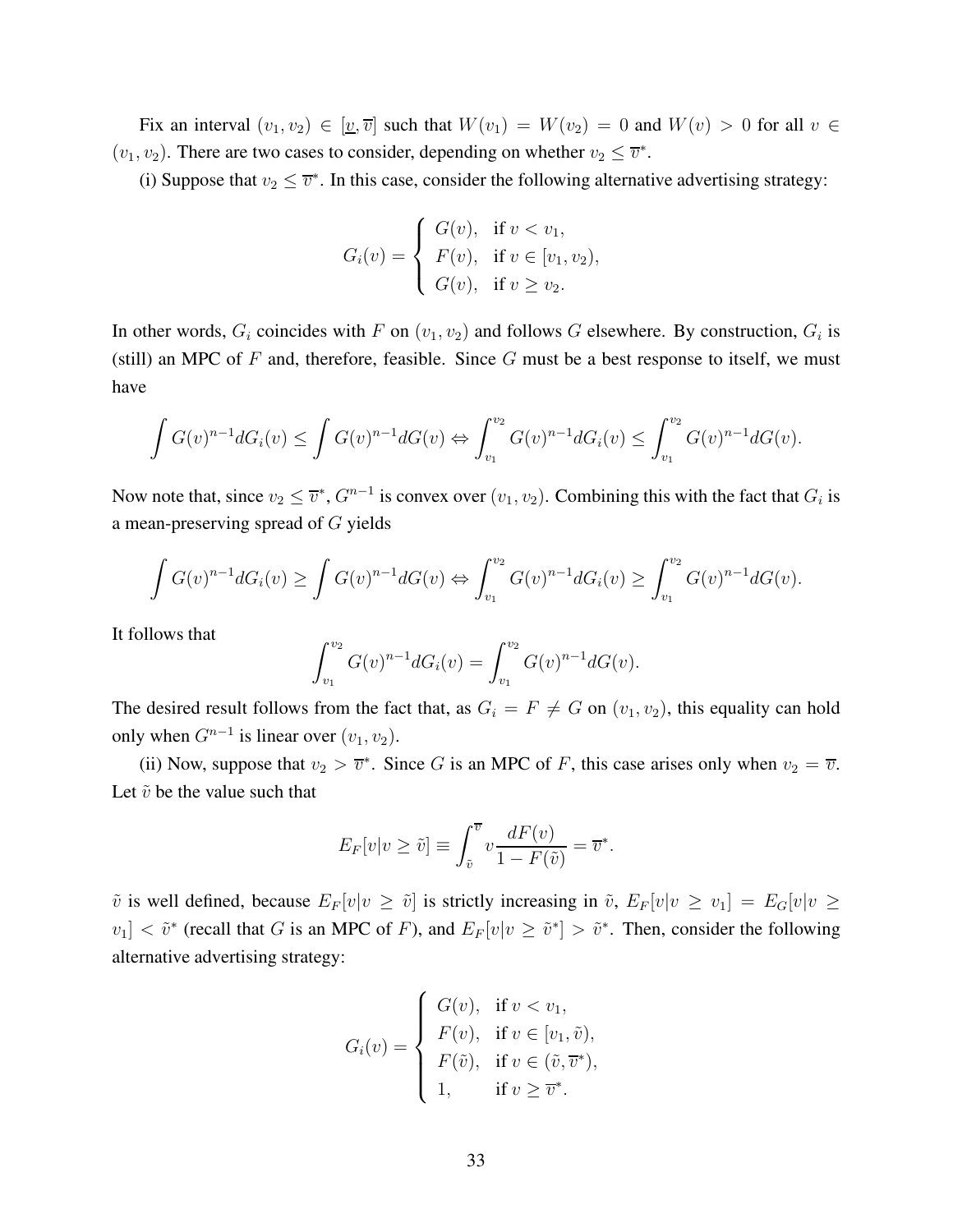In other words,  $G_i$  coincides with G below  $v_1$ , follows F until  $\tilde{v}$ , and then places all remaining mass on  $\tilde{v}^*$ . By construction,  $G_i$  is an MPC of F and, therefore, feasible. Moreover,  $G_i$  is an MPS of G: by construction (and since G is an MPC of F above  $v_1$ ),

$$
E_{G_i}[v|v \ge \tilde{v}] = E_F[v|v \ge \tilde{v}] = E_{G_i}[v|v \ge \tilde{v}].
$$

In addition, also by construction,  $G_i$  crosses G only once from above. Given these ( $G_i$  is an MPC of F and an MPS of G), the argument given for the case in which  $v_2 \leq \overline{v}^*$  applies effectively unchanged: by the optimality of  $G$  over  $G_i$  and the convexity of  $G^{n-1}$ , it must hold that

$$
\int_{v_1}^{v_2} G(v)^{n-1} dG_i(v) = \int_{v_1}^{v_2} G(v)^{n-1} dG(v).
$$

If  $G \neq F$  (which implies  $G \neq G_i$ ), then this can hold only when  $G^{n-1}$  is linear over  $(v_1, \overline{v})^*$ .  $\blacksquare$ 

**Proof of Lemma [3.](#page-14-1)** Suppose that there exists  $v \in (\tilde{v}, \overline{v})$  such that  $W_{\tilde{v}, (F(\tilde{v})^{n-1})'}(v) \leq 0$ . If  $a = 0$ , then F stays uniformly above  $H_{\tilde{v},a}$  and, therefore,  $W_{\tilde{v},a} > 0$  for all v. In addition, for each  $v \in (\tilde{v}, \overline{v}]$ ,  $W_{\tilde{v},a}(v)$  is continuously and strictly increasing in a. Therefore, there always exists  $a^* \in (0, (F(\tilde{v})^{n-1})')$  and  $\overline{v}' \in (\tilde{v}, \overline{v}]$  such that  $W_{\tilde{v}, a^*}(v) \ge 0$  for all  $v \in (\tilde{v}, \tilde{v}')$  and  $W_{\tilde{v}, a^*}(\tilde{v}') = 0$ . It follows that  $H_{\tilde{v},a^*}$  is an  $(n-1)$ -linear MPC of F over  $[\tilde{v}, \tilde{v}']$ . Г

**Proof of Theorem [1.](#page-8-3)** Given the results in Section [3.2](#page-11-2) and above, it suffices to show that  $G^*$  is unique. Suppose that there exist two distribution functions,  $G_1$  and  $G_2$ , that satisfy the properties in Theorem [1.](#page-8-3) Let  $\hat{v}$  denote the lowest point at which  $G_1$  and  $G_2$  diverge, that is,  $\hat{v} \equiv \inf \{v :$  $G_1(v) \neq G_2(v)$  (see Figure [5\)](#page-16-0). Without loss of generality, we assume that  $G_1(v) < G_2(v)$  for v sufficiently close to  $\hat{v}$ . For notational simplicity, let

$$
W_i(v) = \int_{\underline{v}}^{v} (F(x) - G_i(x)) dx \text{ for } i = 1, 2.
$$

Note that, since  $G_i$  is an MPC of F,  $W_i(v) \ge 0$  for all v and  $i = 1, 2$ .

We make two observations about the  $G_i$ s. First, it must be that  $G_i(\hat{v}) = F(\hat{v})$ : otherwise,  $G_1^{n-1}$  and  $G_2^{n-1}$  must be linear with different slopes around  $\hat{v}$ , which violates the definition of  $\hat{v}$ . Then, obviously,  $W_1(\hat{v}) = W_2(\hat{v}) = 0$ . Second,  $G_1^{n-1}$  must be linear over  $(\hat{v}, \hat{v} + \varepsilon)$  for some  $\varepsilon$ : otherwise,  $G_1(v) = F(v)$  for  $v \in (\hat{v}, \hat{v} + \varepsilon)$ , in which case  $G_2(v) > F(v)$ , and therefore,  $W_2(\hat{v}+\varepsilon) = \int_{\hat{v}}^{\hat{v}+\varepsilon} (F(x) - G_2(x))dx < 0$ , violating the MPC constraint. Let  $\hat{v}'$  denote the end point of the  $(n-1)$ -linear MPC region (that is,  $\hat{v}' \equiv \sup\{v : G_1^{n-1} \text{ is linear over } [\hat{v}, v]\}\)$ .

Now observe that, since  $G_2^{n-1}$  is convex over its support, it must be that  $G_2(v) > G_1(v)$  for all  $v \in (\hat{v}, \hat{v}')$  (see Figure [5\)](#page-16-0). We complete the proof by showing that this dominance leads to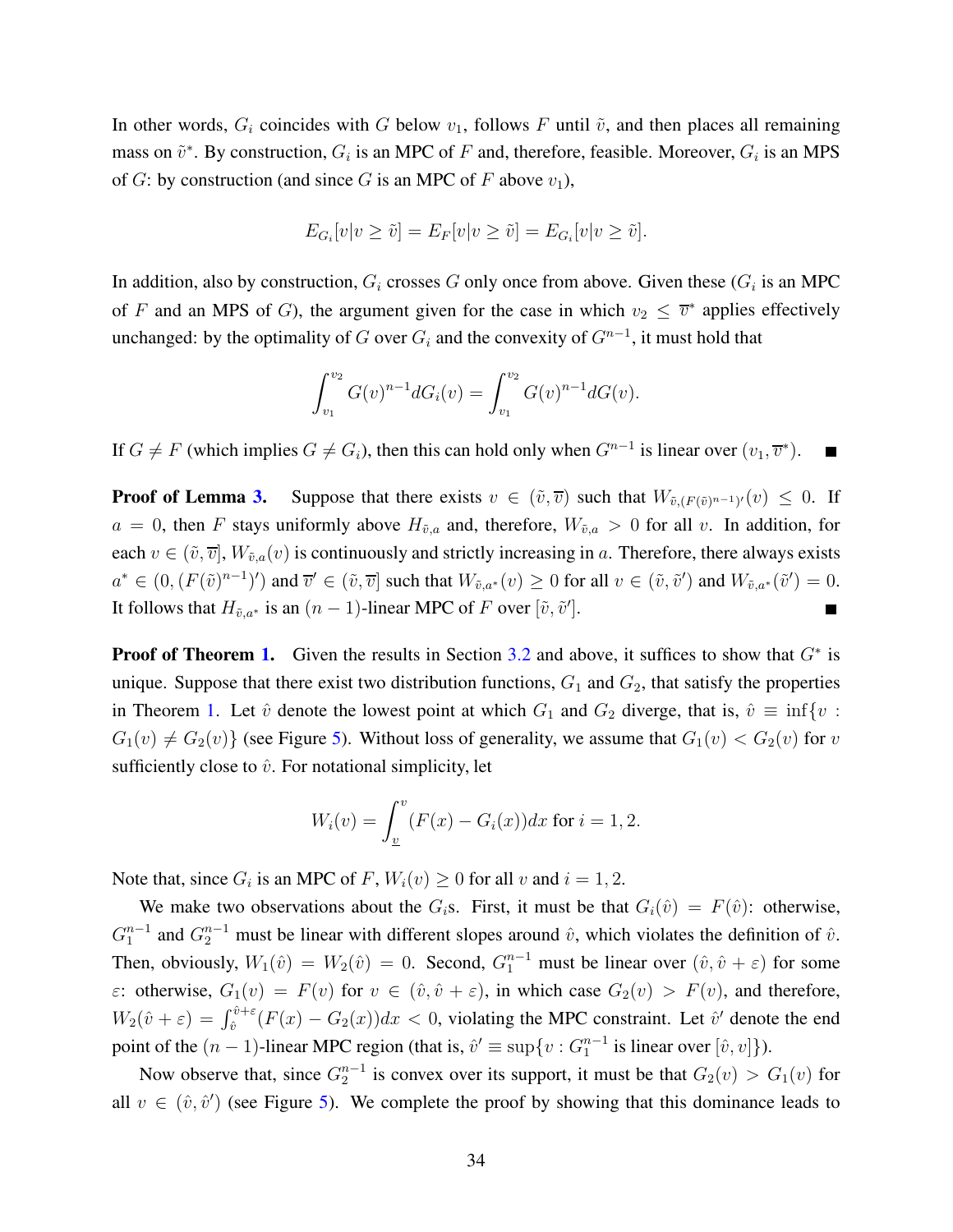$W_2(v) < 0$  for some v. If  $G_1$  does not end on  $\hat{v}'$  (that is,  $G_1(\hat{v}') < 1$ ), then  $G_1$  must be an  $(n-1)$ -linear MPC of F over  $[\hat{v}, \hat{v}']$ . In this case,  $W_1(\hat{v}') = \int_{\hat{v}}^{\hat{v}'}$  $v_v^0$   $(F(x) - G_1(x))dx = 0$ . However, then,

$$
W_2(\hat{v}') = \int_{\hat{v}}^{\hat{v}'} (F(x) - G_2(x)) dx = \int_{\hat{v}}^{\hat{v}'} (G_1 - G_2(x)) dx < 0.
$$

If  $G_1$  ends on  $\hat{v}'$  (that is,  $G_1(\hat{v}') = 1$ ), then  $G_1$  is an  $(n-1)$ -linear MPC of F over  $[\hat{v}, \overline{v}]$ . In this case, similar to the previous case,

$$
W_2(\overline{v}) = \int_{\hat{v}}^{\overline{v}} (F(x) - G_2(x)) dx = \int_{\hat{v}}^{\overline{v}} (G_1 - G_2(x)) dx < 0.
$$

**Proof of Lemma [4.](#page-14-2)** Suppose that  $F^{n-1}$  is convex over  $[\tilde{v}, \overline{v}]$ . In this case, for any  $v^{\dagger} \in [\tilde{v}, \overline{v}]$ ,  $H_{v^{\dagger},(F(v^{\dagger})^{n-1})'}$  is uniformly below F. Therefore, there cannot exist an  $(n-1)$ -linear MPC of F above  $\tilde{v}$ . Now suppose that  $F^{n-1}$  is not convex. In this case, one can always find  $v' \in (\tilde{v}, \overline{v})$  and  $v \in (v', \overline{v}]$  such that  $H_{v', (F(v')^{n-1})'}(v) < 0$ , because if  $v'$  belongs to a concave region of  $F^{n-1}$ , then  $H_{v', (F(v')^{n-1})'}$  remains above F around v'. Now, let  $v^{\dagger}$  denote the infimum among such v's. Clearly,  $v^{\dagger} \in (\tilde{v}, \overline{v})$ . In addition, since  $W_{\tilde{v}, (F(\tilde{v})^{n-1})'}(v) > 0$  for all  $v \in (\tilde{v}, \overline{v})$ , there must exist  $\tilde{v}' \in (v^{\dagger}, \overline{v})$ such that  $W_{v^{\dagger},(F(v^{\dagger})^{n-1})'}(v) \ge 0$  for all  $v \in [v^{\dagger}, \tilde{v}'],$  and  $W_{v^{\dagger},(F(v^{\dagger})^{n-1})'}(v^{\dagger}) = W_{v^{\dagger},(F(v^{\dagger})^{n-1})'}(\tilde{v}') =$ 0. This implies that  $H_{v^{\dagger}, (F(v^{\dagger})^{n-1})'}$  is a  $(n-1)$ -linear MPC of F over  $[v^{\dagger}, \overline{v}']$ .

**Proof of Proposition [1.](#page-17-1)** We first consider the case in which  $\overline{v} < \infty$ . Let  $\varepsilon \equiv \min\{f(v) : v \in \mathbb{R}\}$  $[\underline{v}, \overline{v}]$  and  $M \equiv \max\{|f'(v)| : v \in [\underline{v}, \overline{v}]\}.$  Under the maintained technical assumptions on F (namely that  $f(v) > 0$  for all  $v \in [\underline{v}, \overline{v}]$  and  $f'(v)$  is bounded),  $\varepsilon > 0$  and  $M < \infty$ . Then, for any  $v \in [\underline{v}, \overline{v}],$ 

$$
(F^{n-1})'' = (n-1)F^{n-3}((n-2)f^2 + Ff') \ge (n-1)F^{n-3}((n-2)\varepsilon^2 - M),
$$
 (9)

which is positive everywhere for *n* sufficiently large. Then, by Corollary [1,](#page-8-0)  $G^* = F$ .

Now consider the case in which  $\overline{v} = \infty$ . Given F, let  $G_n^*$  denote the equilibrium advertising strategy when there are  $n$  firms. We first observe that under our maintained technical assumptions, if *n* is sufficiently large, then the density function of  $F^{n-1}$  has exactly one peak (when  $\overline{v} = \infty$ ): let v' denote the point from which f is log-concave. Then, for any  $n, (F^{n-1})'$  has only one peak above v' (see footnote [17\)](#page-17-0). In addition, for the same reason as for the case with  $\overline{v} < \infty$ ,  $F^{n-1}$  is necessarily convex  $((F^{n-1})'$  is increasing) over [ $\underline{v}, v'$ ]. Combining these findings with the fact that  $\overline{v} = \infty$ , it follows that  $(F^{n-1})'$  has exactly one peak.

Given the above observation, for any  $n$  sufficiently large, the equilibrium is characterized by  $v_n^*$  such that  $G_n^*(v) = F(v)$  if  $v \leq v_n^*$  and  $(G_n^*)^{n-1}$  is linear above  $v_n^*$  (see Corollary [3\)](#page-10-1). For each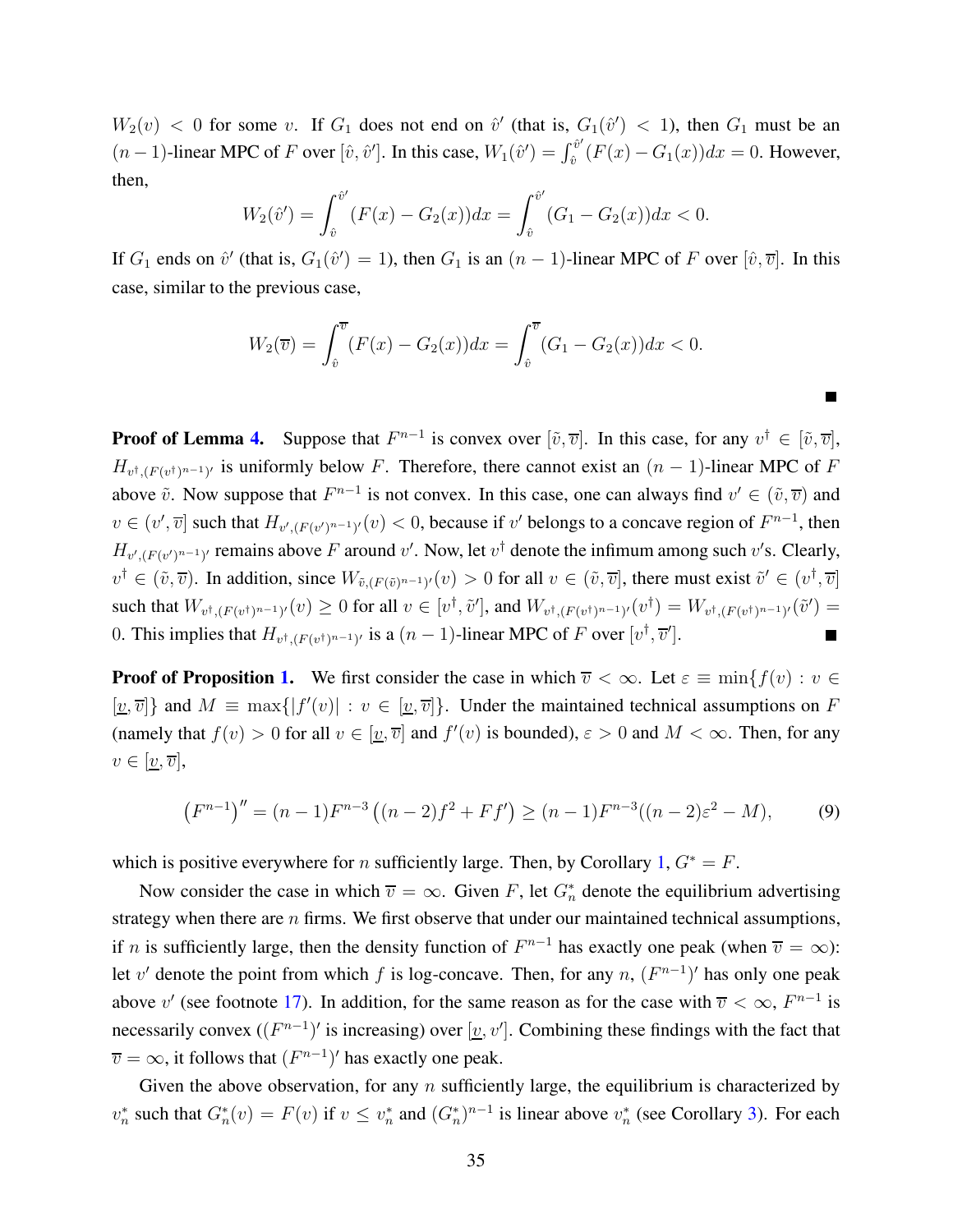*n*, we let  $\overline{v}_n^*$  denote the upper bound of the support of  $G_n^*$  (i.e.,  $G_n^*(\overline{v}_n^*) = 1$ ). Then,

$$
G_n^*(v)^{n-1} = F(v_n^*)^{n-1} + (F(v_n^*)^{n-1})'(v - v_n^*)
$$
 whenever  $v \in [v_n^*, \overline{v}_n^*].$ 

This explicit solution for  $G_n^*$  follows from the fact that  $v_n^* > \underline{v}$  (because  $(F(\underline{v})^{n-1})' = (n 1) F(\underline{v})^{n-2} f(\underline{v}) = 0$  whenever  $n \ge 3$ ), and therefore, the slope of  $(G_n^*)^{n-1}$  must be identical to  $(F^{n-1})'$  at  $v_n^*$ : MPC implies that  $g_n^*(v_n^*) \le f(v_n^*)$ , while the convexity of  $(G_n^*)^{n-1}$  implies that

$$
(n-1)G_n^*(v_n^*)^{n-2}g_n^*(v_n^*) \ge \lim_{v \to v_n^*+} (n-1)G_n^*(v)^{n-2}g_n^*(v) = (n-1)F(v_n^*)^{n-2}f(v_n^*).
$$

Now, using the explicit  $(n-1)$ -linear solution for  $G_n^*$ , it can be shown that

$$
\int_{v_n^*}^{\overline{v}_n^*} v dG_n^*(v) = \overline{v}_n^* - v_n^* G_n^*(v_n^*) - \frac{1 - F(v_n^*)^n}{n F(v_n^*)^{n-2} f(v_n^*)}
$$
\n
$$
= \frac{1 - F(v_n^*)^{n-1}}{(n-1)F(v_n^*)^{n-2} f(v_n^*)} + v_n^* (1 - F(v_n^*)) - \frac{1 - F(v_n^*)^n}{n F(v_n^*)^{n-2} f(v_n^*)}
$$
\n
$$
= \frac{1 - n F(v_n^*)^{n-1} + (n-1)F(v_n^*)^n}{n(n-1)F(v_n^*)^{n-2} f(v_n^*)} + v_n^* (1 - F(v_n^*)).
$$

For the desired result, it suffices to show that  $v_n^*$  grows unboundedly as n tends to infinity. Assume, toward a contradiction, that there exist a subsequent  $\{n_k\}$  and  $\widehat{v}(<\infty)$  such that for any  $n_k$ ,  $v_n^* \leq \widehat{v}$ . If so, all  $n_k F(v_{n_k})^{n_k-1}$ ,  $(n_k-1)F(v_{n_k})^{n_k}$ , and  $n(n-1)F(v_{n_k})^{n_k-2}$  converge to 0 as  $n_k$  tends to infinity. This implies that for  $n_k$  sufficiently large,

$$
\int_{v_{n_k}^*}^{\overline{v}_{n_k}^*} v dG_{n_k}^*(v) > \int_{v_{n_k}^*}^{\overline{v}_{n_k}^*} v dF(v),
$$

which contradicts the fact that, as  $G_n^*$  is an MPC of F,  $\int_{v_n^*}^{\overline{v}_n^*} v dG_n^*(v) = \int_{v_n^*}^{\overline{v}_n^*} v dF(v)$  for all n.  $\blacksquare$ 

**Proof of Proposition [2.](#page-18-2)** It suffices to prove the monotonicity result  $(v_n^* \le v_{n+1}^*$  for any *n*), because the asymptotic result  $(\lim_{n\to\infty} v_n^* = \overline{v})$  follows from Proposition [1](#page-17-1) and the monotonicity result.

Since f is log-concave, for any  $n \ge 2$ , there exist  $v_n^*$  and  $\overline{v}_n^*$  such that  $G_n^*(\overline{v}_n^*) = 1$  and  $G_n^*$  is  $(n-1)$ -linear over  $[v_n^*, \overline{v}_n^*]$ . If  $v_2^* = \underline{v}$ , then it is trivial that  $v_2^* \le v_3^*$ . In addition, for any  $n \ge 3$ ,  $v_n^* > \underline{v}$ , because  $(F(\underline{v})^{n-1})' = (n-1)F(\underline{v})^{n-2}f(\underline{v}) = 0$ . Therefore, without loss of generality, we assume that  $v_n^* > \underline{v}$  for any  $n \geq 2$ . Then, for the same argument as in the proof of Proposition [1,](#page-17-1)  $G_n^*$  is given by

$$
G_n^*(v)^{n-1} = \begin{cases} F(v)^{n-1}, & \text{if } v \le v_n^*, \\ F(v_n^*)^{n-1} + (F(v_n^*)^{n-1})'(v - v_n^*), & \text{if } v \in [v_n^*, \overline{v}_n^*] \end{cases}
$$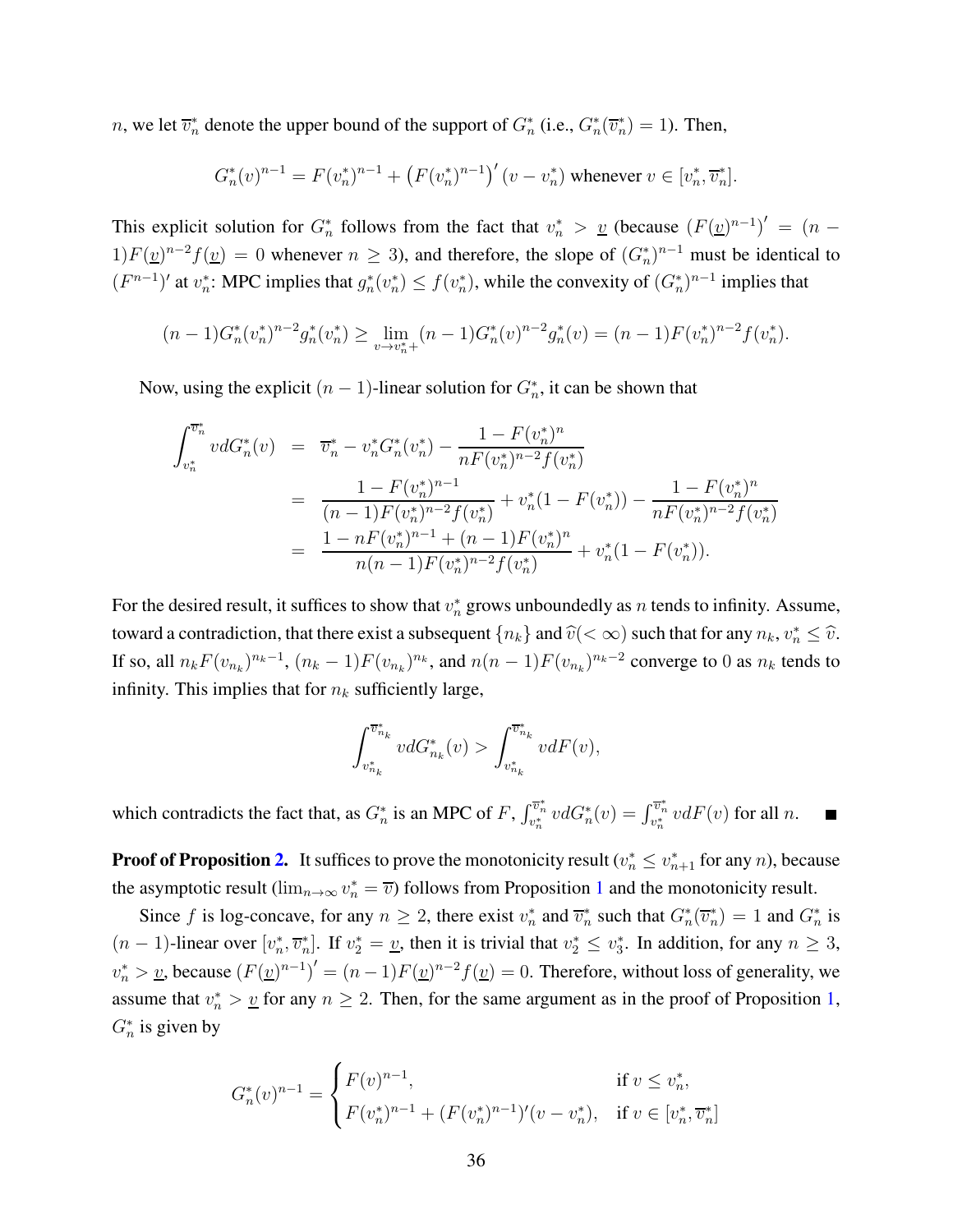Let  $\widehat{v}_n$  denote the point at which  $(F^{n-1})' = (n-1)F^{n-2}f$  is maximized. Since  $(n-2)f^2 + Ff'$ is increasing in  $n, \hat{v}_n \leq \hat{v}_{n+1}$  for any  $n \geq 2$ . Since the linear portion can start only in the region where  $(n-1)F^{n-2}f$  is increasing (see Figure [2\)](#page-9-0), it is clear that  $v_n^* \in (\underline{v}, \widehat{v}_n]$ . Now, for each  $\tilde{v} \in [\underline{v}, \hat{v}_n]$ , let  $G_{\tilde{v},n}$  denote the distribution function defined as follows:

$$
G_{v',n}(v)^{n-1} = \begin{cases} F(v)^{n-1}, & \text{if } v \le v', \\ \min\{F(v')^{n-1} + (F(v')^{n-1})'(v-v'), 1\}, & \text{if } v > v'. \end{cases}
$$

In words,  $G_{v',n}(v)$  is a distribution function that is  $(n-1)$ -linear above  $v'$  (with the slope equal to  $(F(v')^{n-1})'$ . We also let  $\overline{v}'$  denote the upper bound of the support of  $G_{v',n}$ .

<span id="page-36-0"></span>We use the following two claims to establish the desired result.

**Claim 1** *Given*  $v'$ ,  $E_{G_{v',n}}[v|v \geq v']$  *increases in n.* 

Proof. Observe that

$$
E_{G_{v',n}}[v|v \ge v'] = \int_{v'}^{\overline{v}'} v \frac{dG_{v',n}(v)}{1 - G_{v',n}(v')} = \frac{\overline{v}' - v'G_{v',n}(v')}{1 - G_{v',n}(v')} - \int_{v'}^{\overline{v}'} G_{v',n}(v) \frac{dv}{1 - G_{v',n}(v')}
$$
  
\n
$$
= v' + \frac{1}{1 - G_{v',n}(v')} \left(\overline{v}' - v' - \frac{n - 1}{n} \frac{1 - G_{v',n}(v')^n}{(F(v')^{n-1})'}\right)
$$
  
\n
$$
= v' + \frac{1}{(F(v')^{n-1})'} \left(\sum_{k=1}^{n-1} G_{v',n}(v')^{k-1} - \frac{n - 1}{n} \sum_{k=1}^{n} G_{v',n}(v')^{k-1}\right)
$$
  
\n
$$
= v' + \frac{\sum_{k=1}^{n-1} F(v')^{k-1} - (n - 1)F(v')^{n-1}}{n(n-1)F(v')^{n-2}f(v')}.
$$

Therefore, it suffices to show that

$$
\frac{\sum_{k=1}^{n-1} F(v')^{k-1} - (n-1)F(v')^{n-1}}{n(n-1)F(v')^{n-2}f(v')} < \frac{\sum_{k=1}^{n} F(v')^{k-1} - nF(v')^{n}}{(n+1)nF(v')^{n-1}f(v')},
$$

which is equivalent to

$$
(n-1)(1 + F(v')^{n}) > 2\sum_{k=1}^{n-1} F(v')^{k}.
$$

Note that the inequality holds strictly if  $v' = v$ , while it holds with equality if  $v' = \overline{v}$ . The stated claim then follows from

$$
\frac{d}{dF(v')} \left( (n-1)(1 + F(v')^n) - 2 \sum_{k=1}^{n-1} F(v')^k \right) = n(n-1)F(v')^{n-2} - 2 \sum_{k=1}^{n-1} kF(v')^{k-1}
$$
  

$$
\leq F(v')^{n-2} \left( n(n-1) - 2 \sum_{k=1}^{n-2} k \right) = 0.
$$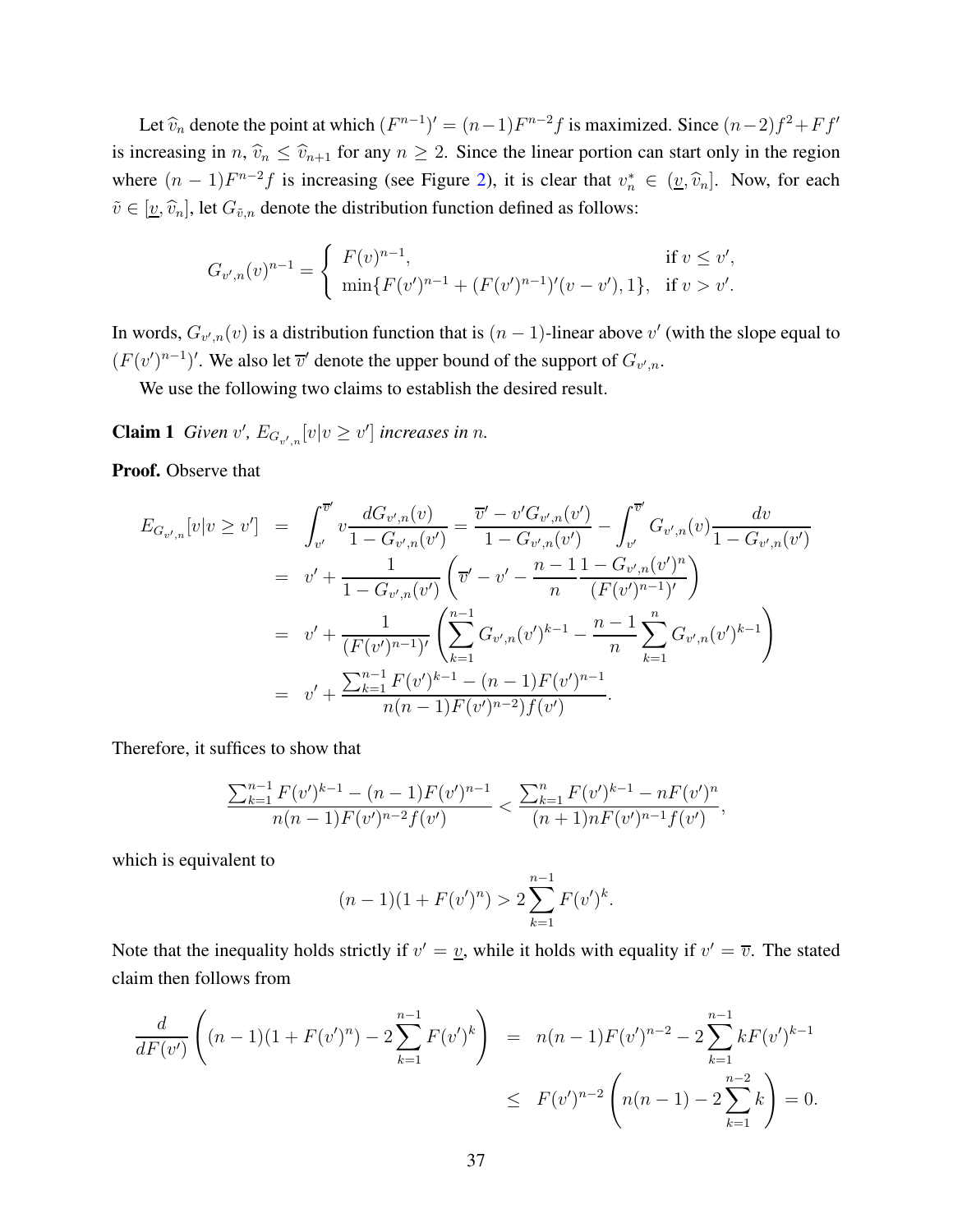<span id="page-37-0"></span>**Claim 2** If  $E_F[v|v \ge v'] \le E_{G_{v',n}}[v|v \ge v']$ , then  $v_n^* \ge v'$ .

**Proof.** Since  $(F^{n-1})' = (n-1)F^{n-2}f$  is increasing over  $v \in (\underline{v}, \hat{v}_n)$ , if v' increases, then  $G_{v',n}$ decreases in the sense of first-order stochastic dominance: note that for any  $v, G_{v',n}(v)$  increases in v'. This implies that  $E_F[v] - E_{G_{v',n}}[v]$  is strictly decreasing in v'. Since  $G_{v_n^*,n}$  is an MPC of F, it must be that  $E_F[v] - E_{G_{v_n^*,n}}[v] = 0$ . Therefore, if  $E_F[v] \ge E_{G_{v',n}}[v]$ , then it is necessarily the case that  $v_n^* \ge v'$ . The desired result then follows from the fact that, by construction,  $G_{v',n}(v) = F(v)$ if  $v \leq v'$ , and therefore,

$$
E_F[v] - E_{G_{v',n}}[v] = (1 - F(v'))(E_F[v]v \ge v'] - E_{G_{v',n}}[v]v \ge v']).
$$

Fix *n*, and identify the corresponding equilibrium cutoff  $v_n^*$  such that  $E_{G_{v_n^*},n}[v|v \ge v_n^*] =$  $E_F[v|v \geq v_n^*]$ . By Claim [1,](#page-36-0) if *n* increases, then  $E_{G_{v_n^*,n}}[v|v \geq v_n^*] \geq E_F[v|v \geq v_n^*]$ . Then, by Claim  $2, v_{n+1}^* \ge v_n^*$  $2, v_{n+1}^* \ge v_n^*$ . Ξ

**Proof of Lemma [5.](#page-21-0)** Suppose that  $X_{i,1}$ , ..., and  $X_{i,n}$  are identically and independently drawn according to  $G_i$  for each  $i = 1, 2$ . Then, since  $SS_n(G_i) = E[\max\{X_{1,1}, ..., X_{1,n}\}]$ , it suffices to show that

$$
E[\max\{X_{1,1},...,X_{1,n}\}] \le E[\max\{X_{2,1},...,X_{2,n}\}].
$$

Since  $G_1$  is an MPC of  $G_2$  and  $\max\{y, X_n\}$  is a convex function of  $X_n$  for any y,

$$
E[\max\{X_{2,1}, ..., X_{2,n-1}, X_{1,n}\}] = E_{X_{2,1}, ..., X_{2,n-1}}[E[\max\{\max\{X_{2,1}, ..., X_{2,n-1}\}, X_{1,n}\}]]
$$
  
\n
$$
\leq E_{X_{2,1}, ..., X_{2,n-1}}[E[\max\{\max\{X_{2,1}, ..., X_{2,n-1}\}, X_{2,n}\}]]
$$
  
\n
$$
= E[\max\{X_{2,1}, ..., X_{2,n-1}, X_{2,n}\}].
$$

Repeating the above argument, we have

$$
E[\max\{X_{1,1}, ..., X_{1,n}\}] \le E[\max\{X_{2,1}, X_{1,2}, ..., X_{1,n}\}]
$$
  
\n
$$
\le E[\max\{X_{2,1}, X_{2,2}, X_{1,3}, ..., X_{1,n}\}]
$$
  
\n
$$
\le ...
$$
  
\n
$$
\le E[\max\{X_{2,1}, ..., X_{2,n-1}, X_{1,n}\}] \le E[\max\{X_{2,1}, ..., X_{2,n-1}, X_{2,n}\}].
$$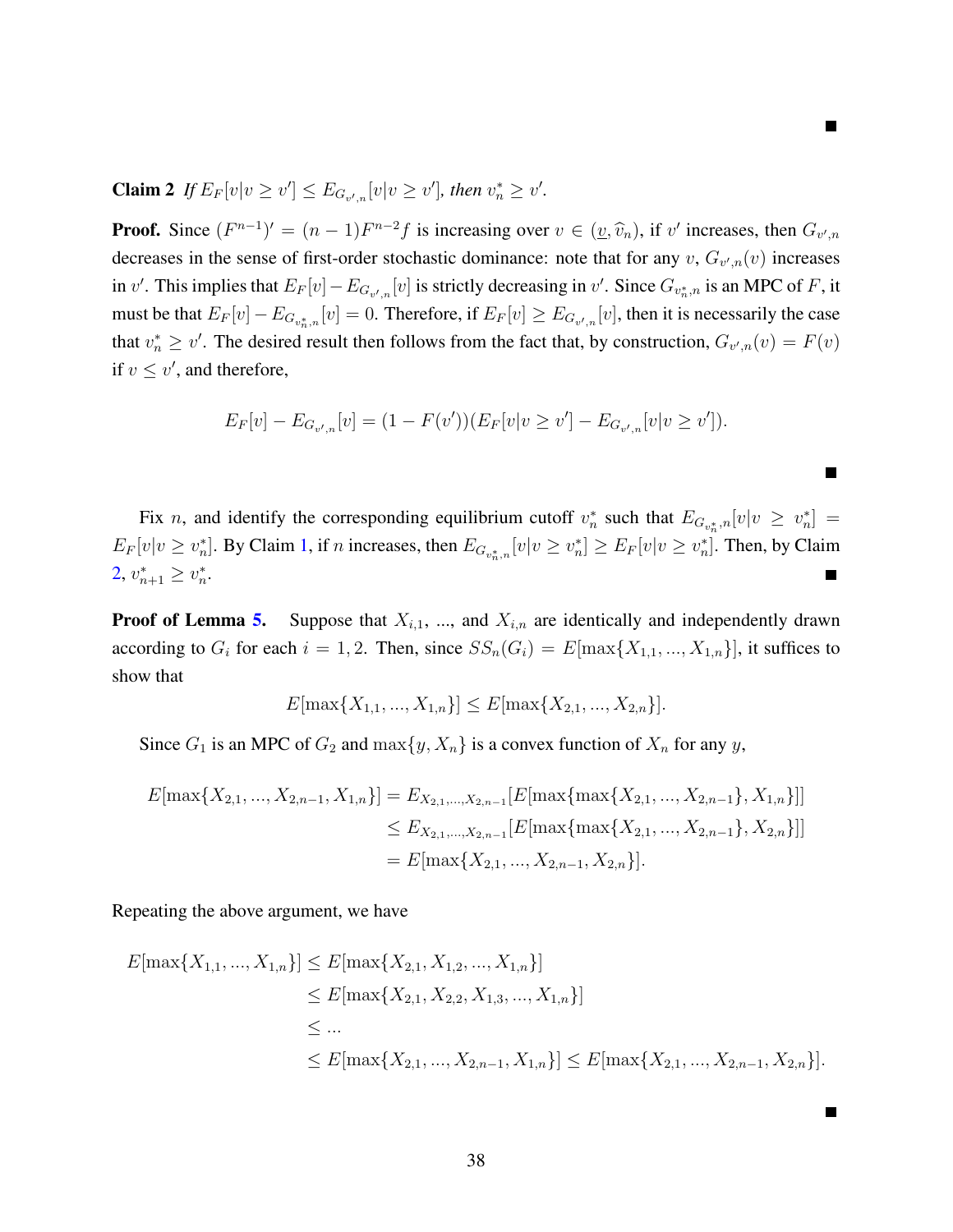**Proof of Proposition [4.](#page-22-1)** For each case, we apply Theorem [2](#page-12-0) to establish the optimality of the given advertising strategy. Since  $p_i$  is fixed, we assume, without loss of generality, that firm  $i$ wishes to maximize its demand  $D(p_i, G_i, p^*, G^*)$  by choosing  $G_i$ .

(i)  $p_i - p^* \ge \overline{v} - \overline{v}^*$ : In this case,  $G^*(v - p_i + p^*)^{n-1}$  is convex over  $[\underline{v}, \overline{v}]$  because  $G^*(v - p_i + p^*)^{n-1}$  $p_i + p^{*}$ )<sup>n-1</sup> = 0 if  $v \leq \underline{v} + p_i - p^{*}$  and then follows  $(G^*)^{n-1}$  until  $\overline{v}$ ( $\leq \overline{v}^{*} + p_i - p^{*}$ ). Thus, by Theorem [2,](#page-12-0)  $G_i^* = F$ : it suffices to set  $\varphi(v) = G^*(v - p_i + p^*)^{n-1}$  for any  $v \in [\underline{v}, \overline{v}]$ . With  $G_i^* = F$ , the necessary conditions are trivially satisfied.

(ii)  $p_i - p^* \leq \mu_F - \overline{v}^*$ : In this case, it is trivially optimal for firm *i* not to provide any information because all consumers then purchase product i.

(iii)  $p_i - p^* \in (\mu_F - \overline{v}^*, \overline{v} - \overline{v}^*)$ : For this case, consider the following convex function:

$$
\varphi(v) = \begin{cases} G^*(v - p_i + p^*)^{n-1}, & \text{if } v \le \psi, \\ G^*(\psi - p_i + p^*)^{n-1} + \frac{1 - G^*(\psi - p_i + p^*)^{n-1}}{\overline{v}^* - p_i + p^* - \psi}(v - \psi), & \text{if } v > \psi. \end{cases}
$$

Since  $G^*(v - p_i + p^*)^{n-1}$  is convex over  $[\underline{v}, \overline{v}^* + p_i - p^*], \varphi$ , which is created by extending  $G^*(v+p_i-p^*)^{n-1}$  linearly above  $\psi$ , is convex over  $[\underline{v}, \overline{v}]$ . The desired result follows from the fact that the other properties in Theorem [2](#page-12-0) also hold: by construction,  $\varphi(v) \geq G^*(v + p_i - p^*)^{n-1}$  for any  $v \in [\underline{v}, \overline{v}]$  and  $supp(G_i^*) = [\underline{v}, \psi] \cup {\overline{v^*} + p_i - p^*} = \{v \in [\underline{v}, \overline{v}] : G^*(v + p_i - p^*)^{n-1} = \varphi(v)\}.$ In addition,

$$
\int_{\underline{v}}^{\overline{v}} \varphi(v) dG_i^*(v) - \int_{\underline{v}}^{\overline{v}} \varphi(v) dF(v) = \int_{\psi}^{\overline{v}} \varphi(v) dG_i^*(v) - \int_{\psi}^{\overline{v}} \varphi(v) dF(v) = 0,
$$

where the first equality is because, by construction,  $G_i^* = F$  if  $v \le \psi$ , and the second equality is because  $G_i^*$  is an MPC of F and  $\varphi$  is linear over  $[\psi, \overline{v}]$ .  $\blacksquare$ 

**Proof of Lemma [6.](#page-26-1)** The first part of the Lemma is proven in the main text. For the second part, first observe that, by construction,  $\varphi(v)$  is linear whenever  $G^*(v) \neq F(v)$  (that is, for  $v \in [v^*, \overline{v}].$ Therefore,

$$
\widehat{D}(p^*) = \int_{\underline{v}}^{\overline{v}} \varphi(v) dF(v) = \int_{\underline{v}}^{\overline{v}} \varphi(v) dG^*(v).
$$

In addition, since  $\varphi$  coincides with  $(G^*)^{n-1}$  over  $supp(G^*) = [\underline{v}, \overline{v}^*]$ , we have

$$
\int_{\underline{v}}^{\overline{v}} \varphi(v) dG^*(v) = \int_{\underline{v}}^{\overline{v}^*} G^*(v)^{n-1} dG^*(v) = \tilde{D}(p^*),
$$

which completes the proof.

**Proof of Lemma [7.](#page-27-2)** If both  $f(v)$  and  $\varphi(v-p_i+p^*)$  are log-concave in v and  $p_i$ , then, by Prékopa's theorem [\(1971\)](#page-45-10), the pseudo-demand function  $\widehat{D}(p_i)$  is log-concave because it is the convolution of

 $\blacksquare$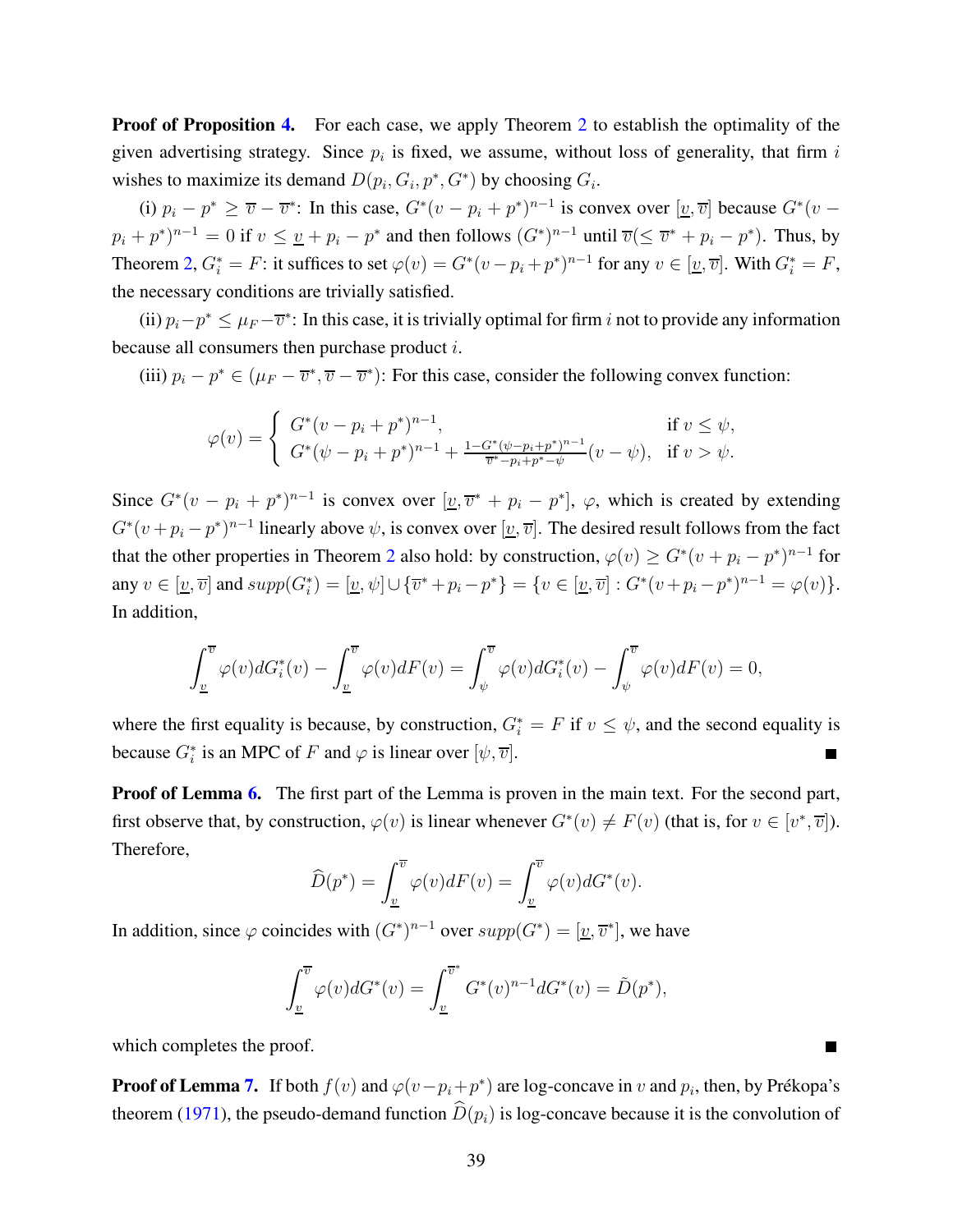$\varphi$  and  $f$ :

$$
\widehat{D}(p_i) = \int \varphi(v - p_i + p^*) f(v) dv.
$$

If  $\varphi(v)$  is log-concave in v, then  $\varphi(v - p_i + p^*)$  is log-concave in both v and  $p_i$ . Therefore, it suffices to establish the log-concavity of  $\varphi(v)$ . If  $v < v^*$ , then

$$
\frac{\varphi'(v)}{\varphi(v)} = \frac{(n-1)F(v)^{n-2}f(v)}{F(v)^{n-1}} = (n-1)\frac{f(v)}{F(v)}.
$$

Since F is log-concave (which is implied by the log-concavity of f),  $\varphi' / \varphi$  is decreasing. If  $v > v^*$ , then  $\phi(v)$  is linear and, therefore, clearly log-concave. The desired result then follows from the fact that  $\varphi$  is smooth, which ensures that  $\varphi'/\varphi$  is continuous around  $v^*$ .  $\blacksquare$ 

**Proof of Lemma [8.](#page-27-3)** Consider  $p_i = p^* + \varepsilon$ . Then, the relevant demand functions are given by

$$
\widehat{D}(p^* + \varepsilon) = \int \varphi(v - \varepsilon) dF(v) \text{ and } D(p^* + \varepsilon, G^*, p^*, G^*) = \int G^*(v - \varepsilon)^{n-1} dG^*(v).
$$

Define  $\Delta(\varepsilon) \equiv \tilde{D}(p^* + \varepsilon) - D(p^* + \varepsilon, G^*, p^*, G^*)$ . Observe that  $\Delta(0) = 0$  by Lemma [6.](#page-26-1) Then, it suffices to show that

$$
\lim_{\varepsilon \to 0+} \Delta'(\varepsilon) = \lim_{\varepsilon \to 0-} \Delta'(\varepsilon) = 0.
$$

Recall that if f is log-concave, then there exists  $v^* \in [\underline{v}, \overline{v}]$  such that  $G^*$  coincides with F for  $v < v^*$  and  $(G^*)^{n-1}$  is linear for  $v \ge v^*$ . We analyze each of the following three cases: (1)  $v^* = \overline{v}$ , (2)  $v^* = \underline{v}$ , and (3)  $v^* \in (\underline{v}, \overline{v})$ .

**Case 1:**  $v^* = \overline{v}$ . In this case,  $F^{n-1}$  is globally convex, and thus,

$$
G^*(v) = \begin{cases} F(v) & \text{if } v \le \overline{v}, \\ 1 & \text{if } v > \overline{v}, \end{cases} \qquad \varphi(v) = \begin{cases} F(v) & \text{if } v \le \overline{v}, \\ 1 + \hat{\beta}(v - \overline{v}) & \text{if } v > \overline{v}, \end{cases}
$$

where  $\hat{\beta} = (n-1)f(\overline{v})$ . The case with upward price deviations ( $\varepsilon > 0$ ) is trivial: since  $\varphi(v-\varepsilon) =$  $G^*(v - \varepsilon)^{n-1}$  for all  $v \in [\underline{v}, \overline{v}], \Delta(\varepsilon) = 0$  for any  $\varepsilon > 0$ .

Now, consider the case in which  $\varepsilon < 0$ . In this case, the two demand functions differ only over  $[\overline{v} + \varepsilon, \overline{v}]$ . Formally,

$$
\widehat{D}(p^* + \varepsilon) = \int_{\underline{v}}^{\overline{v} + \varepsilon} F(v - \varepsilon)^{n-1} dF(v) + \int_{\overline{v} + \varepsilon}^{\overline{v}} (1 + \widehat{\beta}(v - \varepsilon - \overline{v})) dF(v),
$$
  

$$
D(p^* + \varepsilon, G^*, p^*, G^*) = \int_{\underline{v}}^{\overline{v} + \varepsilon} F(v - \varepsilon)^{n-1} dF(v) + \int_{\overline{v} + \varepsilon}^{\overline{v}} 1 dF(v).
$$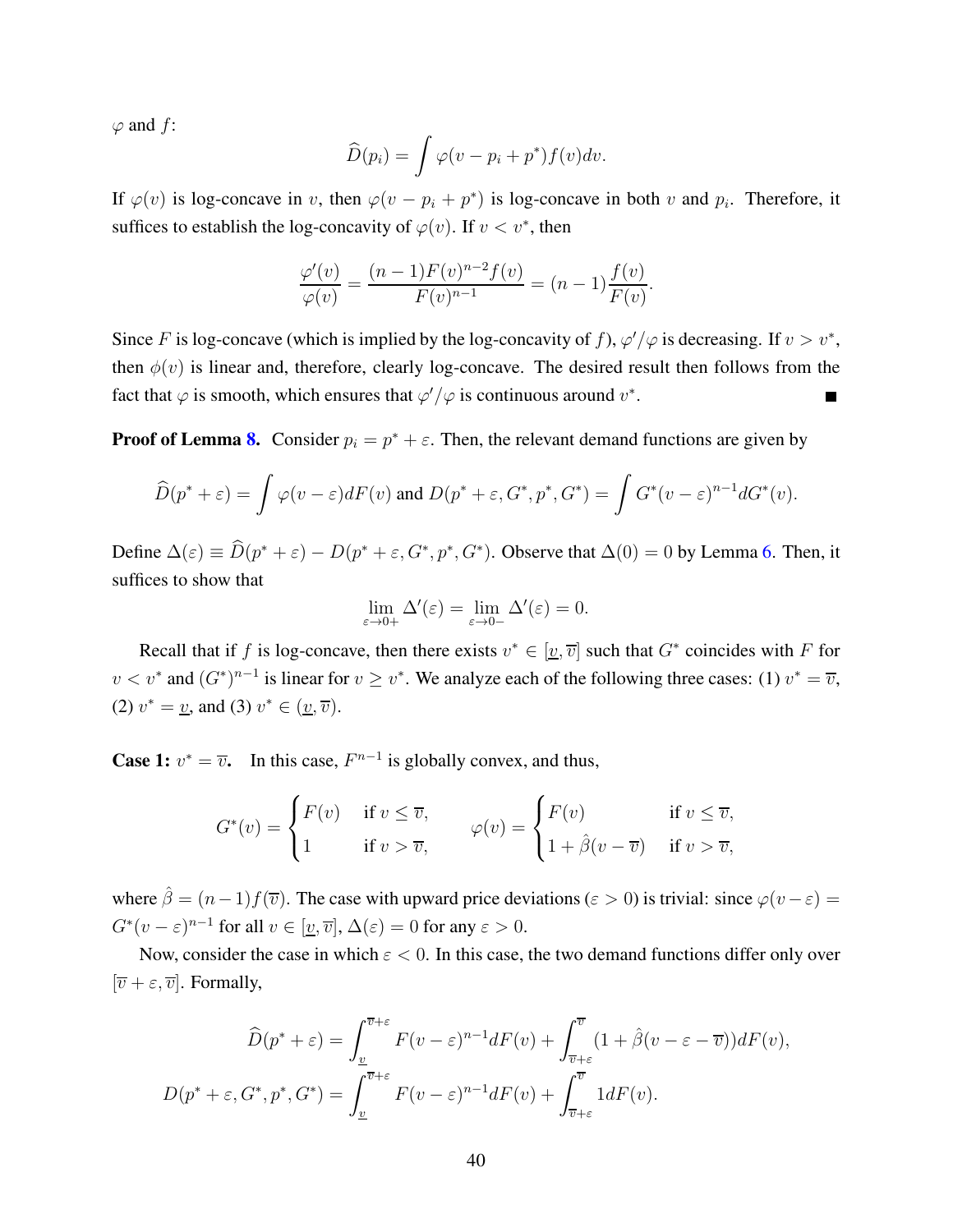Therefore,

$$
\Delta(\varepsilon) = \int_{\overline{v}+\varepsilon}^{\overline{v}} \hat{\beta}(v - \epsilon - \overline{v}) dF(v),
$$

and

$$
\Delta'(\varepsilon) = \int_{\overline{v}+\varepsilon}^{\overline{v}} \hat{\beta} dF(v) = -\hat{\beta}(F(\overline{v}) - F(\overline{v} + \varepsilon)),
$$

which goes to zero as  $\varepsilon \to 0$ .

**Case 2:**  $v^* = v$ . Recall that this case arises only when  $n = 2$  (because  $(F(v)^{n-1})' = 0$  if  $n > 2$ ). Therefore,  $G^*$  and  $\varphi$  are given by

$$
G^*(v) = \begin{cases} 0 & \text{if } v \leq \underline{v}, \\ \hat{\gamma}(v - \underline{v}) & \text{if } v \in (\underline{v}, \overline{v}^*], \\ 1 & \text{if } v > \overline{v}^*, \end{cases} \qquad \varphi(v) = \begin{cases} 0 & \text{if } v \leq \underline{v}, \\ \hat{\gamma}(v - \underline{v}) & \text{if } v > \underline{v}, \end{cases}
$$

where  $\hat{\gamma} = 1/(\overline{v^*} - \underline{v})$  and  $\overline{v^*} = 2\mu_F - \underline{v}$ .

Consider an upward price deviation (i.e.,  $\varepsilon > 0$ ). Then, the demand functions are

$$
\widehat{D}(p^* + \varepsilon) = \int_{\underline{v} + \varepsilon}^{\overline{v}} \widehat{\gamma}(v - (\underline{v} + \varepsilon))dF(v) = \widehat{\gamma}\left[\mu_F - \int_{\underline{v}}^{\underline{v} + \varepsilon} vf(v)dv - (\underline{v} + \varepsilon)(1 - F(\underline{v} + \varepsilon))\right],
$$

and

$$
D(p^* + \varepsilon, G^*, p^*, G^*) = \int_{\underline{v}+\varepsilon}^{\overline{v}^*} \hat{\gamma}(v - (\underline{v}+\varepsilon))dG^*(v) = \hat{\gamma}^2 \int_{\underline{v}+\varepsilon}^{\overline{v}^*} (v - (\underline{v}+\varepsilon))dv = \frac{\hat{\gamma}^2(\overline{v}^* - (\underline{v}+\varepsilon))^2}{2}.
$$

A straightforward calculation yields

$$
\Delta'(\varepsilon) = \hat{\gamma} \left( -(1 - F(\underline{v} + \varepsilon)) + \frac{\overline{v}^* - (\underline{v} + \varepsilon)}{\overline{v}^* - \underline{v}} \right),
$$

which converges to zero as  $\varepsilon \to 0$ .

Next, consider a downward price deviation ( $\varepsilon$  < 0). In this case, the two demand functions are

$$
\widehat{D}(p^* + \varepsilon) = \int_{\underline{v}}^{\overline{v}} \widehat{\gamma}(v - (\underline{v} + \varepsilon))dF(v) = \frac{1}{2} - \widehat{\gamma}\varepsilon,
$$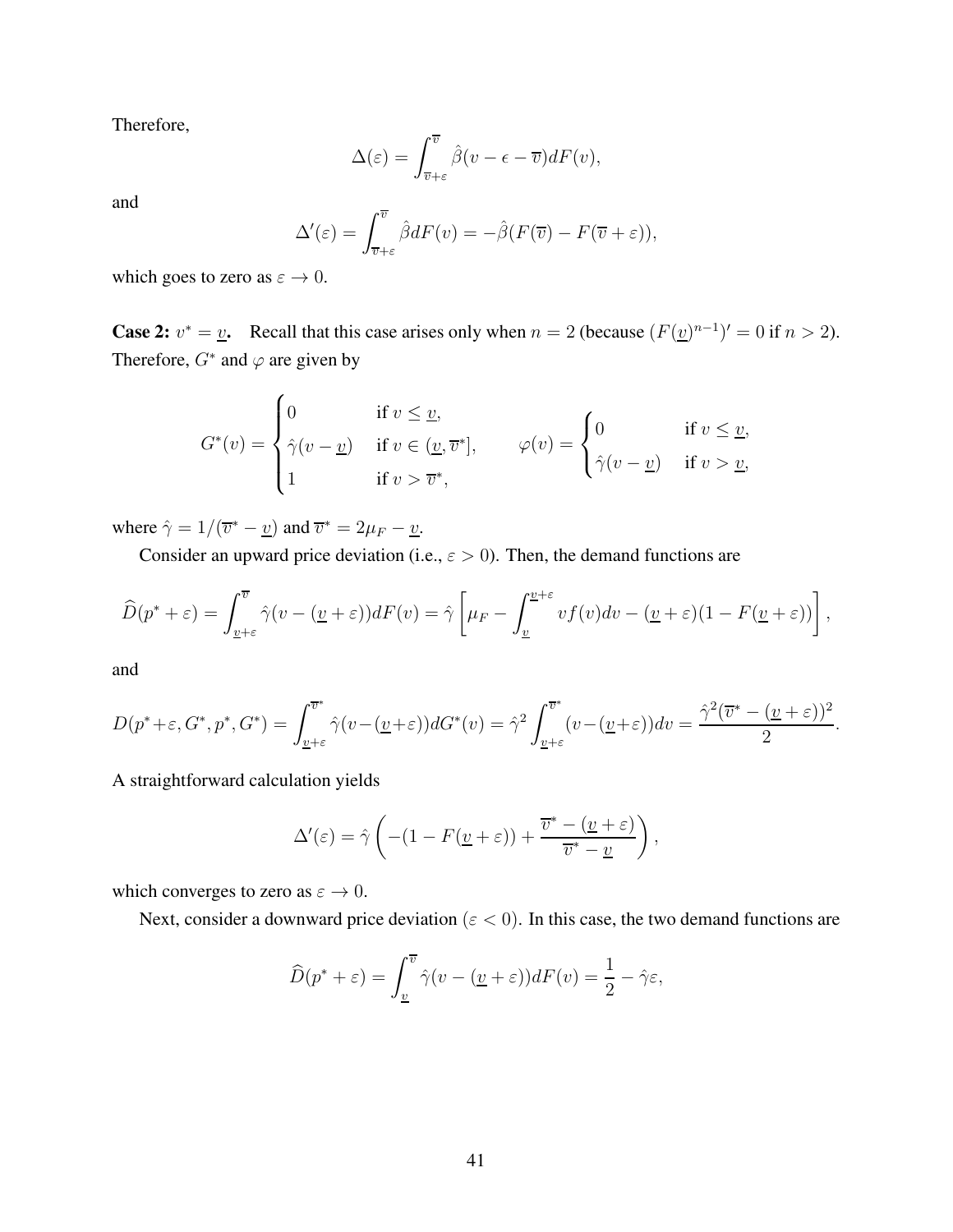and

$$
D(p^* + \varepsilon, G^*, p^*, G^*) = \int_{\underline{v}}^{\overline{v}^* + \varepsilon} \hat{\gamma}(v - (\underline{v} + \varepsilon)) dG^*(v) + \int_{\overline{v}^* + \varepsilon}^{\overline{v}^*} 1 dG^*(v)
$$
  
= 
$$
\hat{\gamma}^2 \left( \frac{(\overline{v}^* + \varepsilon)^2 - \underline{v}^2}{2} - (\underline{v} + \varepsilon)((\overline{v}^* + \varepsilon) - \underline{v}) \right) + \hat{\gamma} \varepsilon.
$$

Therefore,

$$
\Delta'(\varepsilon) = -\hat{\gamma} + \hat{\gamma}^2((\overline{v}^* + \varepsilon) - (\overline{v}^* + \varepsilon - \underline{v}) - (\underline{v} + \varepsilon)) + \hat{\gamma} = \hat{\gamma}^2 \varepsilon,
$$

which converges to zero as  $\varepsilon \to 0$ .

**Case 3:**  $v^* \in (\underline{v}, \overline{v})$ . For this case, we prove the lemma by showing that

<span id="page-41-1"></span>
$$
\widehat{D}'(p^*) = \frac{d\widehat{D}(p_i)}{dp_i}|_{p_i = p^*} = \frac{\partial D(p_i, G^*, p^*, G^*)}{\partial p_i}|_{p_i = p^*}.
$$
\n(10)

Note the difference between the second and the third derivatives:  $\tilde{D}(p_i)$  is firm i's demand function when it deviates to  $p_i \neq p^*$  *and* chooses the corresponding optimal advertising strategy  $G_i^*$ ;  $D(p_i, G^*, p^*, G^*)$  is firm i's demand function when it deviates only in its price.

<span id="page-41-0"></span>The next two claims prove each of the above two equalities.

**Claim 3** *There exists*  $\delta > 0$  *such that*  $\widehat{D}(p_i) = \widetilde{D}(p_i)$  *for any*  $p_i \in (p^* - \delta, p^* + \overline{v} - \overline{v}^*)$ *. Therefore,*  $\widehat{D}'(p^*) = \frac{d\tilde{D}(p_i)}{dp_i}|_{p_i=p^*}.$ 

**Proof.** Notice that in this case,  $G^*(v - p_i + p^*)^{n-1}$  is convex over  $[\underline{v}, v^* + p_i - p^*]$  and flat over  $[v^* + p_i - p^*, \overline{v}]$ . Then, via Theorem [2,](#page-12-0) the following advertising strategy is optimal for firm i (note that this is different from that in Proposition [4,](#page-22-1) but there may exist multiple optimal advertising strategies):

$$
G_i^*(v) = \begin{cases} F(v), & \text{if } v \le v^* + p_i - p^*, \\ F(v^* + p_i - p^*), & \text{if } v \in [v^* + p_i - p^*, \mu_F(v^* + p_i - p^*)), \\ 1, & \text{if } v \ge \mu_F(v^* + p_i - p^*). \end{cases}
$$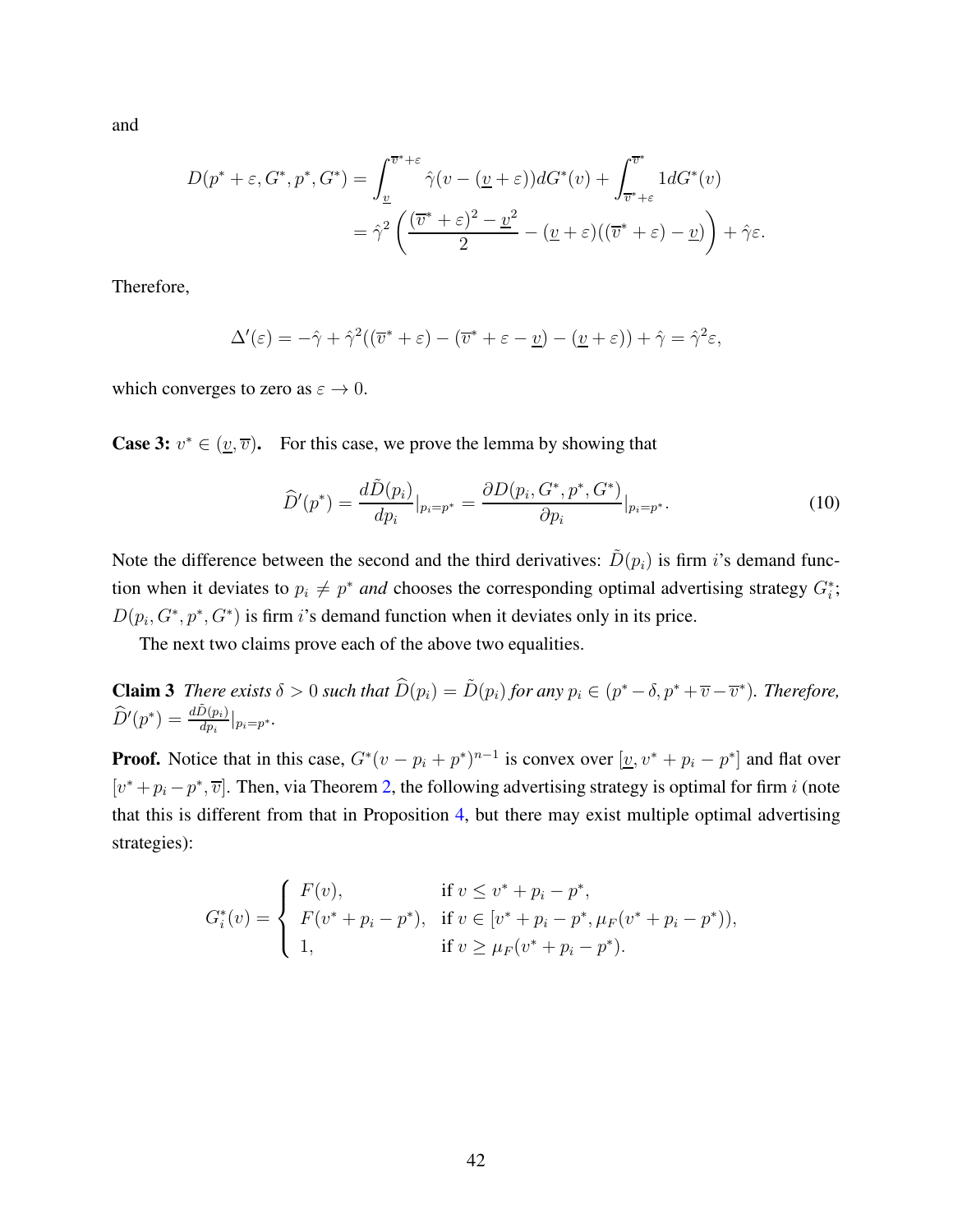$$
D(p_i, G_i^*, p^*, G^*) = \int G^*(v - \varepsilon)^{n-1} dG_i^*
$$
  
= 
$$
\int_{\frac{v}{2}}^{v^*+\varepsilon} G^*(v - \varepsilon)^{n-1} dF(v) + (1 - F(v^* + \varepsilon))G^*(\mu_F(v^* + \varepsilon) - \varepsilon)^{n-1}
$$
  
= 
$$
\int_{\frac{v}{2}}^{v^*+\varepsilon} \varphi(v - \varepsilon) dF(v) + \int_{v^*+\varepsilon}^{\overline{v}} (F(v^*)^{n-1} + (F(v^*)^{n-1})'(v - (v^* + \varepsilon))) dF(v)
$$
  
= 
$$
\int_{\frac{v}{2}}^{v^*+\varepsilon} \varphi(v - \varepsilon) dF(v) + \int_{v^*+\varepsilon}^{\overline{v}} \varphi(v - \varepsilon) dF(v) = \widehat{D}(p_i).
$$

 $\blacksquare$ 

**Claim 4** Let  $G_i^*$  denote a firm's optimal advertising strategy corresponding to  $p_i$ . Then,

$$
\frac{dD(p_i, G_i^*, p^*, G^*)}{dp_i}|_{p_i=p^*} = \frac{\partial D(p_i, G^*, p^*, G^*)}{\partial p_i}|_{p_i=p^*},
$$

**Proof.** Recall from the proof of Claim [3](#page-41-0) that for  $p_i$  around  $p^*$ , an optimal advertising strategy is given by

$$
G_i^*(v) = \begin{cases} F(v), & \text{if } v \le v^* + p_i - p^*, \\ F(v^* + p_i - p^*), & \text{if } v \in [v^* + p_i - p^*, \mu_F(v^* + p_i - p^*)), \\ 1, & \text{if } v \ge \mu_F(v^* + p_i - p^*). \end{cases}
$$

Therefore, letting  $\varepsilon = p_i - p^*$  and using the structure of  $G^*$ ,

$$
D(p_i, G_i^*, p^*, G^*) = \int_{\underline{v}}^{v^*+\varepsilon} G^*(v-\varepsilon)^{n-1} dF(v) + (1 - F(v^*+\varepsilon))G^*(\mu_F(v^*+\varepsilon)-\varepsilon)^{n-1}
$$
  
= 
$$
\int_{\underline{v}}^{v^*+\varepsilon} F(v-\varepsilon)^{n-1} dF(v) + \int_{v^*+\varepsilon}^{\overline{v}} \left( F(v^*)^{n-1} + (F(v^*)^{n-1})'(v-\varepsilon-v^*) \right) dF(v),
$$

while

$$
D(p_i, G^*, p^*, G^*) = \int_{\underline{v}}^{v^*} G^*(v - \varepsilon)^{n-1} dF(v) + \int_{v^*}^{\overline{v}^*} G^*(v - \varepsilon)^{n-1} dG^*(v)
$$
  
\n
$$
= \int_{\underline{v}}^{v^*} F(v - \varepsilon)^{n-1} dF(v) + \int_{v^*}^{v^* + \varepsilon} F(v - \varepsilon)^{n-1} dG^*(v) + \int_{v^* + \varepsilon}^{\overline{v}^*} (F(v^*)^{n-1} + (F(v^*)^{n-1})'(v - \varepsilon - v^*)) dG^*(v)
$$
  
\n
$$
= \int_{\underline{v}}^{v^*} F(v - \varepsilon)^{n-1} dF(v) + (F(v^*)^{n-1})' \int_{v^*}^{v^* + \varepsilon} (F(v - \varepsilon)^{n-1} - F(v^*)^{n-1} - (F(v^*)^{n-1})'(v - (v^* + \varepsilon))) dv
$$
  
\n
$$
+ \int_{v^*}^{\overline{v}} (F(v^*)^{n-1} + (F(v^*)^{n-1})'(v - \varepsilon - v^*)) dF(v)
$$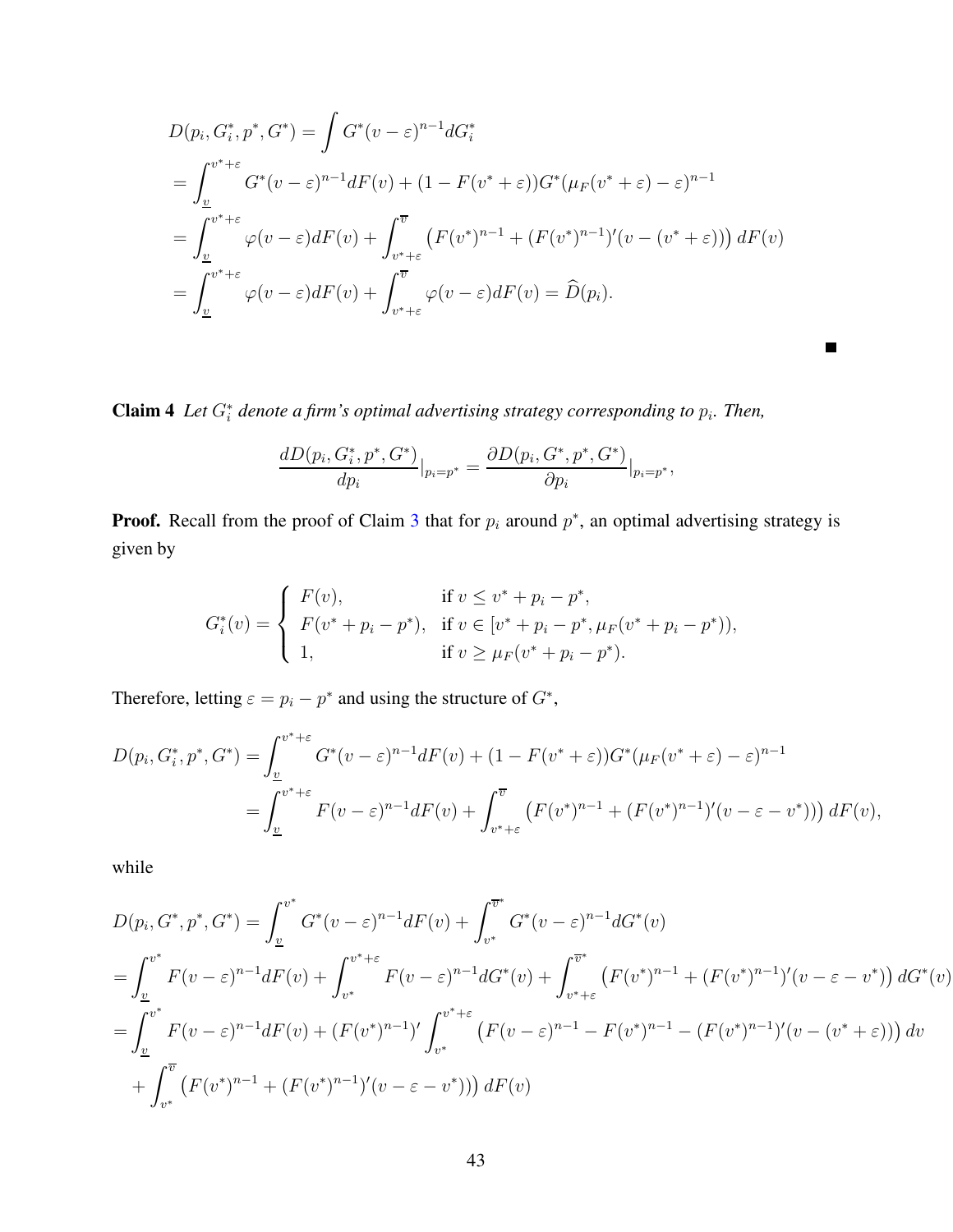where the second equality is due to the fact that  $\int_{v^*}^{\overline{v}^*}$  $\overline{v^*}_{v^*} \ v dG^*(v) = \int_{v^*}^{\overline{v}} v dF(v)$ . Therefore,

$$
D(p_i, G_i^*, p^*, G^*) - D(p_i, G^*, p^*, G^*)
$$
  
= 
$$
\int_{v^*}^{v^*+\varepsilon} F(v-\varepsilon)^{n-1} dF(v) - \int_{v^*}^{v^*+\varepsilon} (F(v^*)^{n-1} + (F(v^*)^{n-1})'(v-\varepsilon-v^*)) dF(v)
$$
  

$$
- (F(v^*)^{n-1})' \int_{v^*}^{v^*+\varepsilon} (F(v-\varepsilon)^{n-1} - F(v^*)^{n-1} - (F(v^*)^{n-1})'(v-(v^*+\varepsilon))) dv
$$

It is straightforward to see that the derivative of this different with respect to  $\varepsilon$  at 0 (that is,  $p_i = p^*$ ) is equal to 0. П

Combining the above two claims demonstrates that the equality in [\(10\)](#page-41-1) indeed holds, providing the desired result.  $\blacksquare$ 

## References

- <span id="page-43-1"></span>Anderson, Simon P and Régis Renault, "Advertising content," *American Economic Review*, 2006, *96* (1), 93–113.
- <span id="page-43-2"></span>- and <sub>-</sub>, "Comparative advertising: disclosing horizontal match information," *The RAND Journal of Economics*, 2009, *40* (3), 558–581.
- <span id="page-43-5"></span>Au, Pak Hung and Keiichi Kawai, "Competitive disclosure of correlated information," *mimeo*, 2018.
- <span id="page-43-6"></span> $\Box$  and  $\Box$ , "Competitive information disclosure by multiple senders," *mimeo*, 2018.
- <span id="page-43-7"></span>Aumann, Robert J and Michael Maschler, *Repeated games with incomplete information*, MIT press, 1995.
- <span id="page-43-8"></span>Bagnoli, Mark and Ted Bergstrom, "Log-concave probability and its applications," *Economic Theory*, 2005, *26*, 445–469.
- <span id="page-43-0"></span>Bagwell, Kyle, "The economic analysis of advertising," *Handbook of industrial organization*, 2007, *3*, 1701–1844.
- <span id="page-43-3"></span>Boleslavsky, Raphael and Christopher Cotton, "Grading standards and education quality," *American Economic Journal: Microeconomics*, 2015, *7* (2), 248–279.
- <span id="page-43-4"></span> $-$  and  $-$ , "Limited capacity in project selection: Competition through evidence production," *Economic Theory*, 2018, *65* (2), 385–421.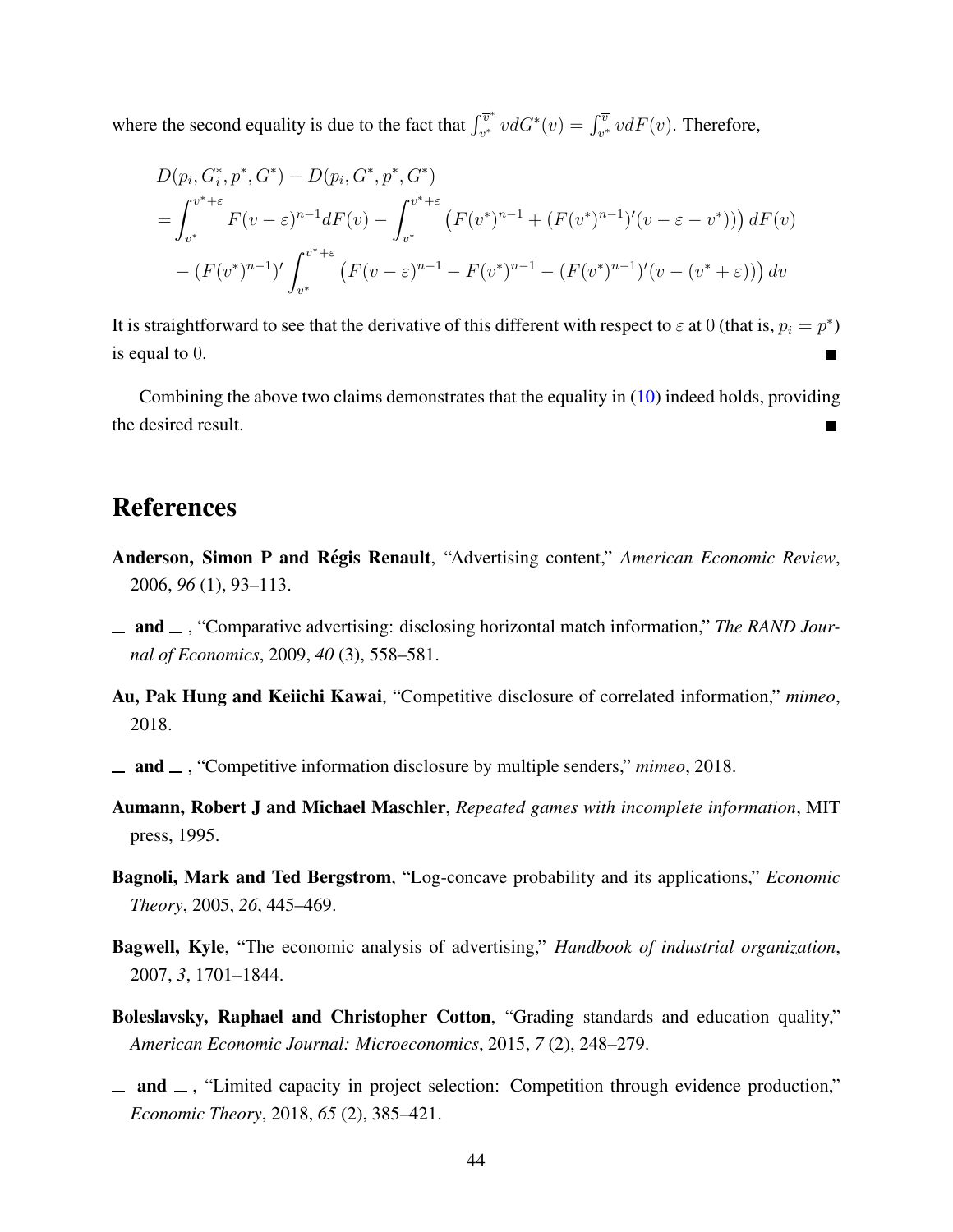- <span id="page-44-4"></span>, Christopher S Cotton, and Haresh Gurnani, "Demonstrations and price competition in new product release," *Management Science*, 2017, *63* (6), 2016–2026.
- <span id="page-44-6"></span>Caplin, Andrew and Barry Nalebuff, "Aggregation and imperfect competition: on the existence of equilibrium," *Econometrica*, 1991, *59* (1), 25–59.
- <span id="page-44-2"></span>Che, Yeon-Koo, "Customer return policies for experience goods," *The Journal of Industrial Economics*, 1996, pp. 17–24.
- <span id="page-44-14"></span>Choi, Michael, Anovia Yifan Dai, and Kyungmin Kim, "Consumer search and price competition," *Econometrica*, 2018, *86* (4), 1257–1281.
- <span id="page-44-9"></span>Dworczak, Piotr and Giorgio Martini, "The simple economics of optimal persuasion," *Journal of Political Economy*, 2019, p. forthcoming.
- <span id="page-44-11"></span>Gentzkow, Matthew and Emir Kamenica, "A Rothschild-Stiglitz approach to Bayesian persuasion," *American Economic Review*, 2016, *106* (5), 597–601.
- <span id="page-44-7"></span>and , "Competition in persuasion," *The Review of Economic Studies*, 2017, *84* (1), 300–322.
- <span id="page-44-5"></span>Ivanov, Maxim, "Information revelation in competitive markets," *Economic Theory*, 2013, *52* (1), 337–365.
- <span id="page-44-12"></span>, "Optimal signals in Bayesian persuasion mechanisms with ranking," *mimeo*, 2015.
- <span id="page-44-3"></span>Johnson, Justin P and David P Myatt, "On the simple economics of advertising, marketing, and product design," *American Economic Review*, 2006, *96* (3), 756–784.
- <span id="page-44-10"></span>Kamenica, Emir and Matthew Gentzkow, "Bayesian persuasion," *The American Economic Review*, 2011, *101* (6), 2590–2615.
- <span id="page-44-0"></span>Kolotilin, Anton, "Optimal information disclosure: A linear programming approach," *Theoretical Economics*, 2018, *13* (2), 607–635.
- <span id="page-44-13"></span>, Tymofiy Mylovanov, Andriy Zapechelnyuk, and Ming Li, "Persuasion of a privately informed receiver," *Econometrica*, 2017, *85* (6), 1949–1964.
- <span id="page-44-1"></span>Lewis, Tracy R and David EM Sappington, "Supplying information to facilitate price discrimination," *International Economic Review*, 1994, pp. 309–327.
- <span id="page-44-8"></span>Li, Fei and Peter Norman, "Sequential persuasion," *working paper*, 2018.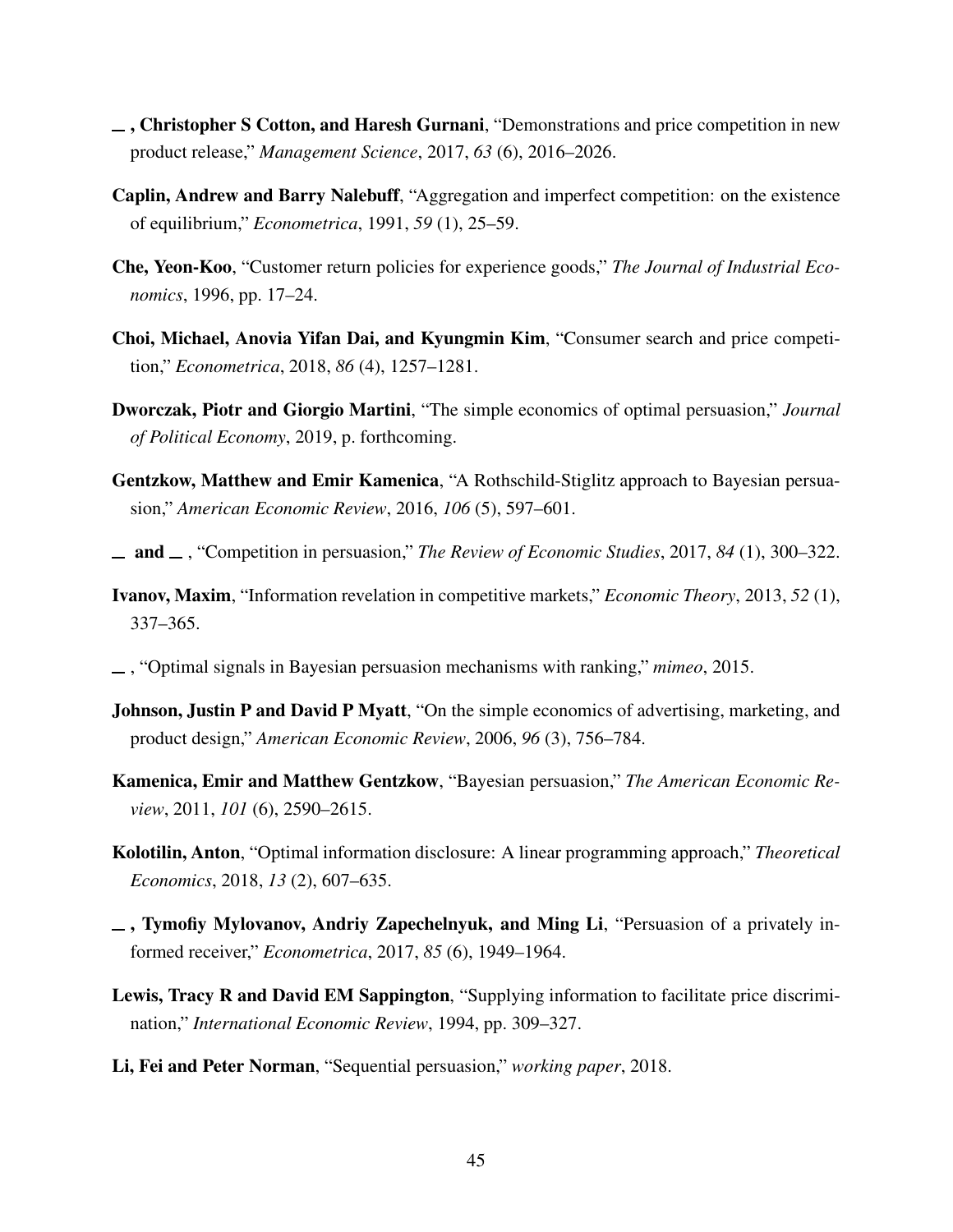- <span id="page-45-9"></span>Mas-Colell, Andreu, Michael Dennis Whinston, Jerry R Green et al., *Microeconomic theory*, Vol. 1, Oxford university press New York, 1995.
- <span id="page-45-6"></span>Ostrovsky, Michael and Michael Schwarz, "Information disclosure and unraveling in matching markets," *American Economic Journal: Microeconomics*, 2010, *2* (2), 34–63.
- <span id="page-45-3"></span>Ottaviani, Marco and Andrea Prat, "The value of public information in monopoly," *Econometrica*, 2001, *69* (6), 1673–1683.
- <span id="page-45-5"></span>Perego, Jacopo and Sevgi Yuksel, "Media competition and the source of disagreement," *working paper*, 2018.
- <span id="page-45-1"></span>Perloff, Jeffrey M. and Steven C. Salop, "Equilibrium with product differentiation," *Review of Economic Studies*, 1985, *52* (1), 107–120.
- <span id="page-45-10"></span>**Prékopa, András, "Logarithmic concave measures with application to stochastic programming,"** *Acta Scientiarum Mathematicarum*, 1971, *32* (3-4), 301.
- <span id="page-45-4"></span>Quint, Daniel, "Imperfect competition with complements and substitutes," *Journal of Economic Theory*, 2014, *152*, 266–290.
- <span id="page-45-0"></span>Renault, Régis, "Advertising in markets," in "Handbook of Media Economics," Vol. 1, Elsevier, 2015, pp. 121–204.
- <span id="page-45-2"></span>Roesler, Anne-Katrin and Balázs Szentes, "Buyer-optimal learning and monopoly pricing," *American Economic Review*, 2017, *107* (7), 2072–80.
- <span id="page-45-7"></span>Yamashita, Takuro, "Optimal public information disclosure by mechanism designer," *mimeo*, 2018.
- <span id="page-45-8"></span>Zhou, Jidong, "Competitive Bundling," *Econometrica*, 2017, *85* (1), 145–172.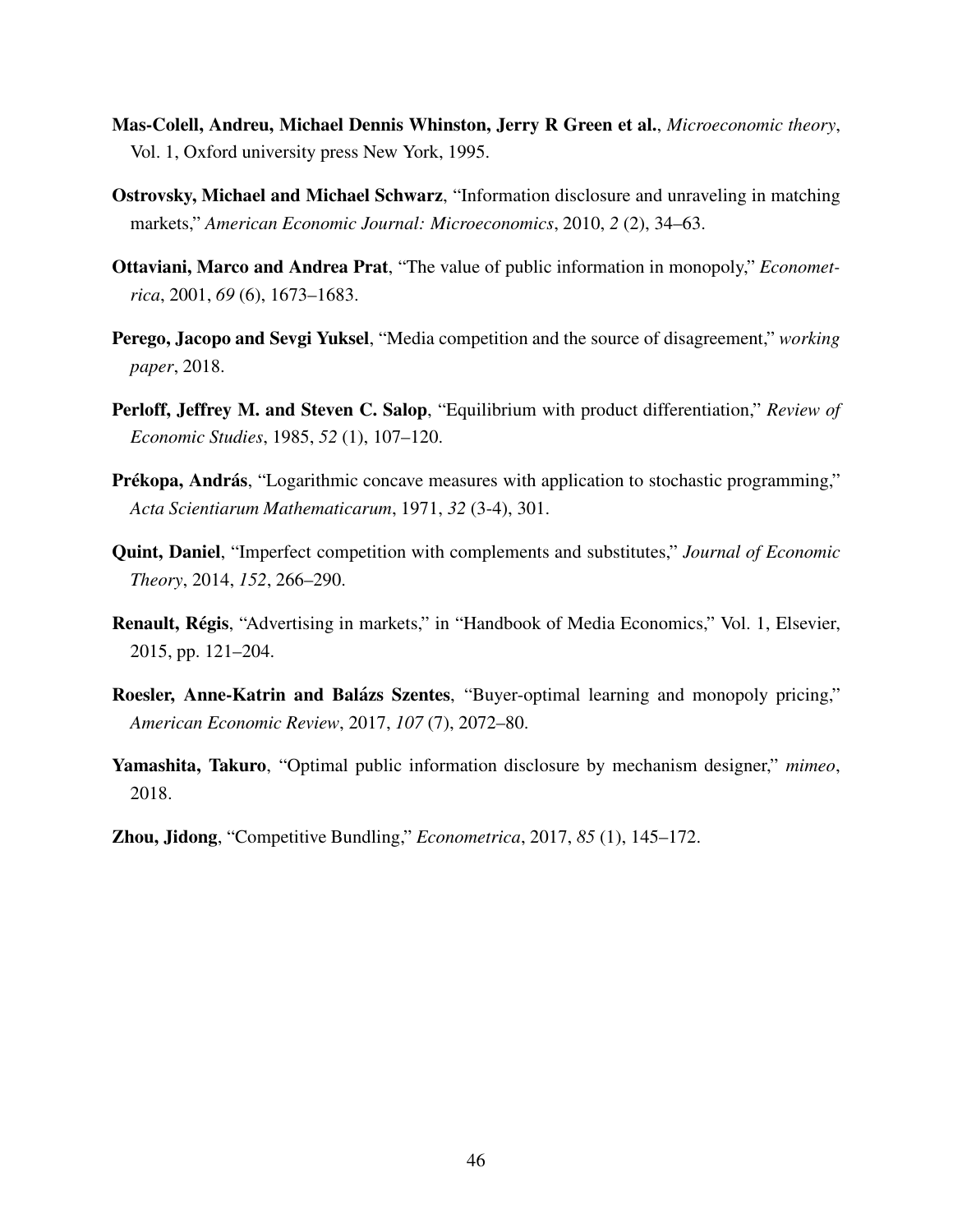### Online Appendix: Proof of Proposition [5](#page-28-1)

In this Online Appendix, we provide the proof of Proposition [5,](#page-28-1) which characterizes an equilibrium in the advertising-only game in which consumers have an outside option.

Equilibrium verification First, we show that  $G^{**}$  is a best response to itself and, therefore, indeed an equilibrium. Given that all other firms play  $G<sup>**</sup>$ , an individual firm faces the following advertising problem:

$$
\max_{G} \int_{p^*}^{\overline{v}} G^{**}(v)^{n-1} dG(v), \qquad s.t. \ G \text{ is an MPC of } F.
$$

To utilize Theorem [2,](#page-12-0) let  $u(v) = 0$  if  $v \le p^*$  and  $u(v) = G^{**}(v)^{n-1}$  if  $v > p^*$ . In addition, define  $\phi : [v, \overline{v}] \rightarrow \mathcal{R}$  as follows:

$$
\phi(v) = \begin{cases}\n0 & \text{if } v \in [\underline{v}, v^{\dagger}), \\
F(v^{\dagger})^{n-1} + \beta(v - p^*) & \text{if } v \in [v^{\dagger}, p^*), \\
u(v) = G^{**}(v)^{n-1} & \text{if } v \in [p^*, \overline{v}^*], \\
\alpha(v - \overline{v}^*) + 1 & \text{if } v \in (\overline{v}^*, \overline{v}],\n\end{cases}
$$

where  $\overline{v}^*$  is the upper bound of support of  $G^{**}$  and  $\alpha$  is as defined in equation [\(2\)](#page-12-1). By the structure of  $(G^{**})^{n-1}$ , it is clear that  $\phi$  is convex over  $[\underline{v}, \overline{v}]$  and  $\phi(v) \ge u(v)$  for all v. In addition,  $\phi(v) =$  $u(v)$  whenever  $v \in supp(G^{**}) = [\underline{v}, v^{\dagger}] \cup [p^*, \overline{v}^*]$ . Therefore, it suffices to show that

$$
\int_{\underline{v}}^{\overline{v}} \phi(v) dG^{**}(v) = \int_{\underline{v}}^{\overline{v}} \phi(v) dF(v).
$$

Since  $G^{**}(v) = F(v)$  if  $v \in [\underline{v}, v^{\dagger}],$ 

$$
\int_{\underline{v}}^{\overline{v}} \phi(v) dG^{**}(v) - \int_{\underline{v}}^{\overline{v}} \phi(v) dF(v) \n= \left( \int_{v^{\dagger}}^{v^{\dagger \dagger}} \phi(v) dG^{**}(v) - \int_{v^{\dagger}}^{v^{\dagger \dagger}} \phi(v) dF(v) \right) + \left( \int_{v^{\dagger \dagger}}^{\overline{v}} \phi(v) dG^{**}(v) - \int_{v^{\dagger \dagger}}^{\overline{v}} \phi(v) dF(v) \right).
$$

The terms inside the first set of parentheses are equal to 0 because  $\phi$  is linear and  $G^{**}$  is an MPC of F over  $[v^{\dagger}, v^{\dagger \dagger}]$ . Those within the second are also equal to 0 because  $G^{**}$  is an MPC of F above  $v^{\dagger \dagger}$ , with the same alternating structure as in Theorem [1.](#page-8-3)

Second, since  $G^{**}$  features the same properties as  $G^*$  in Theorem [1](#page-8-3) above  $v^{\dagger}$ , the proof of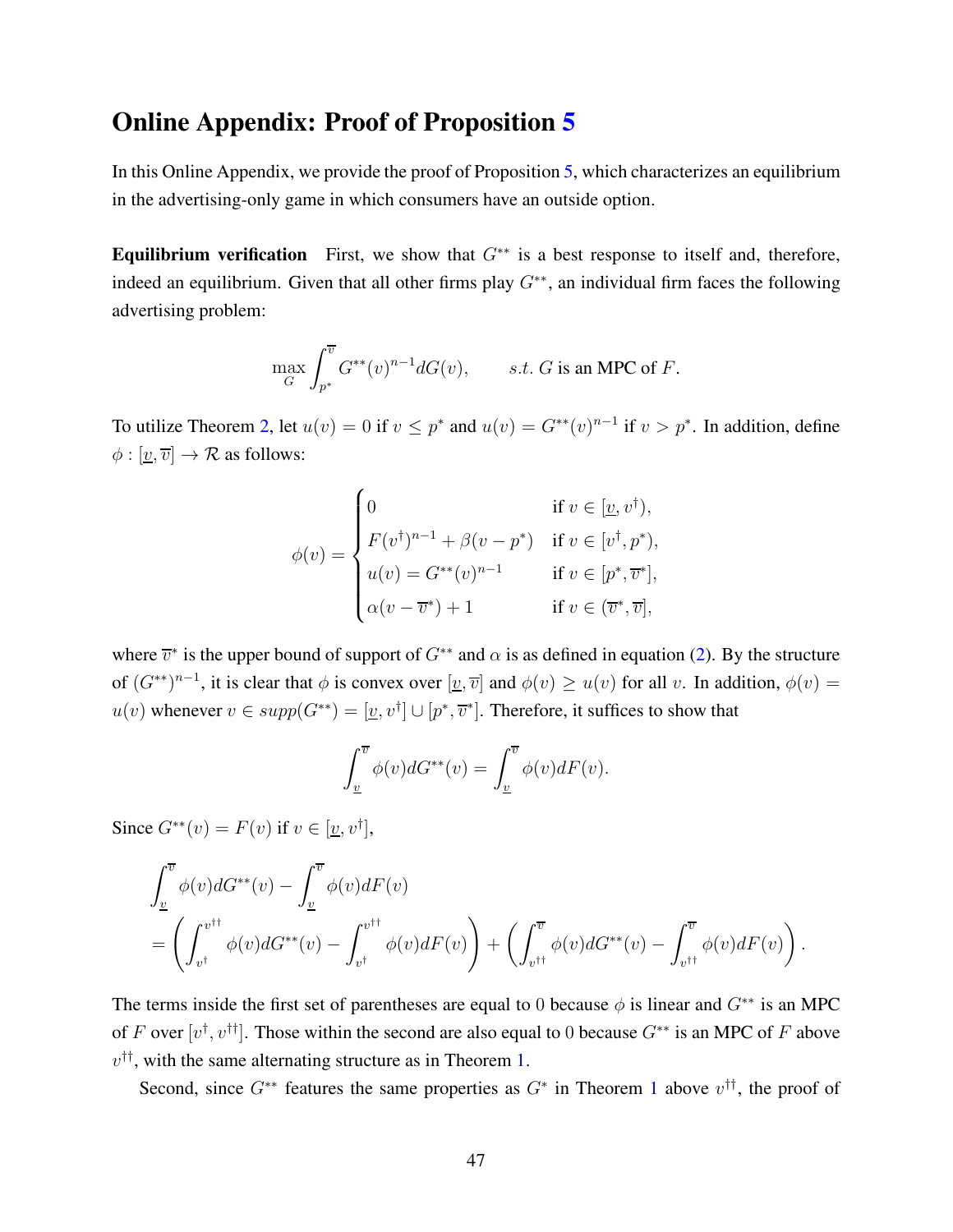Theorem [2](#page-12-0) implies that the second term on the right-hand side must be zero. Then, since  $\phi(v)$ is linear over  $[v^{\dagger}, v^{\dagger}]$  and  $G^{**}$  is an MPC over F over the same interval, the first term on the right-hand side must also be zero, leading to the desired result.

Equilibrium existence Now, we prove that there always exists an equilibrium by showing that there exists a unique pair of  $v^{\dagger} \in (\underline{v}, p^*)$  and  $\beta > 0$  such that the corresponding  $G^{**}$  satisfies the properties in the proposition.

Similar to the existence proof of Theorem [1](#page-8-3) (Section  $3.2.3$ ), we use a constructive method to prove existence. For any  $v' \in (\underline{v}, p^*)$  and  $b \ge 0$ , define a function  $H(v; v', b)$  as follows:

$$
H(v; v', b)^{n-1} = \begin{cases} F(v)^{n-1} & \text{if } v \in [\underline{v}, v'), \\ F(v')^{n-1} & \text{if } v \in [v', p^*), \\ \min\{F(v')^{n-1} + b(v - p^*), 1\} & \text{if } v \in [p^*, \overline{v}]. \end{cases}
$$

Moreover, define

$$
W(v; v', b) = \int_{\underline{v}}^{v} (F(v) - H(v; v', b)) dv.
$$

<span id="page-47-0"></span>Recall that  $\mu_F(a) = \mathbb{E}_F[v|v \ge a]$ , which is continuous in a and strictly increasing over  $[v, \overline{v}]$ . The following lemma states a technical result that we utilize in this proof.

**Lemma 9**  $\lim_{b\to\infty} W(\overline{v}; v', b) < 0$  *if and only if*  $\mu_F(v') > p^*$ .

Proof.

$$
\lim_{b \to \infty} W(\overline{v}; v', b) = \lim_{b \to \infty} \int_{v'}^{\overline{v}} (F(v) - H(v; v', b)) dv
$$
  
= 
$$
\int_{v'}^{\overline{v}} F(v) dv - \left( \int_{v'}^{p^*} F(v') dv + \int_{p^*}^{\overline{v}} 1 dv \right)
$$
  
= 
$$
(\overline{v} - v' F(v')) - \int_{v'}^{\overline{v}} v dF(v) - (F(v')(p^* - v') + (\overline{v} - p^*))
$$
  
= 
$$
(1 - F(v'))(p^* - \mu_F(v')).
$$

Define  $\underline{v}^* = \min \{ \nu \in [\underline{v}, p^*): \mu_F(\nu) \geq p^* \}.$  Observe that  $\underline{v}^*$  always exists since  $\mu_F(p^*) > p^*$ . Throughout the next three claims, we show that there exist a unique  $v^{\dagger} \in (\underline{v}^*, p^*)$  and  $\beta > 0$  such that  $H(v; v^{\dagger}, \beta)$  is the equilibrium  $G^{**}$  for  $v \in [\underline{v}, v^{\dagger \dagger}]$ .

П

<span id="page-47-1"></span>The first claim states that for any  $v' \in (\underline{v}^*, p^*)$ , there exists a unique  $\tilde{b}(v')$  such that  $H(v; v', \tilde{b}(v'))$ can be used for the construction of  $G^{**}$ .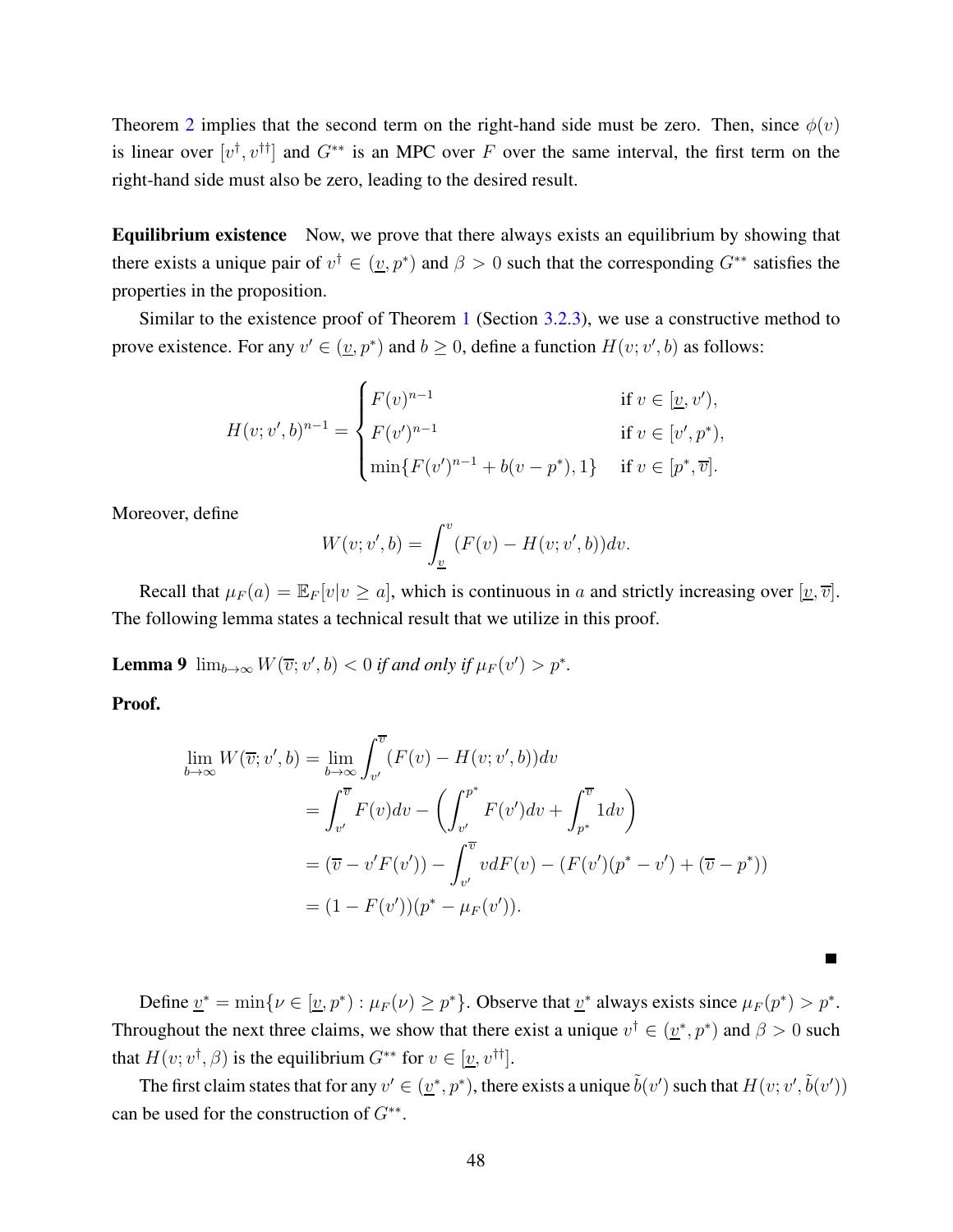**Claim 5** For each  $v' \in (\underline{v}^*, p^*)$ , there exists a unique  $\tilde{b}(v') \in (0, \infty)$  such that (a)  $W(v; v', \tilde{b}(v')) \ge$  $0$  for all  $v \in [\underline{v}, \overline{v}]$  and (b)  $W(\hat{v}^*; v', \tilde{b}(v')) = 0$  for some  $\hat{v}^* \in (p^*, \overline{v}]$ .

**Proof.** Observe that  $W(v; v', b) = 0$  for any  $v \in [\underline{v}, v']$  and  $W(v; v', b) < 0$  for any  $v \in (v', p^*]$ . Moreover, observe that for any  $v \in (p^*, \overline{v}]$ ,  $W(v; v', b)$  is continuous and strictly decreases in b. Since  $W(v; v', b = 0) > 0$  for any  $v \in (p^*, \overline{v}]$  (since F is strictly increasing in v) and  $\lim_{b\to\infty} W(\overline{v};v',b)$  < 0 (from Lemma [9](#page-47-0) and the fact that  $\mu_F(v') > p^*$  for any  $v' > \underline{v}^*$ ), by the Intermediate Value Theorem, there must exist a unique  $\tilde{b}(v') \in (0, \infty)$  that satisfies the conditions in the claim.

We now find the unique  $v^{\dagger}$  such that  $H(v; v^{\dagger}, \tilde{b}(v^{\dagger}))$  becomes a part of the equilibrium  $G^{**}$ . For each  $v' \in (\underline{v}^*, p^*)$ , define  $\kappa(v')$  such that it satisfies

$$
F(v')^{n-1} + \tilde{b}(v')(\kappa(v') - p^*) = 0.
$$

Observe that if  $\kappa(v^{\dagger}) = v^{\dagger}$  for some  $v^{\dagger} \in (\underline{v}^*, p^*)$ , then  $v^{\dagger}$  and  $\beta = \tilde{b}(v^{\dagger})$  would satisfy the equation in condition (i) of Proposition [5.](#page-28-1) Solving for  $\kappa(v')$  yields

<span id="page-48-1"></span><span id="page-48-0"></span>
$$
\kappa(v') \equiv p^* - \frac{F(v')^{n-1}}{\tilde{b}(v')}.
$$
\n(11)

Using the next two claims, we show that there exists a unique  $v^{\dagger} \in (\underline{v}^*, p^*)$  such that  $\kappa(v^{\dagger}) = v^{\dagger}$ .

**Claim 6**  $\kappa(v')$  is continuous and decreasing in v'.

**Proof.** Since  $F(v')$  is continuous and increasing in v', from [\(11\)](#page-48-0), it suffices to show that  $\tilde{b}(v')$  is continuous and decreasing in v'. The continuity of  $\tilde{b}(v')$  is naturally derived from the continuity of  $W(v; v', b)$  in both  $v'$  and  $b$ . For monotonicity, suppose to the contrary that there exists  $v', v'' \in$  $(\underline{v}^*, p^*)$   $(v' < v'')$  such that  $\tilde{b}(v') < \tilde{b}(v'')$ . Let  $\hat{\nu} \in (p^*, \overline{v}]$  be such that  $W(\hat{\nu}; v', \tilde{b}(v')) = 0$ .

However, from the definition of  $H(v; v', b)$ , it must be that  $H(v; v', \tilde{b}(v')) \leq H(v; v'', \tilde{b}(v''))$ for all  $v \in [\underline{v}, \hat{\nu})$  with strict inequality holding at least for  $v \in (v', p^*)$ . Therefore, it must be that  $W(\hat{\nu}; v'', \tilde{b}(v'')) < 0$ , contradicting to the definition of  $\tilde{b}(v'')$ .  $\blacksquare$ 

<span id="page-48-2"></span>**Claim 7** *(a)*  $\lim_{v' \to v^*} \kappa(v') = p^*$  *and (b)*  $\lim_{v' \to p^*} \kappa(v') < p^*$ .

**Proof.** (a) Suppose that  $\mathbb{E}_F[v] \geq p^*$ , which implies that  $\underline{v}^* = \underline{v}$ . Then it must be that  $\lim_{v' \to \underline{v}^*} \tilde{b}(v') > 0$ 0, as  $W(v; \underline{v}, b = 0) > 0$  for any  $v > (p^*, \overline{v}]$ . Since  $\lim_{v' \to \underline{v}} F(v')^{n-1} = 0$ , we have the desired result.